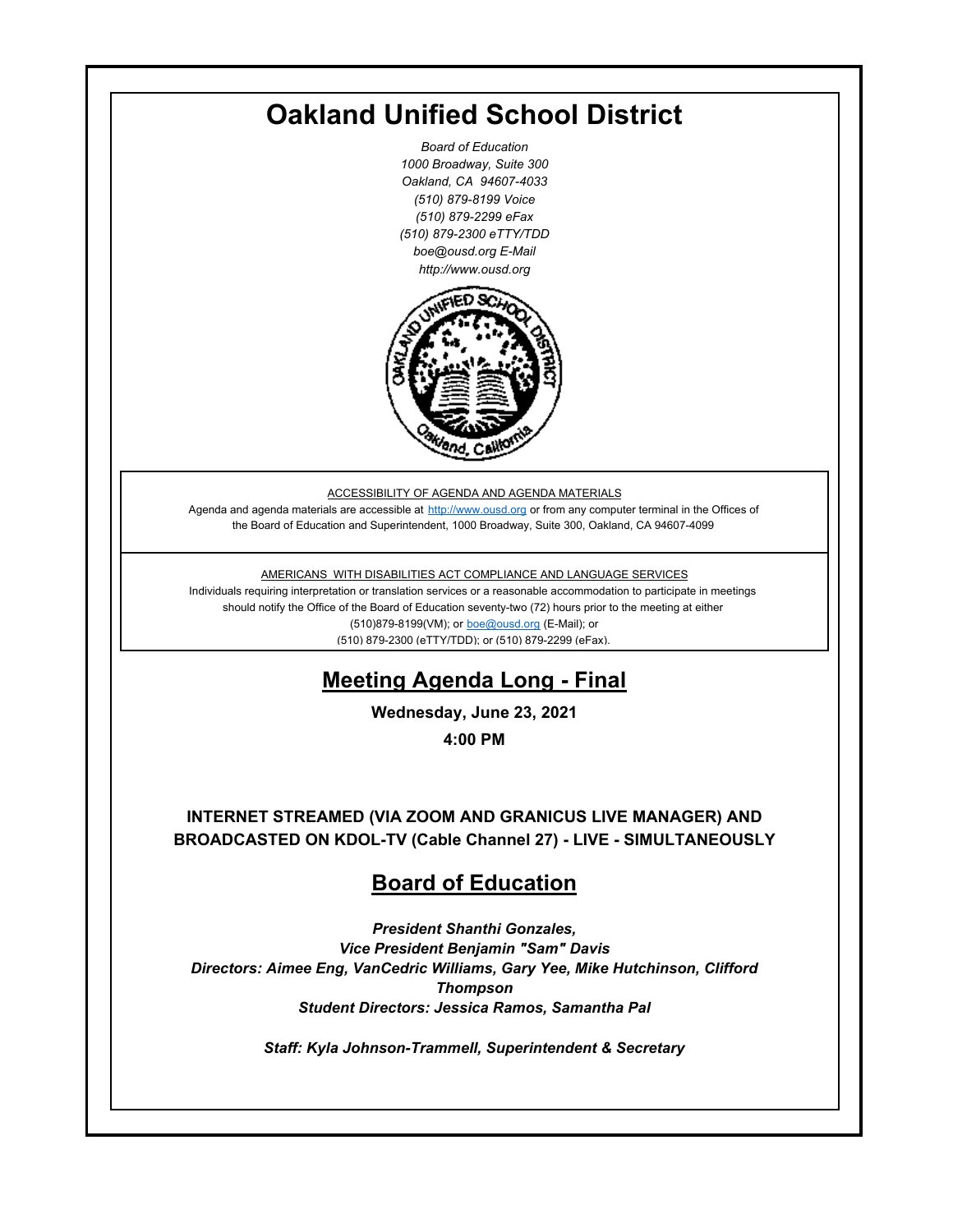LEY CUMPLIMIENTO PARA AMERICANOS CON DISCAPACIDADES Y SERVICIO DE IDIOMAS Personas que requieran servicios de traducción o interpretación o facilidades razonables para participar en juntas deberán notificar a la Oficina de la Mesa Directiva de Educación setenta y dos (72) horas antes de la junta ya sea al (510)879-8199(VM); o boe@ousd.org (E-Mail); o (510) 879-2300 (eTTY/TDD); o (510) 879-2299 (eFax).

#### 美国残障人士法案條例遵守及語言服務

個别人士需要傳譯及翻譯服務或有合理安排去參與會議的應該在舉行會議之前的七十二(72)小時通知教育委員 會。請致電(510)879-8199(留言);或 boe@ousd.org (電郵) ;或(510) 879-2300 (電子文字電話/聽障專用電信 設備 (eTTY/TDD));或(510) 879-2299 (電子圖文傳真 (eFax))。

### TUẦN HÀNH ĐẠO LUẬT NGƯỜI MỸ KHUYẾT TẤT VÀ DỊCH THUẬT

Những người nào cần thông ngôn hay phiên dịch hay một sắp xếp hợp lý nào để tham gia các buổi họp phải thông báo Văn phòng của Hội đồng Giáo dục bảy mươi hai (72) tiếng đồng hồ trước buổi họp, số điện thoại (510)879-8199 (VM); hay là boe@ousd.org (E-Mail); hay là (510) 879-2300 (eTTY/TDD); hay là số (510) 879-2299 (eFax).

## សេវាបកប្រែភាសា និងការអនុលោមតាមច្បាប់ជនជាតិអាមេរិកាំងពិការ

អកណាដែលត្រូវការសេវាបកប្រែភាសាដោយផ្ទាល់មាត់ ឬជាលាយលក្ខអក្សរ ឬត្រូវការការជួយសម្រះសម្រលយ៉ាងសមរម្យ មួយ ដើម្បីចូលរួមក្នុងកិច្ចប្រជុំនានានោះ ត្រវង្គល់ដំណឹងទៅកាន់ទីការិយាល័យនៃក្រមប្រឹក្សាអប់រំ ឱ្យបានចិតសិបពី (72) ម៉ោង មុនកិច្ចប្រជុំ តាមរយៈទូរស័ព្ទ:លេខ <u>(510) 879-8199</u> បុតាមរយៈអ៊ីមែល <u>boe@ousd.org</u> បុទូរស័ព្ទ eTTY/TDD លេខ (510) 879-2300 ប៊ូទូសារលេខ (510) 879-2299។

الامتثال لقانون الأمريكيين نو ي الإحاقات (ADA) وتوفير الخدمات اللغوية من يحتاج إلى خدمات الترجمة المكتوبة أو خدمات الترجمة الفورية أو الترتيبات التيسيرية المعفّولة لكي يساهم في الإجتماعات فالمرجو منه إبلاغ مكتب إدارة التعليم إثنين وسبعين (72) ساعة قبل الإجتماع بوسيلة من الوسائل التالية: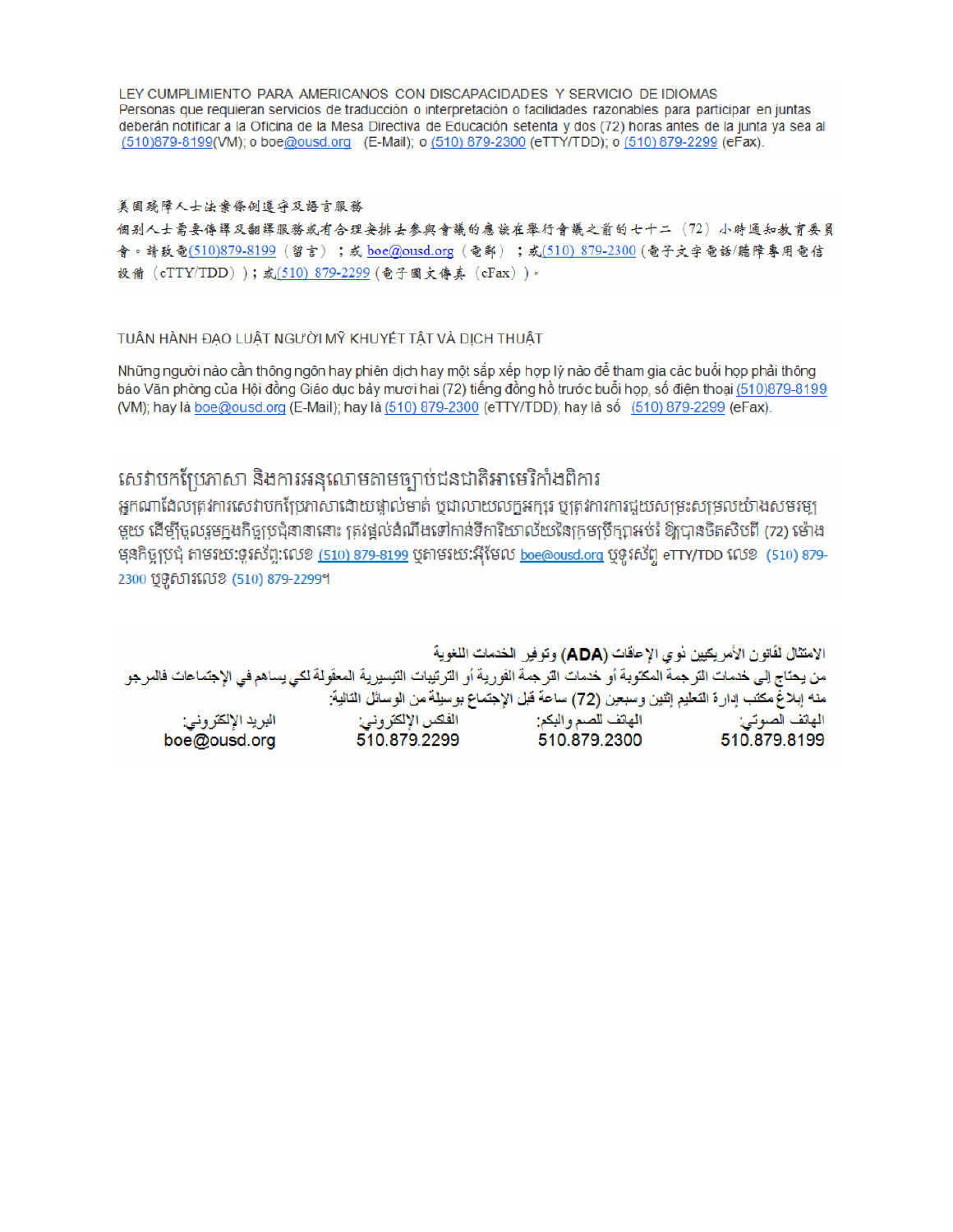## **NOTICE - COVID-19 PUBLIC HEALTH EMERGENCY BOARD MEMBERS TO ATTEND VIRTUALLY**

*Pursuant to the Governor's Executive Order Nos. N-25-20, N-29-20, and N-08-21, members of the Board of Education, as well as the Superintendent or designee and other designated staff, will join the meeting via phone/video conference and no teleconference locations need be posted.*

*•To view the meeting by Zoom video conference, please click https://ousd.zoom.us/j/81563653718 at the Noticed meeting time. Instructions on how to join a meeting by video conference are available at: https://support.zoom.us/hc/en-us/articles/201362193-Joinin g-a-Meeting.* 

*•To listen to the meeting by phone, please call at the Noticed meeting time (669) 900-9128, then enter Webinar ID 815 6365 3718, then press "#". If asked for a participant id or code, press #. Instructions on how to join a meeting by phone are available at: https://support.zoom.us/hc/en-us/articles/201362663-Joinin g-a-meeting-by-phone.* 

*•To view the Noticed meeting from the District's Home Page - Upcoming Events & Live Meeting Video, select the meeting name and click on the "In Progress" link under Video or go to the Legislative Information Center (under Board of Education on Home Page)>Calendar Tab>Calendar>Today>Board of Education>"In Progress" link under Video.*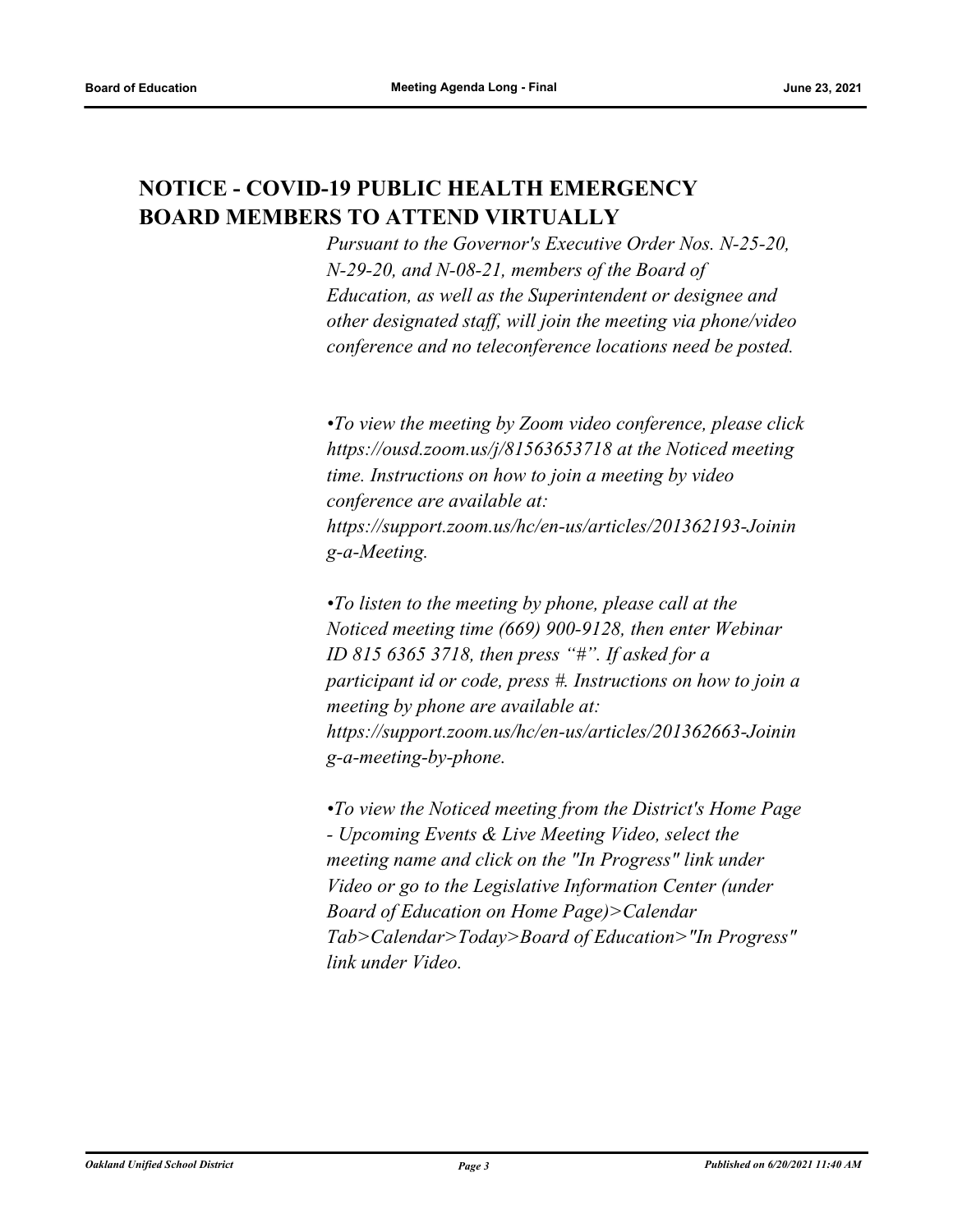## **NOTICE - COVID-19 PUBLIC HEALTH EMERGENCY PUBLIC COMMENT @ THIS VIRTUAL MEETING**

*There are three ways to make public comment within the time allotted for public comment on an eligible Agenda item.*

*•To comment by Zoom video conference, click the "Raise Your Hand" button to request to speak when Public Comment is being taken on the eligible Agenda item. You will be called on (by the name you logged in with), unmuted and allowed to make public comment. After the allotted time, you will then be re-muted. Instructions on how to "Raise Your Hand" is available at: https://support.zoom.us/hc/en-us/articles/205566129-Raise-Hand-In-Webinar.* 

*•To comment by phone, press "\*9" to "Raise Your Hand" to request to speak when Public Comment is being taken on the eligible Agenda Item. You will be called on (by the Area Code and the last three digits of your phone number), unmuted and allowed to make public comment. After the allotted time, you will then be re-muted. Instructions of how to raise your hand by phone are available at: https://support.zoom.us/hc/en-us/articles/201362663-Joinin g-a-meeting-by-phone.*

*• eComment. To make a written comment, before or while a meeting is "In Progress," from the District's Home Page - Upcoming Events & Live Meeting Video, select the meeting name and click on the "eComment" link or go to the Legislative Information Center (under Board of Education on Home Page)>Calendar Tab>Calendar>Today>Board of Education>"eComment". Or click eComment in bold herein. Written comments made on an eligible Agenda item, upon clicking of the Submit Button, are immediately sent via email to all members of the legislative body and key staff supporting the legislative body. Each eComment is a*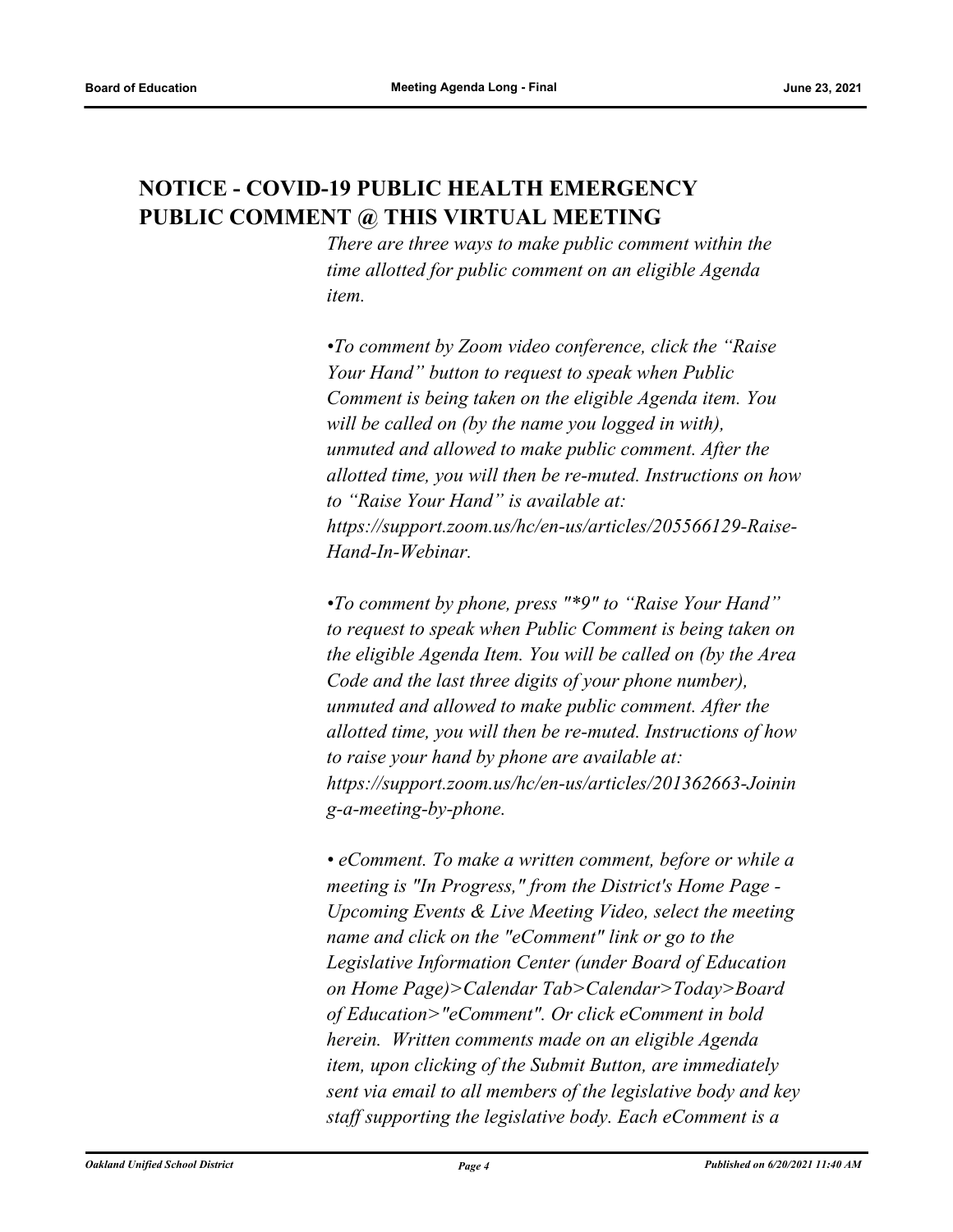*Public Record.*

## **MEETING RULES OF ENGAGEMENT**

 *Five (5) minute speaking limit for Board Members*

- *No mingling with the audience*
- *Address comments to other Board Members*
- *Focus on agenda items*
- *Don't repeat what's been said*
- *Always be respectful*
- *No interruptions*
- *Enforce norms*
- *Model desired behavior*

## **MEETING PROCEDURES**

*All Governing Board meetings shall begin on time and shall be guided by an Agenda prepared in accordance with Board Bylaws and posted and distributed in accordance with the Ralph M. Brown Act (open meeting requirements) and other applicable laws.*

- **A. Call To Order 4:00 P.M.**
- **B. Roll Call**

## **C. President's Statement Disclosing Item(s) To Be Discussed In Closed Session Today (Listed Pursuant To Law)**

**Closed Session Item(s):**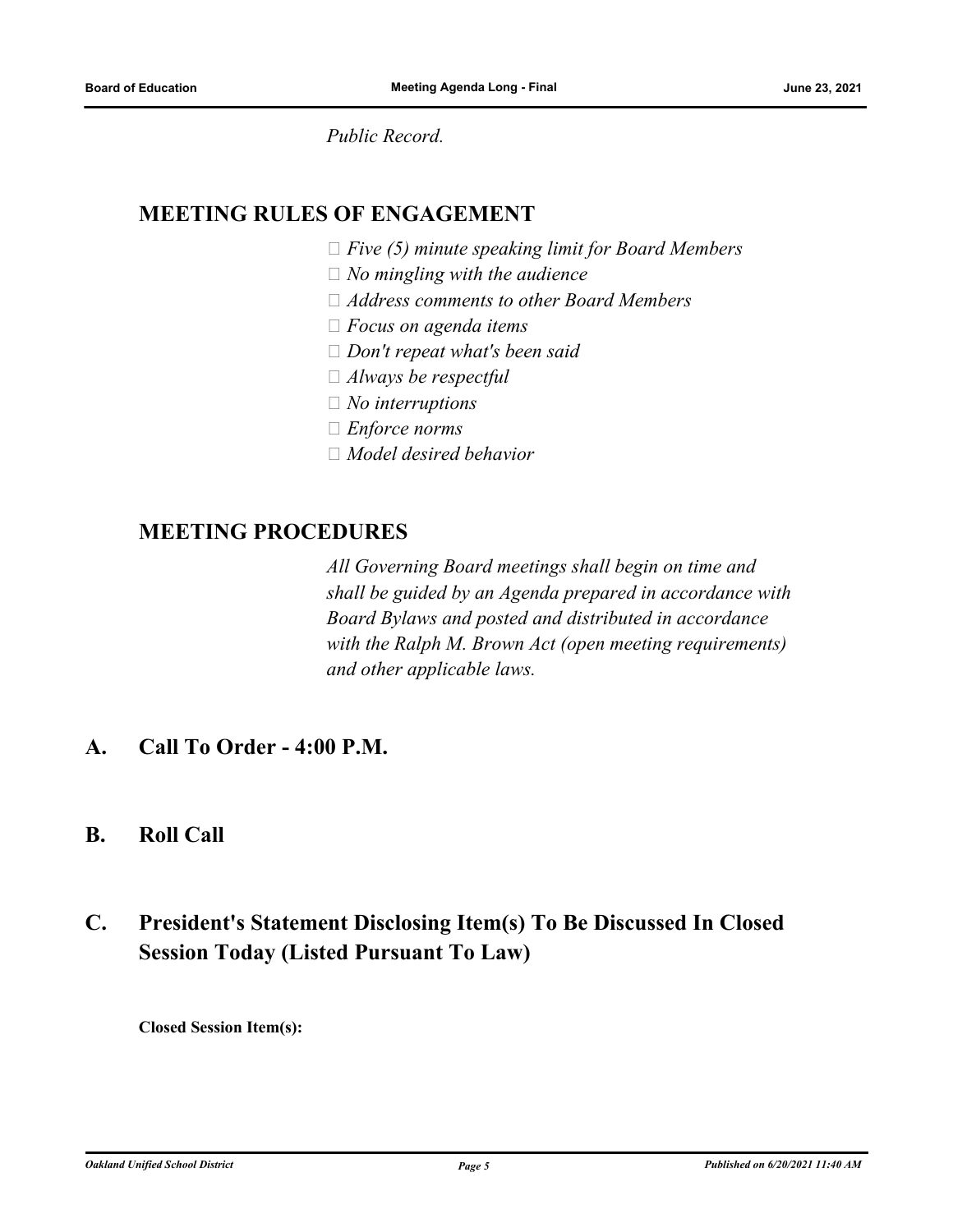## **Labor Matter(s)**

## C.-1 **20-1448 Conference With Labor Negotiators**

United Administrators of Oakland Schools (UAOS), Service Employees International Union - Local 1021 (SEIU), Oakland Education Association (OEA), Oakland Child Development Paraprofessional Association (OCDPA), American Federation of State, County and Municipal Employees-Local 257 (AFSCME), Brotherhood of Teamsters, Auto Truck Drivers-Local 70 of Alameda County, Brotherhood of Teamsters, Warehouse, Mail Order, Retail Employees- Local 853 of Alameda County, American Federation of Teachers/CFT-Local 771 (AFT), Building and Construction Trades Council of Alameda County, California School Employees Association (CSEA). Principal District Representative(s): Jenine Lindsey, Executive Director of Labor Relations & ADR

### **Legal Matter(s)**

| $C.-2$  | 21-0085A | <b>Conference With Legal Counsel - Existing Litigation</b>                                                                                |
|---------|----------|-------------------------------------------------------------------------------------------------------------------------------------------|
|         |          | Oakland Unified School District v. Kitchens To Go                                                                                         |
| $C.-3$  | 21-1480  | <b>Conference With Legal Counsel - Anticipated Litigation</b>                                                                             |
|         |          | Significant exposure to litigation pursuant to paragraph (2) or (3) of<br>subdivision (d) of Government Code Section 54956.9: 1 case.     |
| $C. -4$ | 21-1497  | <b>Conference With Legal Counsel - Anticipated Litigation</b>                                                                             |
|         |          | Significant exposure to litigation pursuant to paragraph $(2)$ or $(3)$ of subdivision<br>(d) of Government Code Section 54956.9: 1 case. |
| $C.-5$  | 21-1619  | <b>Conference With Legal Counsel - Existing Litigation</b>                                                                                |
|         |          | Sanders v. Oakland Unified School District, Workers' Compensation Appeals<br>Board, Case No. ADJ10942690.                                 |
| $C.-6$  | 21-1658  | <b>Conference With Legal Counsel - Anticipated Litigation</b>                                                                             |
|         |          | Significant exposure to litigation pursuant to paragraph (2) or (3) of                                                                    |

subdivision (d) of Government Code Section 54956.9: 1 case.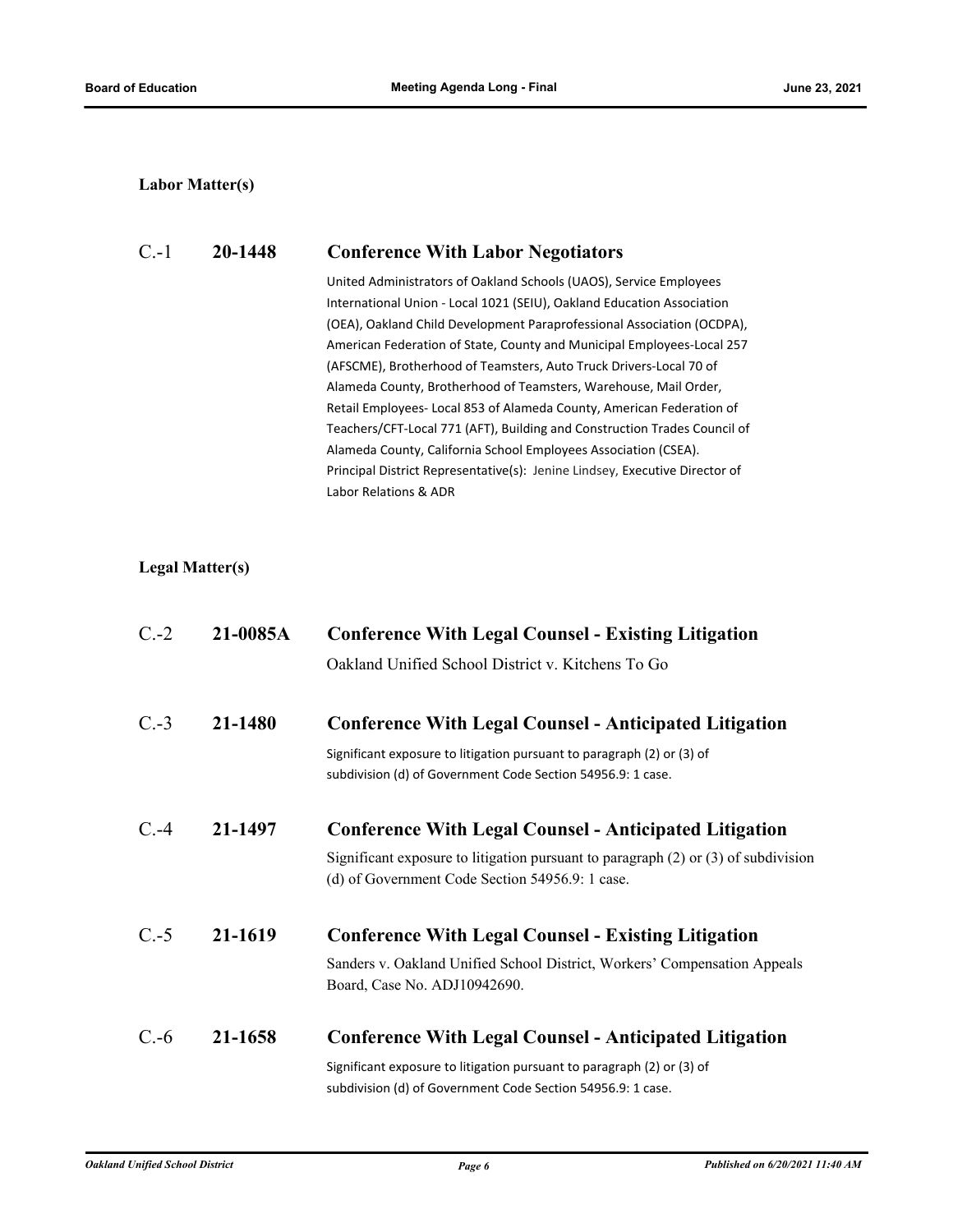| $C.-7$ | 21-1719 | <b>Conference With Legal Counsel - Anticipated Litigation</b>                                                                         |
|--------|---------|---------------------------------------------------------------------------------------------------------------------------------------|
|        |         | Significant exposure to litigation pursuant to paragraph (2) or (3) of<br>subdivision (d) of Government Code Section 54956.9: 1 case. |
|        |         | <b>Public Employee Performance Evaluation Matter(s)</b>                                                                               |
| $C.-8$ | 20-1450 | <b>Public Employee Performance Evaluation</b>                                                                                         |
|        |         | <b>General Counsel</b>                                                                                                                |

| $C.-9$<br>20-1451 |  | <b>Public Employee Performance Evaluation</b> |
|-------------------|--|-----------------------------------------------|
|                   |  | Superintendent of Schools                     |

## **Real Property Matter(s)**

| $C.-10$ | 20-2344 | <b>Conference With Real Property Negotiator(s)</b> |
|---------|---------|----------------------------------------------------|
|---------|---------|----------------------------------------------------|

| Property:                   | Former Tilden Childhood Development Center, 4551 Steele Street,  |
|-----------------------------|------------------------------------------------------------------|
| Oakland.94619               |                                                                  |
| <b>Agency Negotiators:</b>  | Andrea Epps, Deputy General Counsel, Landis Graden and           |
| Lauren Jennings, DGS        |                                                                  |
|                             | Harold Freiman and Bradley Sena                                  |
| <b>Negotiating Parties:</b> | Oakland Unified School District and Parties TBD                  |
| <b>Under Negotiation:</b>   | Instruction to Negotiator will concern price and terms for lease |

## C.-11 **20-2345 Conference With Real Property Negotiator(s)**

| Property:                       | Former Edward Shands Adult School, 2455 Church Street, |
|---------------------------------|--------------------------------------------------------|
| Oakland, 94605                  |                                                        |
| <b>Agency Negotiators:</b>      | Andrea Epps, Deputy General Counsel, Landis            |
| Graden and Lauren Jennings, DGS |                                                        |
|                                 | Harold Freiman and Bradley Sena                        |
| <b>Negotiating Parties:</b>     | Oakland Unified School District and Parties TBD        |
| <b>Under Negotiation:</b>       | Instruction to Negotiator will concern price and terms |
| for lease                       |                                                        |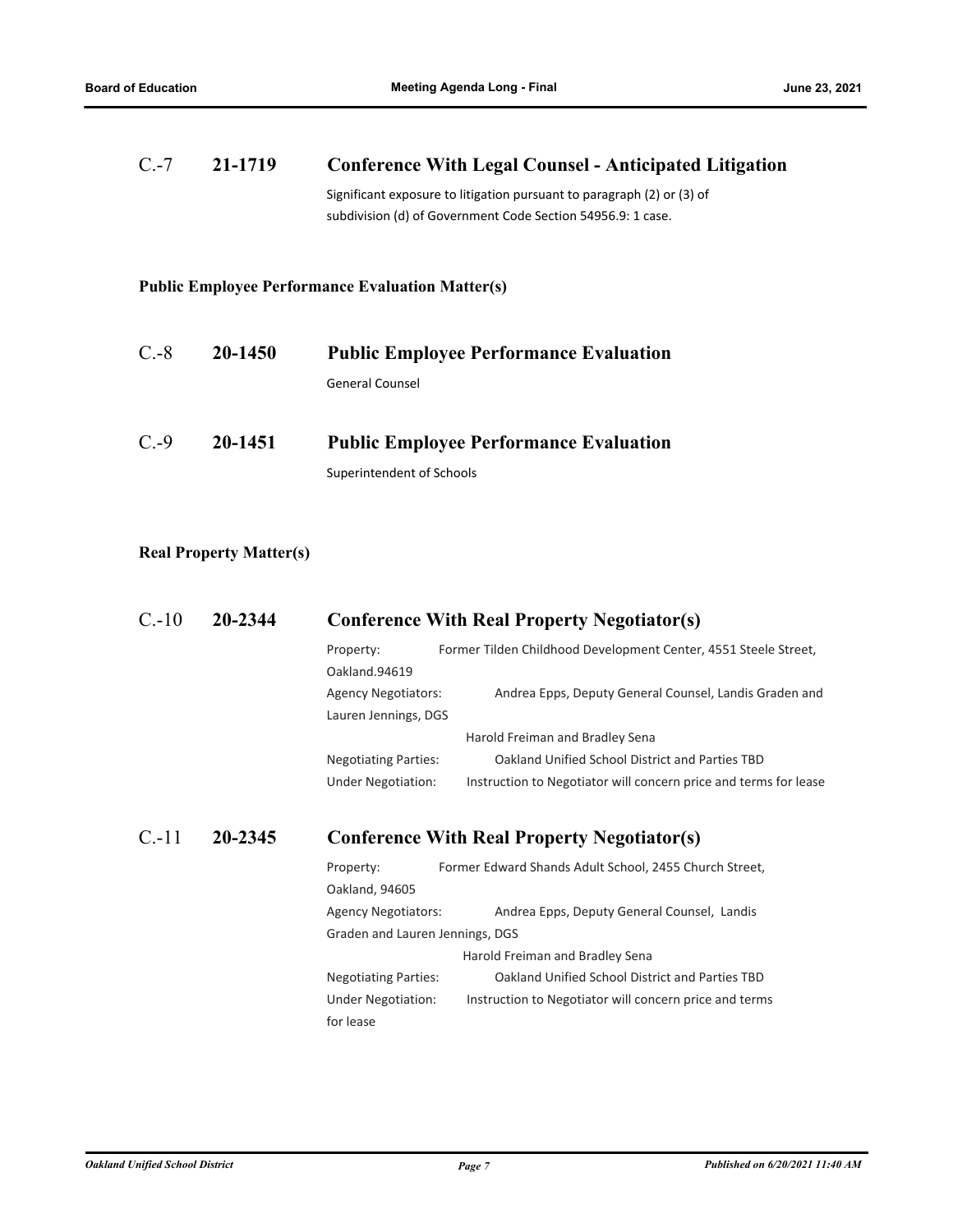## **C1. Public Comments On Closed Session Items**

**[21-1672](http://ousd.legistar.com/gateway.aspx?m=l&id=/matter.aspx?key=52808) Public Comment on Closed Session Items - June 23, 2021** C1.-1

Public Comment on Closed Session Items - June 23, 2021.

## **D. Recess To Closed Session**

- **E. Reconvene To Public Session 6:00 P.M.**
- **F. Second Roll Call**
- **G. President's Statement of Reportable Action Taken In Closed Session and the Vote or Abstention of Members Present, If Any**

## **H. Recognitions and Celebrations**

*(One (1) Minute per Board Member.)*

## **I. Future Engagement Opportunities**

*(One (1) Minute per Board Member. Board members may also submit written updates.)*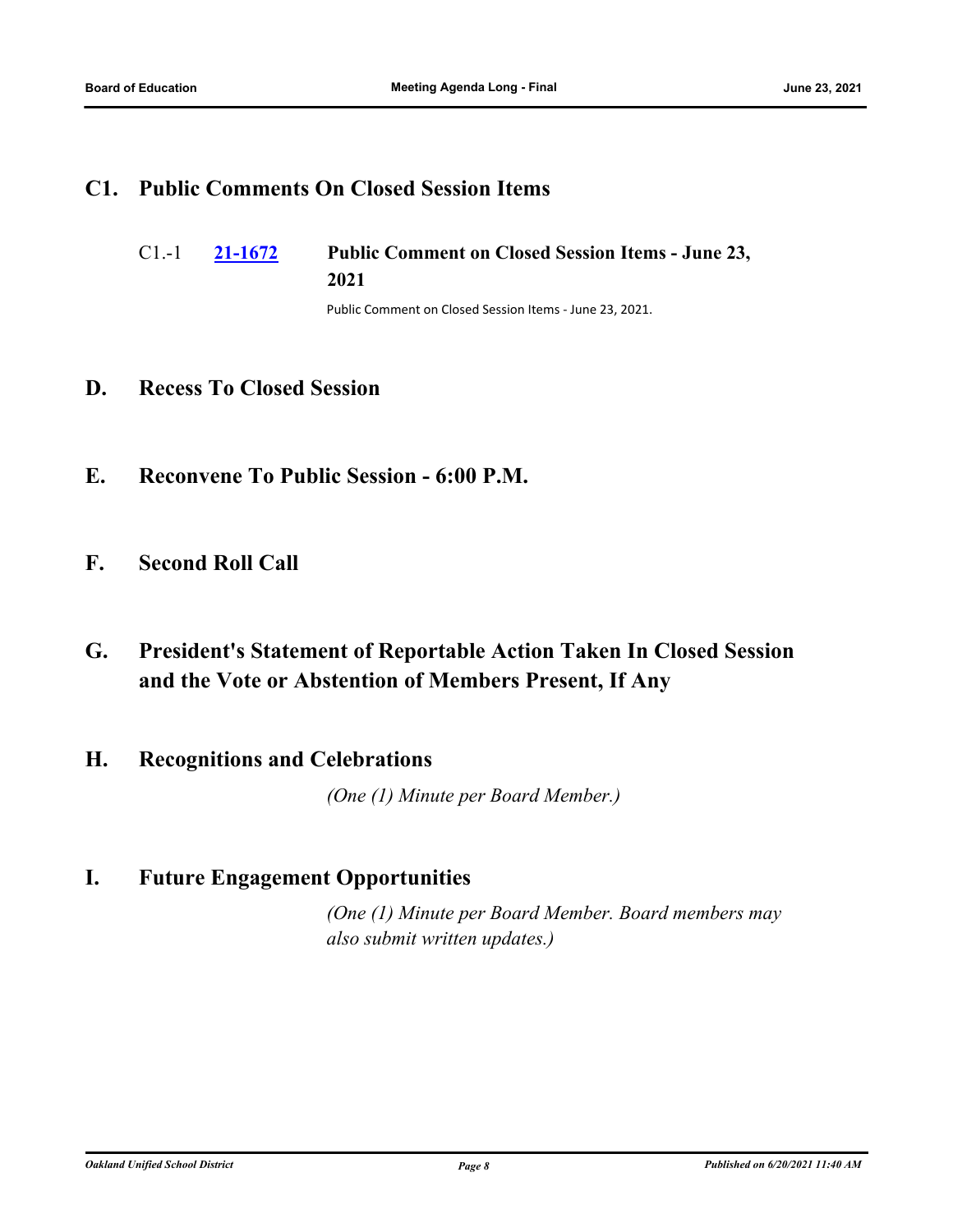## **J. Modification(s) To Agenda**

*Modification(s) to the Agenda, by the Board, allows for any change in the printed Order of Business including, but not limited to, an announcement that an Item or Legislative File will be considered out of Agenda printed order, that consideration of an Item has been withdrawn, postponed, rescheduled or "pulled" or taken off of the General Consent Report for separate discussion and/or possible action.*

## **K. Public Comments on All Non- Agenda Items**

*(30 Minutes for all Public Comments)*

## **[21-1574](http://ousd.legistar.com/gateway.aspx?m=l&id=/matter.aspx?key=52710) Public Comments on All Non-Agenda Items Within the Subject Matter Jurisdiction of the District - June 23, 2021**  $K-1$

Public Comments on All Non-Agenda Items Within the Subject Matter Jurisdiction of the District - June 23, 2021.

## **L. Public Comment On All Agenda Items**

*(30 Minutes for all Public Comments)*

### **[21-1575](http://ousd.legistar.com/gateway.aspx?m=l&id=/matter.aspx?key=52711) Public Comments on All Non-Agenda Items Within the Subject Matter Jurisdiction of the District - June 23, 2021** L.-1

Public Comments on All Non-Agenda Items Within the Subject Matter Jurisdiction of the District - June 23, 2021.

## **M. Special Orders of the Day**

*(Examples of Special Orders of the Day include (but are not limited to) adoption of interim and annual budgets and tax measure audit presentations.)*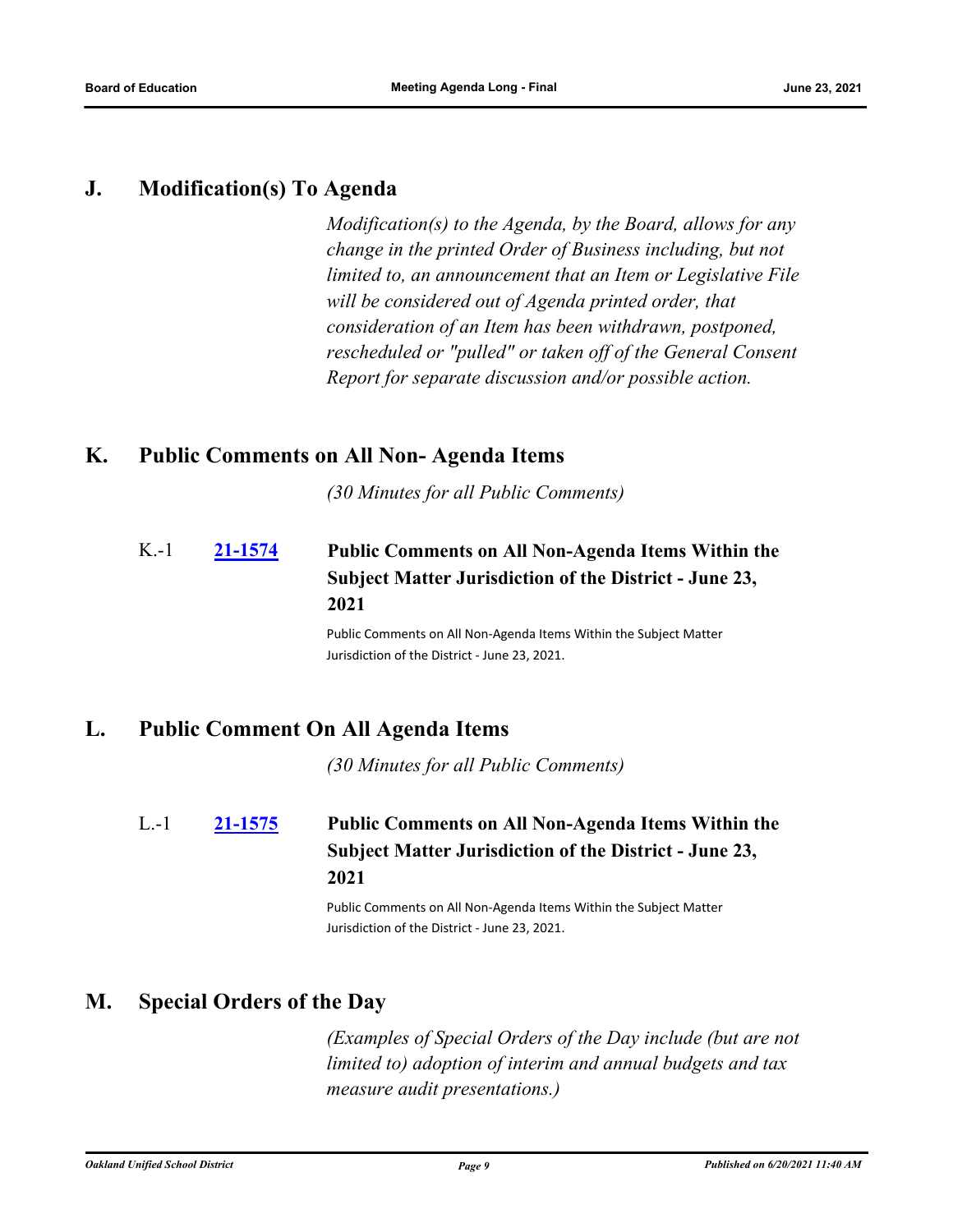### **[21-1686](http://ousd.legistar.com/gateway.aspx?m=l&id=/matter.aspx?key=52822) Report - Implementation of Resolution 2021-0128 - Advancing District's Citywide [Redesign of Quality Schools] Plan Work - Superintendent of Schools ■ M.-1**

Presentation to, and a discussion with, the Board of Education by the Superintendent of Schools, or designee, of a Report (Update) on Implementation of Resolution No 2021-0128 - Advancing District's Citywide [Redesign of Quality Schools] Plan Work.

### **Funding Source: No Fiscal Impact**

| Attachments: | 21-1686 Presentation - Report - Implementation of Resolution     |
|--------------|------------------------------------------------------------------|
|              | 2021-0128 - Advancing District's Citywide [Redesign of Quality]  |
|              | Schools] Plan Work - Superintendent of Schools                   |
|              | 21-1686 Board Memorandum - Report - Implementation of Resolution |
|              | 2021-0128 - Advancing District's Citywide [Redesign of Quality]  |
|              | Schools] Plan Work - Superintendent of Schools                   |

## **N. Student Board Members Report**

*This is an oral or written Report to the Board and to the Public by a Student Director of any information that he/she wishes to share regarding past, present or future personal or official activities as a representative of the All City Council and students of the District.*

N.-1 **[21-1576](http://ousd.legistar.com/gateway.aspx?m=l&id=/matter.aspx?key=52712) Student Board Member's Report - June 23, 2021**

Student Board Member's Report - June 23, 2021.

## **O. President's Report**

*This is an oral or written Report to the Board and to the Public by the President of the Board of any information that he/she wishes to share regarding past, present or future personal or official activities as the chief officer of the Board.*

## O.-1 **[21-1577](http://ousd.legistar.com/gateway.aspx?m=l&id=/matter.aspx?key=52713) President's Report - June 23, 2021**

President's Report - June 23, 2021.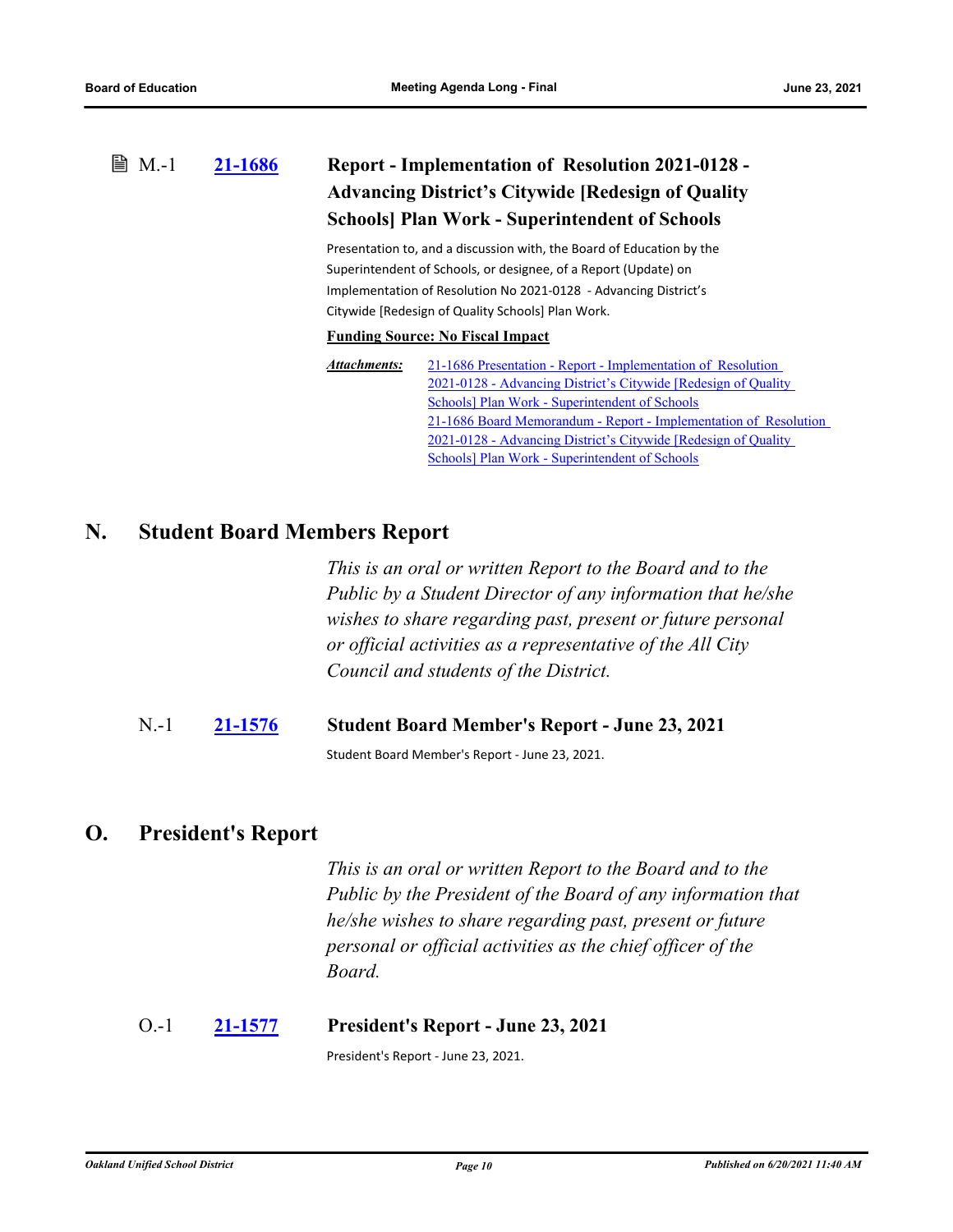## **P. Superintendent's Report**

*This is an written report to the Board and the Public by the Superintendent of Schools of any information that he/she wishes to share regarding past, present or future personal or official activities.*

## P.-1 **[21-1578](http://ousd.legistar.com/gateway.aspx?m=l&id=/matter.aspx?key=52714) Superintendent's Report - June 23, 2021**

Superintendent's Report - June 23, 2021.

## **Q. Comment By Collective Bargaining Units**

*This section of the Agenda provides an opportunity for the leadership of the District's recognized Collective Bargaining Units to address the Board of Education on issues or matters of concern other than as provided for in the respective Collective Bargaining Agreement and/or state law.*

## Q.-1 **[21-1673](http://ousd.legistar.com/gateway.aspx?m=l&id=/matter.aspx?key=52809) Comments By Collective Bargaining Units**

Comments By Collective Bargaining Units - June 23, 2021.

## **R. Public Hearing(s) - 8:00 P.M.; 8:15 P.M.**

*(Public Comment Taken Separately On Each Public Hearing Agenda Item.)*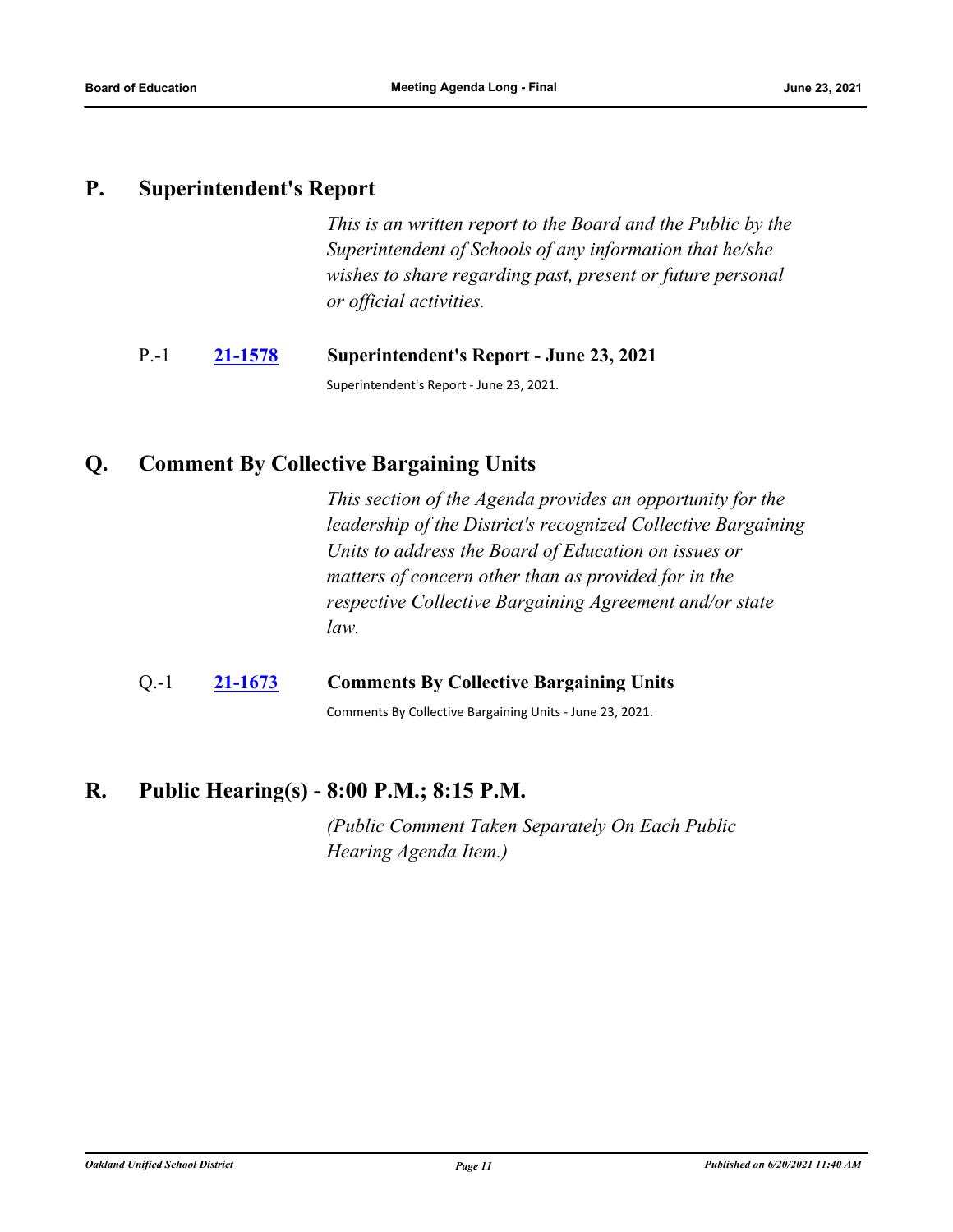### **[21-1067](http://ousd.legistar.com/gateway.aspx?m=l&id=/matter.aspx?key=52203) Oakland Military Institute College Preparatory Academy (OMI) - Grades 6-12 - July 1, 2019 - June 30, 2024(Material Revision) ■ R.-1**

Initial Public Hearing by the Board of Education regarding the Oakland Military Institute College Preparatory Academy (OMI) - Grades 6-12 - July 1, 2019 - June 30, 2024 - Material Revision - Request "to clarify practices regarding the Oakland Military Institute summer camp program, for the Charter School to specifically state it does not require a parent orientation, and to allow the Charter School to change the title of the school leader, and to reflect. Changes are made in Elements 1, 4, 8, and 10. A reasonably comprehensive description of any new requirement of charter schools enacted into law after the charter was originally granted or last renewed is also included" - pursuant to Education Code Section 47605.

See also Legislative File No. 21-1067A

| Attachments: | 21-1067 Oakland Military Institute College Preparatory Academy            |
|--------------|---------------------------------------------------------------------------|
|              | $(OMI)$ - Grades 6-12 - July 1, 2019 - June 30, 2024. (Material Revision) |
|              | 21-1067 Oakland Military Institute College Preparatory Academy            |
|              | $(OMI)$ - Grades 6-12 - July 1, 2019 - June 30, 2024. (Material Revision) |
|              | (Red-Lined Copy)                                                          |

## *Legislative History*

| 4/20/21 | Office of Charter  | Submitted to the Board of |
|---------|--------------------|---------------------------|
|         | <b>Schools</b>     | Education                 |
| 4/28/21 | Board of Education | Introduced As New Matter  |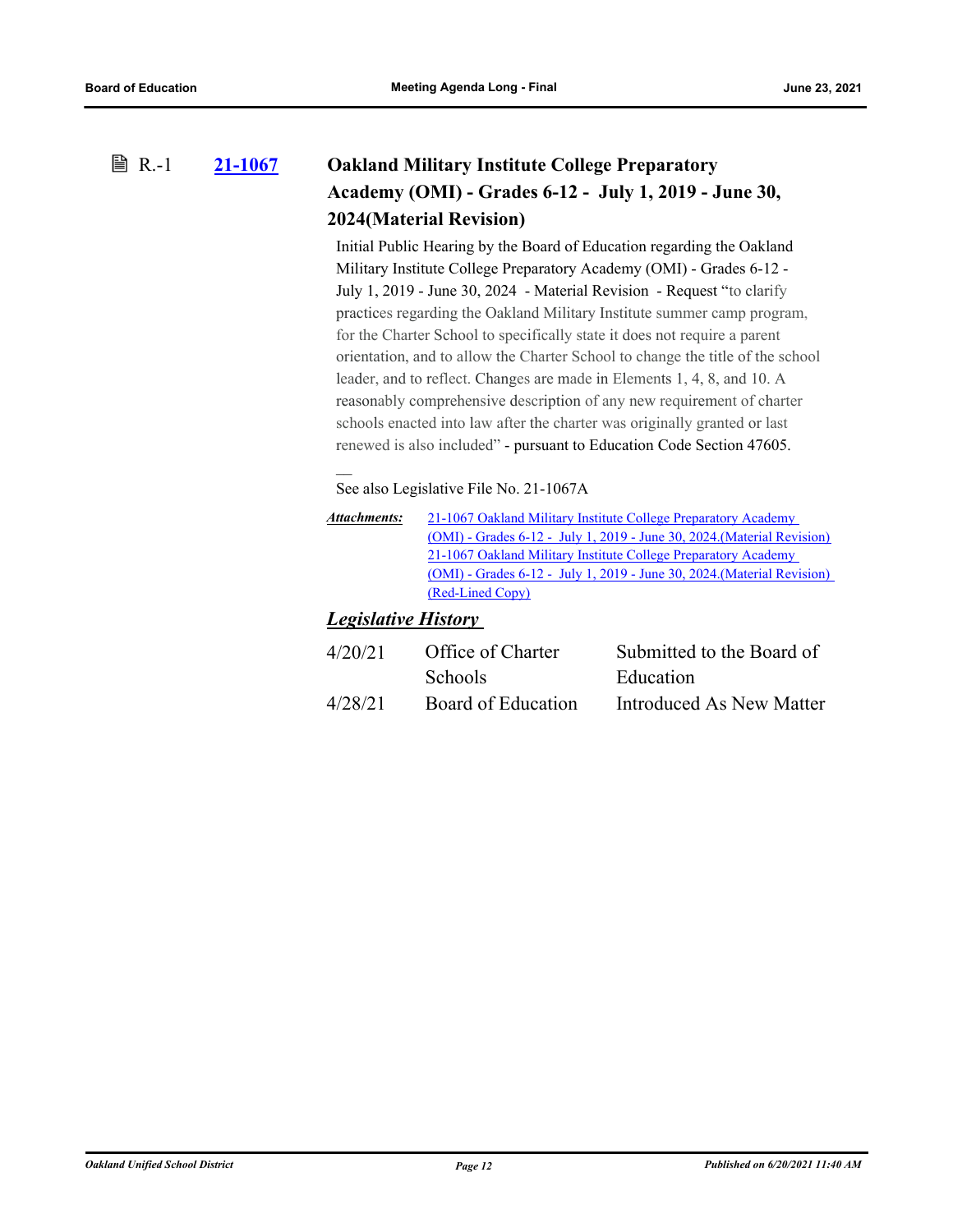### **[21-1067A](http://ousd.legistar.com/gateway.aspx?m=l&id=/matter.aspx?key=52807) Oakland Military Institute College Preparatory Academy (OMI) - Grades 6-12 - July 1, 2019 - June 30, 2024 (Material Revision)**  $\Xi$  A R.-2

Decision Public Hearing by the Board of Education regarding the Oakland Military Institute College Preparatory Academy (OMI) - Grades 6-12 - July 1, 2019 - June 30, 2024 - Material Revision - Request "to clarify practices regarding the Oakland Military Institute summer camp program, for the Charter School to specifically state it does not require a parent orientation, and to allow the Charter School to change the title of the school leader, and to reflect. Changes are made in Elements 1, 4, 8, and 10. A reasonably comprehensive description of any new requirement of charter schools enacted into law after the charter was originally granted or last renewed is also included" - pursuant to Education Code Section 47605.

See also Legislative File No. 21-1067.

21-1067A Decision Hearing - Oakland Military Institute College Preparatory Academy (OMI) - Grades 6-12 - July 1, 2019 - June 30, 2024 (Material Revision) - District Staff Recommendation and Findings (6/23/2021) *Attachments:*

## **S. Unfinished Business**

*Additional Public Comment (beyond the Public Comment opportunity offered in section L) may be taken, at the President's discretion, collectively at beginning of this section and/or separately on one or more Unfinished Business agenda items.*

**[20-2435A](http://ousd.legistar.com/gateway.aspx?m=l&id=/matter.aspx?key=52694) Central Administration Dispersed Housing - Options - Board of Education**  $\boxtimes$  a  $S-1$ 

> Adoption by the Board of Education of Resolution No. 2021-0168 - Identifying Baby Cole as the Plan for Permanent Central Office Housing and Restarting All Associated Planning, Bidding, and Construction Activities.

[20-2435A Presentation - Central Administration Dispersed Housing -](http://ousd.legistar.com/gateway.aspx?M=F&ID=99263.pptx)  Options - Board of Education (6/23/2021) [20-2435A Central Administration Dispersed Housing - Options -](http://ousd.legistar.com/gateway.aspx?M=F&ID=99264.pdf)  Board of Education *Attachments:*

## *Legislative History*

6/9/21 Board of Education Discussed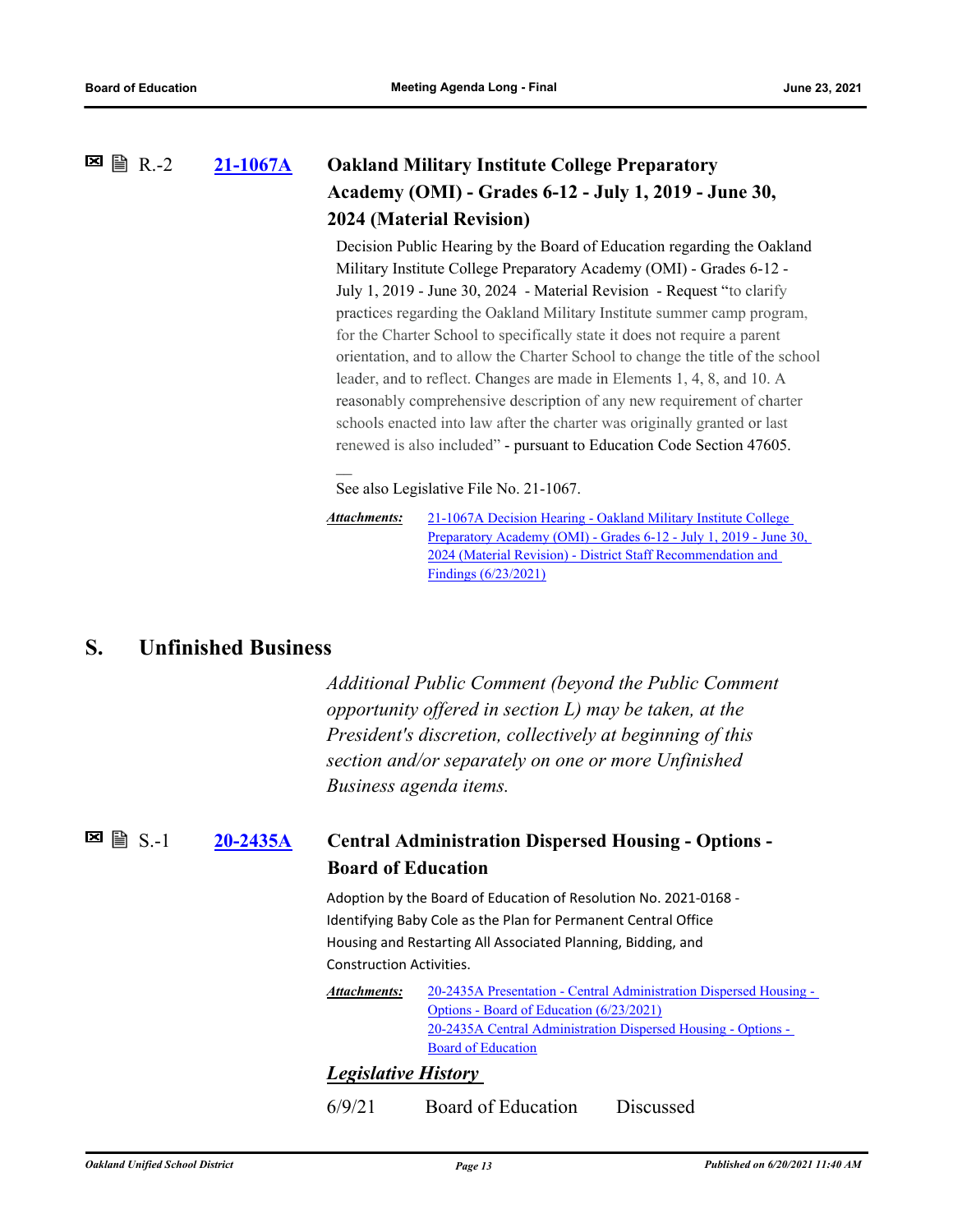## **T. New Business**

*Additional Public Comment (beyond the Public Comment opportunity offered in section L) may be taken, at the President's discretion, collectively at beginning of this section and/or separately on one or more New Business agenda items.*

#### **[21-1543](http://ousd.legistar.com/gateway.aspx?m=l&id=/matter.aspx?key=52679) District's Outstanding State Loans - Preparing Plan to Repay State Loans - Board of Education 図 1.**

Adoption by the Board of Education of Resolution No. 2021-0163 - Preparing Plan to Fully Repay State Loans.

| <i>Sponsors:</i>           | Davis and Hutchinson                                                                                     |
|----------------------------|----------------------------------------------------------------------------------------------------------|
| Attachments:               | 21-1543 District's Outstanding State Loans - Preparing Plan to Repay<br>State Loans - Board of Education |
| <i>Legislative History</i> |                                                                                                          |

### *Legislative History*

6/9/21 Board of Education Introduced As New Matter

## **[21-1697](http://ousd.legistar.com/gateway.aspx?m=l&id=/matter.aspx?key=52833) Continuing Declaration of Emergency and Award of Contract for Construction Services – Non-Competitively Bid – Bret Harte Middle School Emergency Sewer Replacement Project - ER Plumbing & Construction**  $\blacksquare$   $\blacksquare$   $\blacksquare$   $\blacksquare$

Adoption by the Board of Education of Resolution No. 2021-0287A = Declaring Ongoing Emergency Pursuant to California Uniform Public Construction Cost Accounting Act (CUPCCAA) approved under File Number 21-1622, and authorizing continued abatement and repair of the sewer at Bret Harte Middle School, by four-fifths vote.

#### **4/5 vote required**

 $\overline{\phantom{a}}$ 

[21-1697 Continuing Declaration of Emergency and Award of Contract](http://ousd.legistar.com/gateway.aspx?M=F&ID=99267.pdf)  for Construction Services – Non-Competitively Bid – Bret Harte Middle School Emergency Sewer Replacement Project - ER Plumbing & Construction *Attachments:*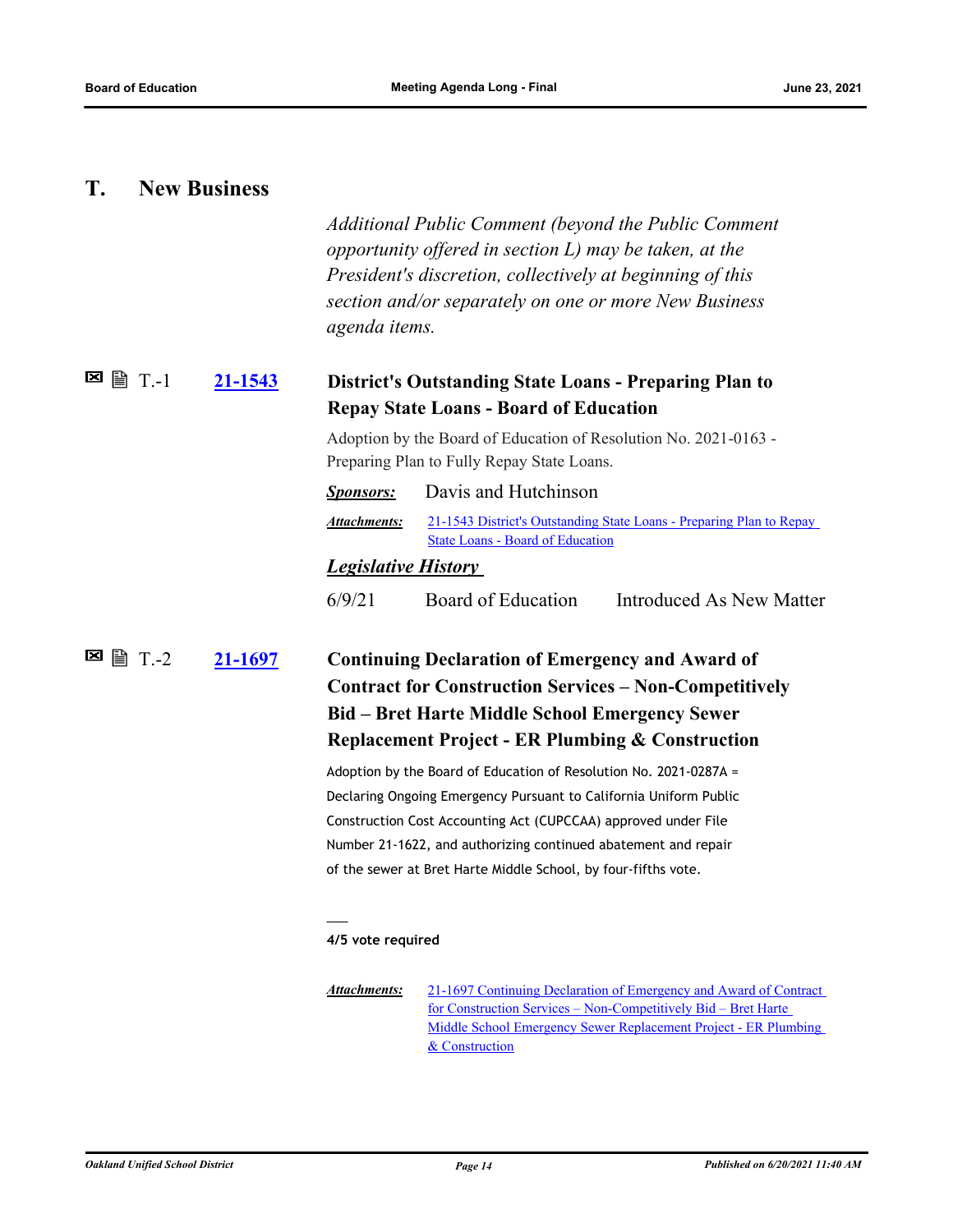| ⊠<br>$\mathbb{B}$ T.-3<br>21-1498 | <b>Application for Provisional Internship Permit -</b><br><b>California Commission on Teacher Credentialing -</b>                                                        |  |
|-----------------------------------|--------------------------------------------------------------------------------------------------------------------------------------------------------------------------|--|
|                                   |                                                                                                                                                                          |  |
|                                   | <b>Named Employees for School Year 2021-2022</b>                                                                                                                         |  |
|                                   | Adoption by the Board of Education of Resolution No. 2021-0216 -                                                                                                         |  |
|                                   | Application for Provisional Internship Permit - California Commission                                                                                                    |  |
|                                   | on Teacher Credentialing - Named Employees for School Year                                                                                                               |  |
|                                   | 2021-2022:                                                                                                                                                               |  |
|                                   | 1.<br>Helen Day, 6th - 8th Grade Single Subject Math, West Oakland<br>Middle School;                                                                                     |  |
|                                   | Amanda Kramer, 9th - 12th Grade Mild/Moderate, Fremont High<br>2.<br>School:                                                                                             |  |
|                                   | Veronica Chavez, 6th - 8th Grade Single Subject Spanish, Elmhurst<br>3.<br>United;                                                                                       |  |
|                                   | Rosa Del Toro Munes, K-5th Grade Multiple Subject, Bridges<br>4.                                                                                                         |  |
|                                   | Elementary; and                                                                                                                                                          |  |
|                                   | Raul Rivera, 9th - 12th Grade Mild/Moderate, Coliseum College Prep<br>5.<br>Academy.                                                                                     |  |
|                                   | 21-1498 Application for Provisional Internship Permit - California<br>Attachments:<br>Commission on Teacher Credentialing -<br>Named Employees for School Year 2021-2022 |  |
| $\Box$ T.-4<br><u>21-1501</u>     | <b>Application for Variable Term Program Waiver</b>                                                                                                                      |  |
|                                   | <b>CBEST, BCLAD and Program – California</b>                                                                                                                             |  |
|                                   | <b>Commission on Teacher Credentialing - Named</b>                                                                                                                       |  |
|                                   | <b>Employee for School Year 2021-2022</b>                                                                                                                                |  |
|                                   | Adoption by the Board of Education of Resolution No. 2021-0217 -                                                                                                         |  |

Application for Variable Term Program Waiver - CBEST, BCLAD and Program - California Commission on Teacher Credentialing - Named Employee for School Year 2021-2022:

- 1. Michael Knox, Assistant Principal, Skyline High School.
- [21-1501 Application for Variable Term Program Waiver CBEST,](http://ousd.legistar.com/gateway.aspx?M=F&ID=99125.pdf)  BCLAD and Program – California Commission on Teacher Credentialing – Named Employee for School Year 2021-2022 *Attachments:*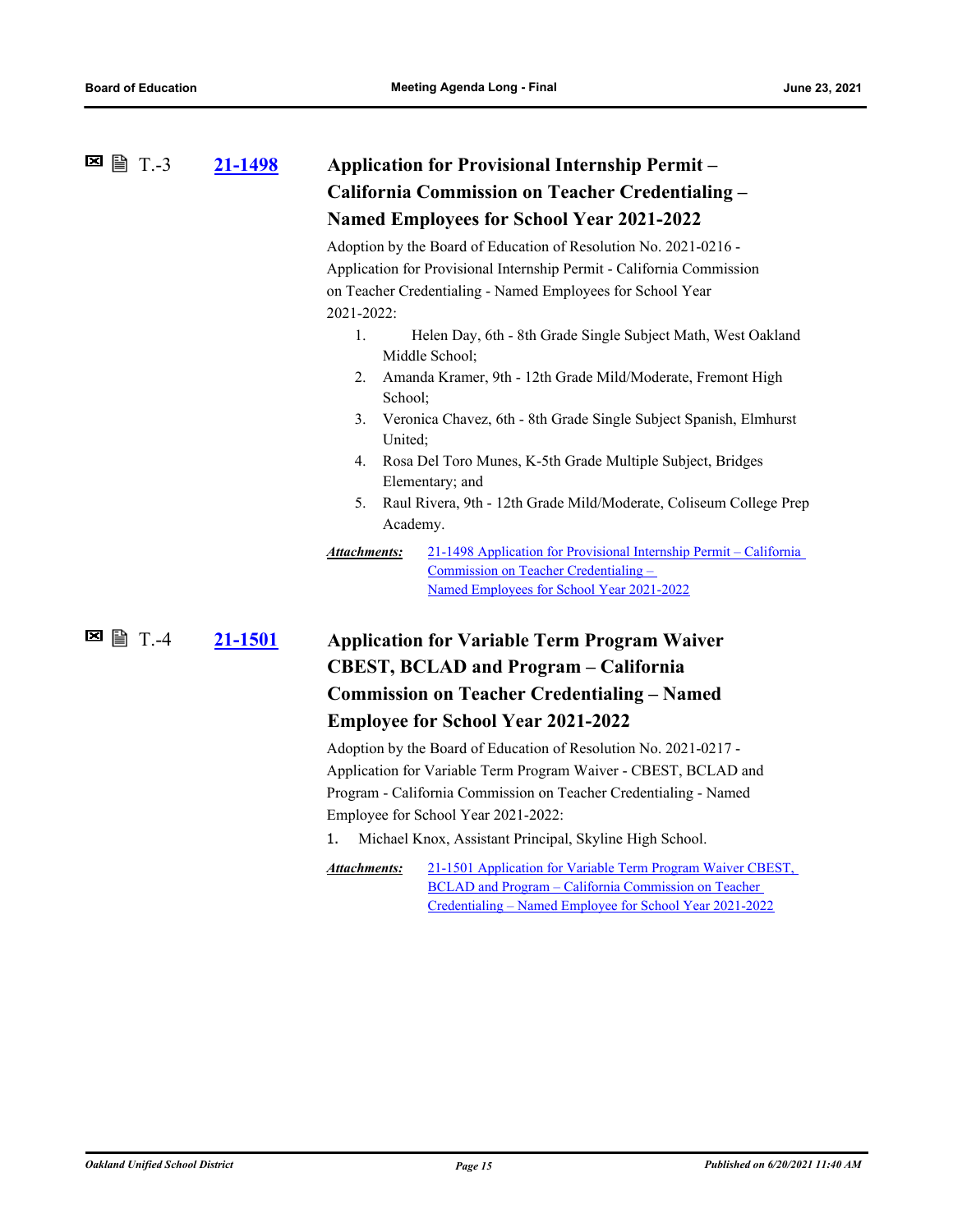## **U. Adoption of the Pupil Discipline Consent Report**

*Adoption of the Pupil Discipline Consent Report by the Board is the final Public Session decision, required by state law, on an individual pupil case from Closed Session, based on consideration of report and recommendations from the Pupil Discipline Hearing Panel, to either suspend, expel, grant a suspended expulsion, revoke a suspended expulsion order, reinstate, readmit, admit a pupil or not to do any of the preceding regarding a pupil. An individual pupil case specifics, other than as disclosed on printed agenda, is non-discloseable pursuant to federal and state law.*

*None*

## **V. Adoption of the General Consent Report**

*"Adoption of the General Consent Report" means that all items appearing on the Agenda under this topic are approved in one motion unless a Board Member requests that an item be removed and voted on separately or otherwise acted upon. Generally, these items are routine in nature, and are acted upon in one motion to conserve time and permit focus on other‑than‑routine items on the Agenda. An item on the General Consent Report which a Member has requested be removed, shall be removed, without debate for separate consideration and vote or other disposition. All items remaining on the General Consent Report, thereafter, shall be adopted or otherwise disposed of in a single motion.*

**Chief, Systems and Services Officer**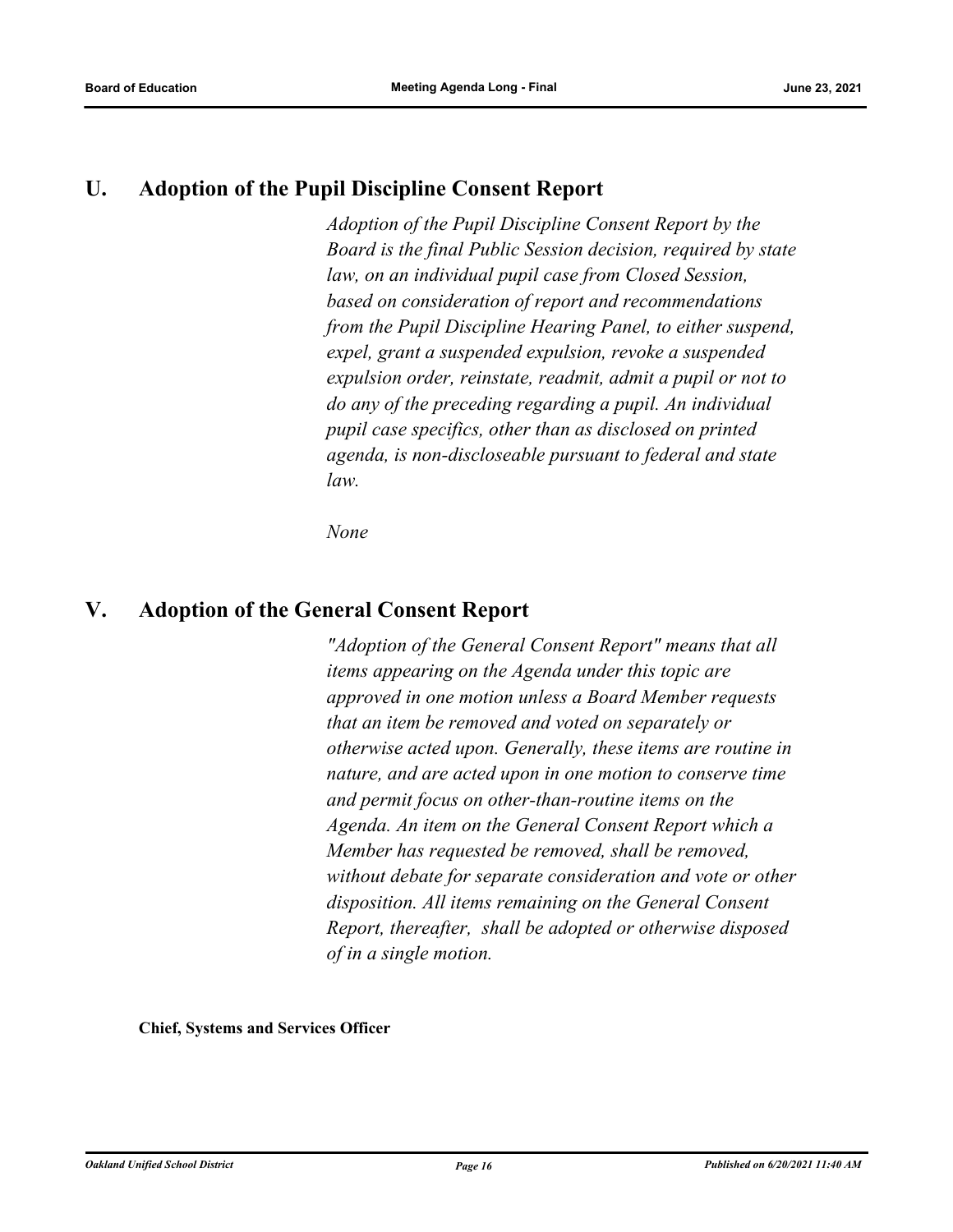|                    | 21-1463 |                                                                                                                                                                                                                                                                                                                          | <b>Professional Services Agreement - The Oakland Public</b>                                                                                                                                                                                                                                                                                                                                                                                                                                                                                                                                                                                                  |
|--------------------|---------|--------------------------------------------------------------------------------------------------------------------------------------------------------------------------------------------------------------------------------------------------------------------------------------------------------------------------|--------------------------------------------------------------------------------------------------------------------------------------------------------------------------------------------------------------------------------------------------------------------------------------------------------------------------------------------------------------------------------------------------------------------------------------------------------------------------------------------------------------------------------------------------------------------------------------------------------------------------------------------------------------|
|                    |         | <b>Education Fund - Summer Internship Program</b>                                                                                                                                                                                                                                                                        |                                                                                                                                                                                                                                                                                                                                                                                                                                                                                                                                                                                                                                                              |
|                    |         |                                                                                                                                                                                                                                                                                                                          | Approval by the Board of Education of a Professional Services Agreement<br>2020-2021 by and between District and Oakland Public Education Fund,<br>Oakland, CA, for the latter to issue stipends, drawn from the Agreement<br>dollars, for District student interns enrolled in the Technology Internship<br>Program, in partnership with the Linked Learning Office's Summer<br>Exploring College, Career and Community Options (ECCCO) Worked Based<br>Learning Program, as described in Exhibit A, incorporated herein by<br>reference as though set forth, for the term June 10, 2021 through June 30,<br>2022, in an amount not to exceed \$234,250.00. |
|                    |         |                                                                                                                                                                                                                                                                                                                          | <b>Funding Source: Elementary &amp; Secondary School Emergency Relief</b>                                                                                                                                                                                                                                                                                                                                                                                                                                                                                                                                                                                    |
|                    |         | Attachments:                                                                                                                                                                                                                                                                                                             | 21-1463 Professional Services Agreement - The Oakland Public<br><b>Education Fund - Summer Internship Program</b>                                                                                                                                                                                                                                                                                                                                                                                                                                                                                                                                            |
|                    | 21-1460 | Donation - Salesforce.Com, Inc. - Chief Systems and<br><b>Services Department</b><br>Acceptance by the Board of Education of a Donation to the District from<br>Salesforce.com, Inc. providing 7,980 face masks for District students in an<br>amount valued at \$19,548.51, for the period August 31, 2020 through June |                                                                                                                                                                                                                                                                                                                                                                                                                                                                                                                                                                                                                                                              |
|                    |         |                                                                                                                                                                                                                                                                                                                          | 30, 2021, pursuant to the terms and conditions thereof, if any.                                                                                                                                                                                                                                                                                                                                                                                                                                                                                                                                                                                              |
|                    |         | Attachments:                                                                                                                                                                                                                                                                                                             | 21-1460 Donation - Salesforce.Com, Inc. - Chief Systems and Services<br><b>Department</b>                                                                                                                                                                                                                                                                                                                                                                                                                                                                                                                                                                    |
| ⊠<br><b>■ V.-3</b> | 21-1472 | and Services Officer                                                                                                                                                                                                                                                                                                     | <b>Grant - Digital Wish Customer Service - Chief Systems</b>                                                                                                                                                                                                                                                                                                                                                                                                                                                                                                                                                                                                 |
|                    |         |                                                                                                                                                                                                                                                                                                                          | Acceptance by the Board of Education of a Connect A Student Grant Award<br>from Digital Wish Customer Service providing 11 Mobile Beacon 4G LTE<br><b>Single Devices with 1 year internet service plans for Markham</b>                                                                                                                                                                                                                                                                                                                                                                                                                                      |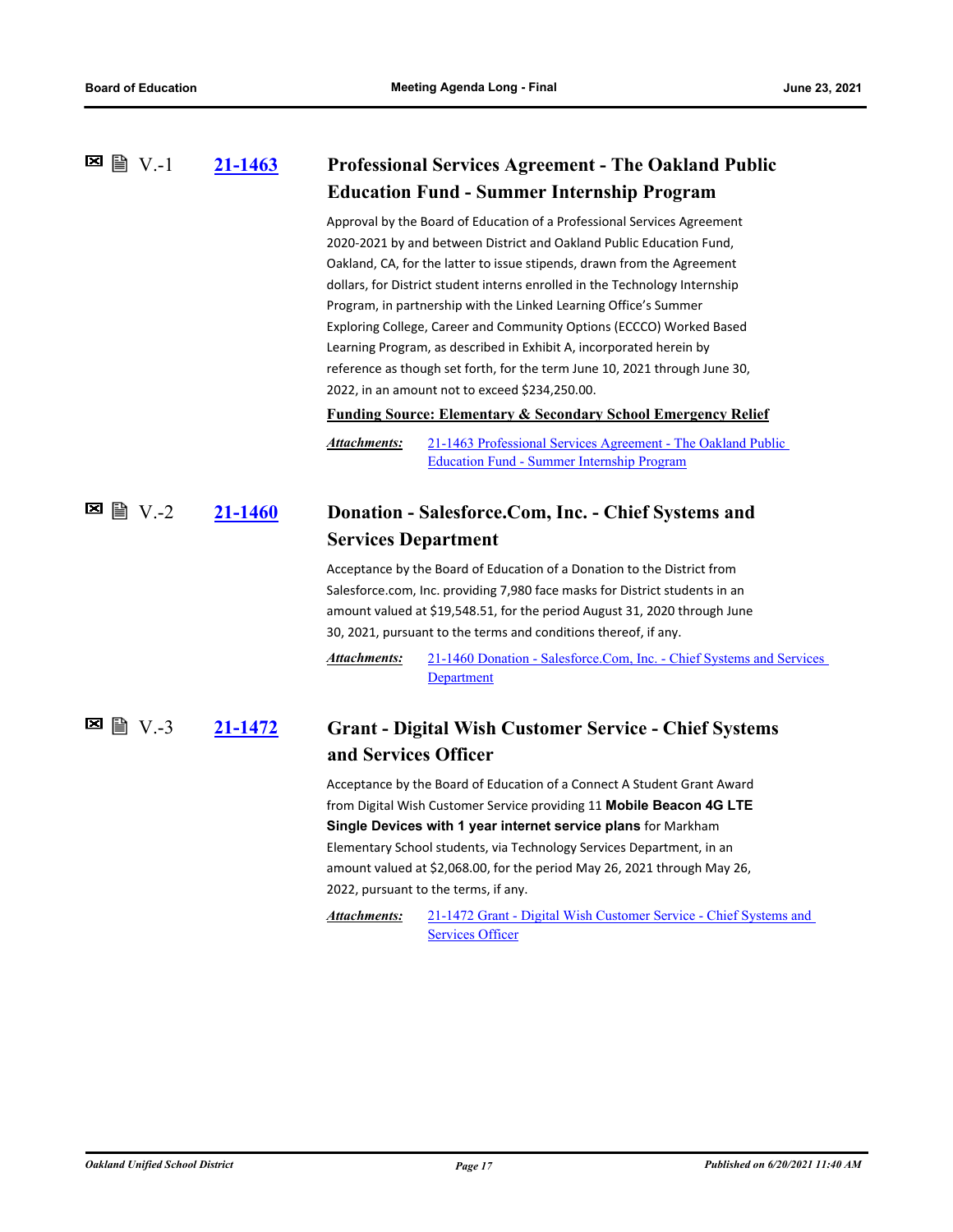#### **[21-1517](http://ousd.legistar.com/gateway.aspx?m=l&id=/matter.aspx?key=52653) Amendment No. 2, Groceries Contract - Goldstar Foods, Inc. - Nutrition Services Department**  $\boxtimes$   $\cong$   $\vee$  -4

Approval by the Board of Education of Amendment No. 2, Groceries Contract by and between the District and Goldstar Foods, Inc., Ontario, CA, for the provision of groceries, with the District exercising the first of two discretionary options, to renew said Contract, in the unchanged amount not to exceed \$6,269,329.25, for the term July 1, 2021 through June 30, 2022, via the Nutrition Services Department. All other terms and conditions of the Contract remain in full force and effect.

#### **Funding Source: Child Nutrition School Program**

[21-1517 Amendment No. 2 - Groceries Contract - Goldstar Foods, Inc.](http://ousd.legistar.com/gateway.aspx?M=F&ID=99015.pdf)  - Nutrition Services Department *Attachments:*

**[21-1537](http://ousd.legistar.com/gateway.aspx?m=l&id=/matter.aspx?key=52673) Addendum No. 4, ACOE‐OUSD Agreement for Escape Technology, Inc. and Resolution No. 2021-0161 - Determining and Declaring OUSD Can Enter One-Year Extension of the Agreement Without Competitive Bidding - Technology Services Department E** 图 V.-5

> Approval by the Board of Education of Addendum No. 4, ACOE-OUSD Agreement for Escape Technology, Inc. School Business Software & System Support Services dated October 26, 2016 between District and the Alameda County Office of Education, for the latter to provide Escape OL5 School Business Software, Data Processing, Support Services, SQL Data Replication Services, and related maintenance and support through ACOE Network, for the period July 1, 2021 to June 30, 2022, in an amount not to exceed \$1,219,261.76, and of Resolution No. 2021-0161 - Determining and Declaring that OUSD Can Enter into One-Year Extension of the Escape Contract Without Competitive Bidding. All other terms and conditions of the ACOE-OUSD Agreement remain in full force and effect.

#### **Funding Source: General Purpose Fund**

21-1537 Addendum No. 4, ACOE‐OUSD Agreement for Escape [Technology, Inc. and Resolution No. 2021-0161 - Determining and](http://ousd.legistar.com/gateway.aspx?M=F&ID=99181.pdf)  Declaring OUSD Can Enter One-Year Extension of the Agreement Without Competitive Bidding - Technology Services Department *Attachments:*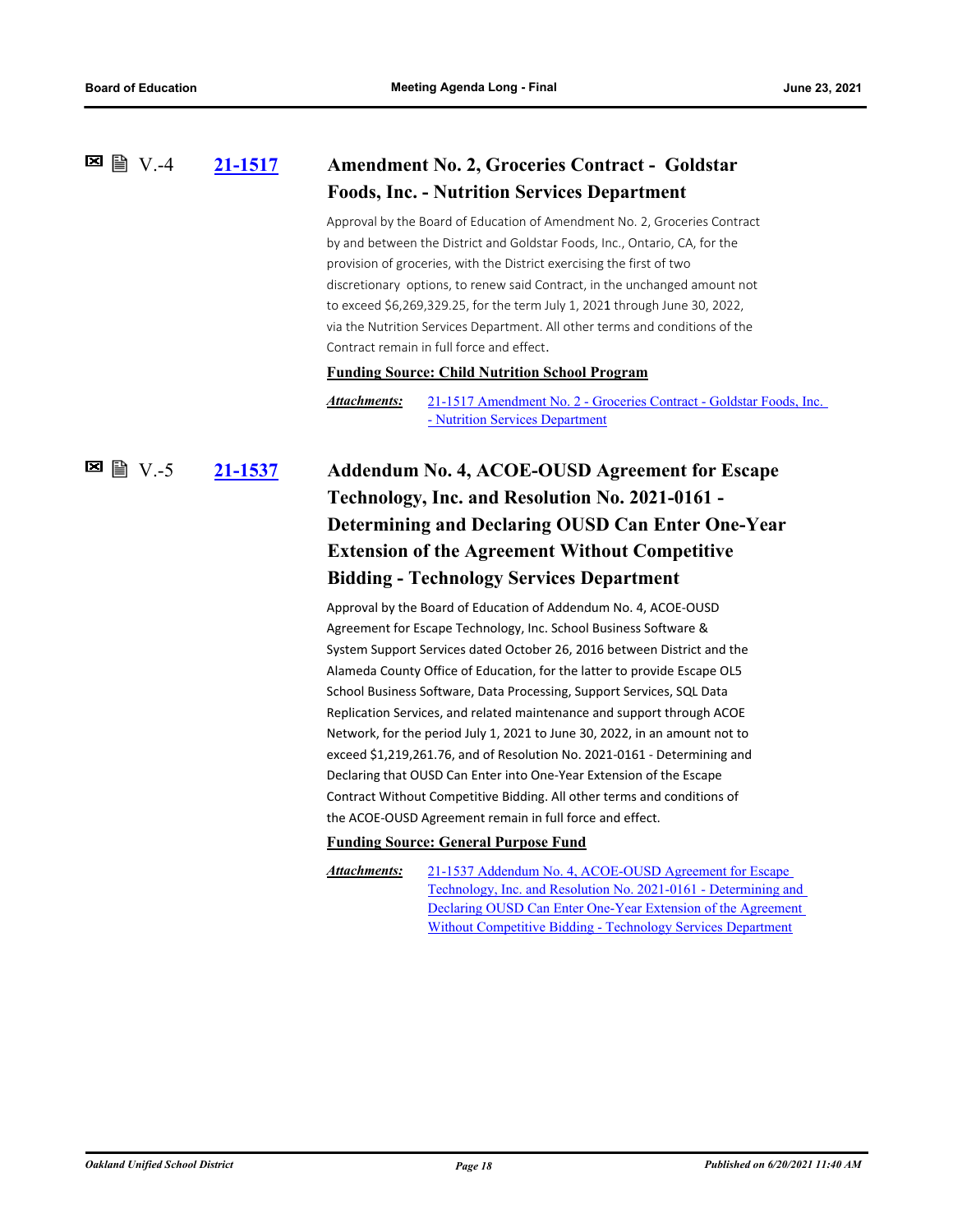**[21-1547](http://ousd.legistar.com/gateway.aspx?m=l&id=/matter.aspx?key=52683) Customer Agreement and Student Data Privacy Agreement - Curriculum Associates, LLC - Technology Services Department 図 V.-6** 

> Approval by the Board of Education of Customer Agreement by and between Oakland Unified School District and Curriculum Associates, LLC, North Billerica, MA, (Parties), for the latter to provide hosting, maintenance, upgrades and associated support for the i-Ready online learning platform for the period August 1, 2021 to July 30, 2026, for an amount not to exceed \$3,551,218.50 and Ratification of a Student Data Privacy Agreement, incorporated herein as Exhibit "C", by and between the Parties for the same time period, pursuant to the terms and conditions stated in Exhibit "C".

#### **Funding Source: General Purpose Fund**

[21-1547 Customer Agreement and Student Data Privacy Agreement -](http://ousd.legistar.com/gateway.aspx?M=F&ID=99182.pdf)  Curriculum Associates, LLC - Technology Services Department *Attachments:*

## **[21-1549](http://ousd.legistar.com/gateway.aspx?m=l&id=/matter.aspx?key=52685) Graydon Exception To Public Bidding and Agreement With Aeries Software - Student Information System - Technology Services Department 図 V.-7**

Adoption by the Board of Education of Resolution No. 2021-0286 - Authorizing Use of *Graydon* Exception to Public Bidding for Contract With Aeries Software and Approval of Agreement for Acquisition of License for Aeries Software, by and between District and Aeries Software, Inc., Orange, CA, for the latter to provide licensing, upgrades and support for the Aeries Student Information System (SIS) and Aeries Communication (powered by ParentSquare), for the period July 1, 2021 to June 30, 2022, in an amount not to exceed \$305,027.60, consisting of \$120,027.60 for the Aeries SIS and \$185,000 for Aeries Communications.

#### **Funding Source: General Purpose Unrestricted**

21-1549 Graydon Exception To Public Bidding and Agreement With [Aeries Software - Student Information System - Technology Services](http://ousd.legistar.com/gateway.aspx?M=F&ID=99184.pdf)  **Department** *Attachments:*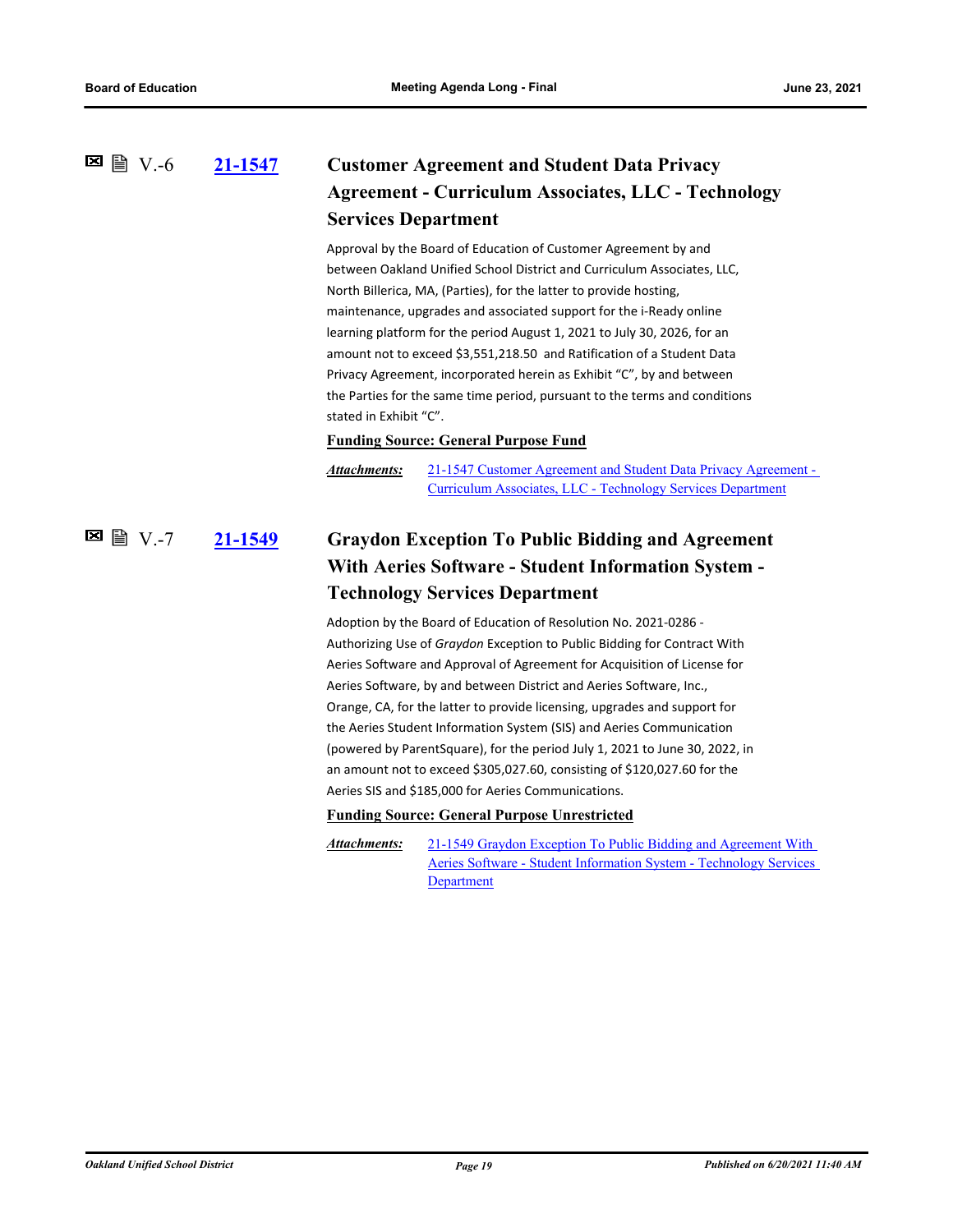## **[21-1588](http://ousd.legistar.com/gateway.aspx?m=l&id=/matter.aspx?key=52724) Piggyback - California Department of Technology's California Network and Telecommunications Program and Agreement With T-Mobile - Technology Services Department**  $\boxtimes$   $\cong$   $\cong$   $V.-8$

Adoption by the Board of Education of Resolution No. 2021-0285 - Declaring It Is In The Best Interest Of The District To Piggyback On And Enter Into A Contract With T-Mobile Properly Entered Into Through The California Department of Technology's California Network and Telecommunications (CALNET) Program; Approval of T-Mobile Project 10Million Agreement (Program) between District and T-Mobile, Inc. Bellevue, WA, for the latter to provide student hotspot devices and associated cellular service, for the period July 1, 2021 to June 30, 2026, in an amount not to exceed \$1,167,000.00, consisting of an amount not to exceed \$233,400.00 annually.

21-1588 Piggyback - California Department of Technology's [California Network and Telecommunications Program and Agreement](http://ousd.legistar.com/gateway.aspx?M=F&ID=99187.pdf)  With T-Mobile - Technology Services Department *Attachments:*

## **[21-1592](http://ousd.legistar.com/gateway.aspx?m=l&id=/matter.aspx?key=52728) Piggyback - Agreements - EMICS dba Informed K12 and California Student Data Privacy - Technology Service Department**  $\blacksquare$  ■  $V.-9$

Adoption by the Board of Education of Resolution No. 2021-0283 - Declaring It Is In The Best Of The District To Piggyback On And Enter Into A Contract With EMICS dba Informed K12 Properly Entered Into Through the Education Technology Joint Powers Authority ("EdTech JPA"); Approve Agreement, pursuant to the aforementioned Piggyback, by and between District and EMICS dba Informed K12, up to a fiscal year not-to-exceed amount of \$175,833.00 for 2021-22 and \$185,000.00 for 2022-23 (total of \$360,833.00), from July 1, 2021, to June 30, 2023.

### **Funding Source: General Purpose Fund**

[21-1592 Piggyback - Agreements - EMICS dba Informed K12 and](http://ousd.legistar.com/gateway.aspx?M=F&ID=99188.pdf)  California Student Data Privacy - Technology Service Department *Attachments:*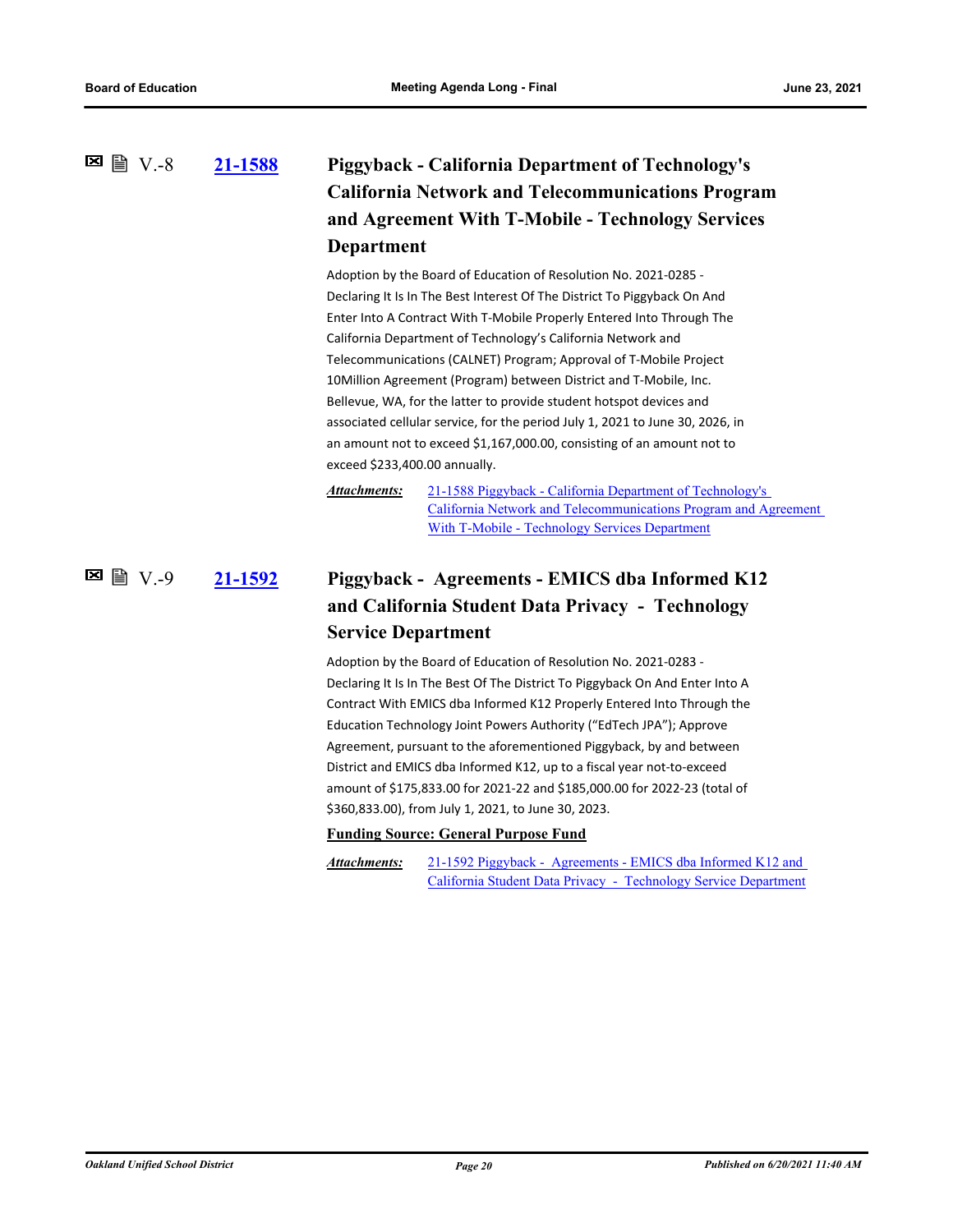V.-10

## **[21-1531](http://ousd.legistar.com/gateway.aspx?m=l&id=/matter.aspx?key=52667) Graydon Exception To Public Bidding and Amendment No. 1, Master Services Agreement - SchoolMint, Inc. - Technology Services Department**

Adoption by the Board of Education of Resolution No. 2021-0284 - Authorizing Use of Graydon Exception to Public Bidding for Amendment No.1, Master [Subscription Licenses] Services Agreement (MSA) with SchoolMint, Inc.; Approval of Amendment No. 1, MSA, by and between District and School Mint, Inc., Lafayette, IA (Parties), for the latter to provide hosting, enhancements, maintenance, upgrades and associated support for the SchoolMint enrollment system, for the period July 1, 2021 to June 30, 2022, for an amount not to exceed \$455,684.25, consisting of \$257,184.25 for 2021-2022, in addition to the original 2020-2021 MSA amount of \$198,500.00 and Ratification of California Student Data Privacy Agreement (CSDPA), by and between the Parties for the same time period, pursuant to the terms and conditions stated in the CSDPA. All other terms and conditions of the MSA remain in full force and effect.

### **Funding Source: General Purpose Fund**

[21-1531 Graydon Exception To Public Bidding and Amendment No. 1,](http://ousd.legistar.com/gateway.aspx?M=F&ID=99274.pdf)  Master Services Agreement - SchoolMint, Inc. - Technology **Services Department** *Attachments:*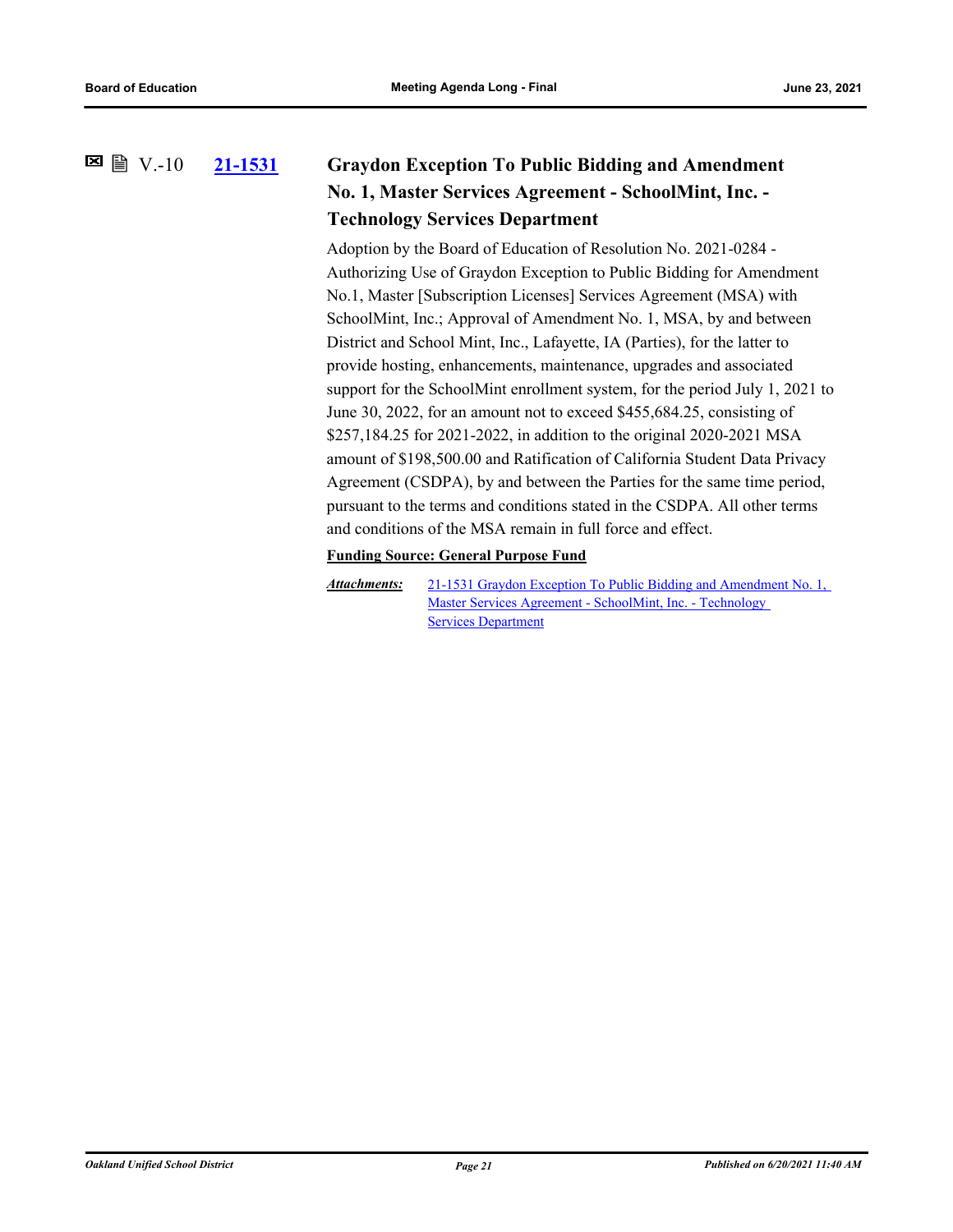## **[21-1541](http://ousd.legistar.com/gateway.aspx?m=l&id=/matter.aspx?key=52677) Agreements - Professional Services and California Student Data Privacy – Newsela, Inc. - Purchase of Social Studies Instructional Materials – Technology Services Department** V.-11

Approval by the Board of Education of a Agreements - **Professional Services** (PSA), by and between the District and Newsela, Inc., New York, NY (Parties), for the latter to develop and deliver two (2) custom content collections ("Custom Collections") aligned with the District's curriculum based upon District's submitted Social Studies curriculum requirements ("Requirements."), with the Custom Collection containing the number of Units specified in the District's scope & sequence; delivery dates and additional touch points as set forth in the Deliverables Schedule; with the Custom Collections accessible to the schools specified in the quote for the duration of the PSA and/or in the Statement of Work, incorporated herein by reference as though fully set forth, for the period of June 4, 2021 through June 3, 2026, in an amount not to exceed \$582,700.00 and **California Student Data Privacy (CSDPA)**, by and between the Parties for the same time period, pursuant to the terms and conditions stated in the CSDPA.

**Funding Source: Central Supplemental**

[21-1541 Agreements - Professional Services and California Student](http://ousd.legistar.com/gateway.aspx?M=F&ID=99271.pdf)  Data Privacy – Newsela, Inc. - Purchase of Social Studies Instructional Materials – Technology Services Department *Attachments:*

### **Chief Business Officer**

#### **[21-1603](http://ousd.legistar.com/gateway.aspx?m=l&id=/matter.aspx?key=52739) Accounts Payable Warrants - Fiscal Year 2020-2021 - As of May 31, 2021**  $\Xi$  ■ V.-12

Approval by the Board of Education of Accounts Payable Warrants - i.e., 953 Accounts Payable Consolidated Checks printed - Fiscal Year 2020-2021, in the cumulative Amount of \$28,729,196.16 from May 1, 2021 through May 31, 2021, as reflected in Exhibit 1.

[21-1603 Accounts Payable Warrants - Fiscal Year 2020-2021 - As of](http://ousd.legistar.com/gateway.aspx?M=F&ID=99140.pdf)  May 31, 2021 *Attachments:*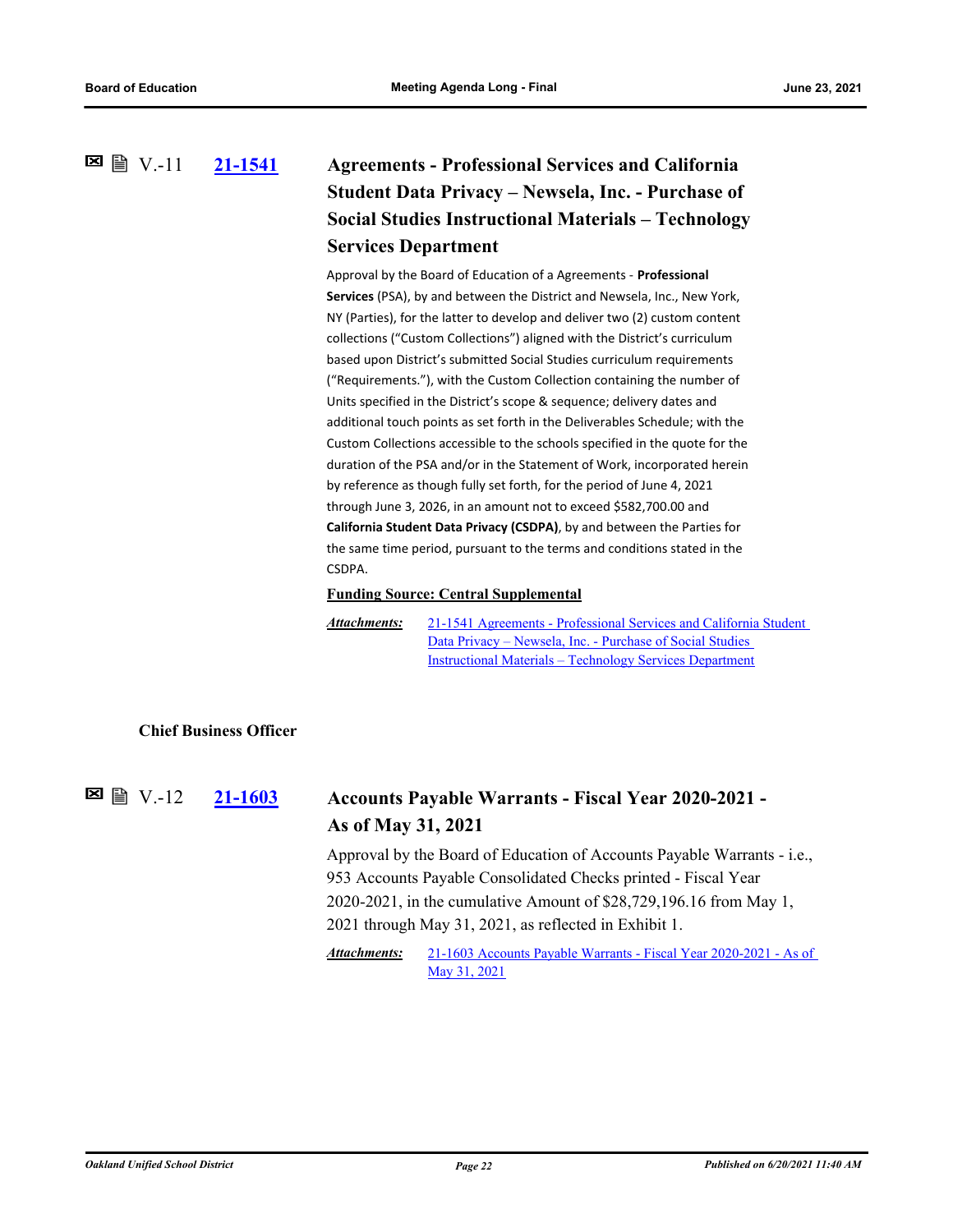#### **[21-1604](http://ousd.legistar.com/gateway.aspx?m=l&id=/matter.aspx?key=52740) Payroll Warrants and Direct Deposits - Fiscal Year 2020-2021 - As of May 31, 2021**  $\Xi$  ■ V.-13

Approval by the Board of Education of Payroll Warrants and Direct Deposits - i.e., 776 Payroll Consolidated Checks printed and 7,173 Direct Deposits made - Fiscal Year 2020-2021, in the cumulative Amount of \$20,585,376.11, from May 1, 2021 through May 31, 2021, as reflected in Exhibit 1.

[21-1604 Payroll Warrants and Direct Deposits - Fiscal Year 2020-2021](http://ousd.legistar.com/gateway.aspx?M=F&ID=99141.pdf)  - As of May 31, 2021 *Attachments:*

### **Deputy Chief, Facilities Planning and Management**

**[21-1368](http://ousd.legistar.com/gateway.aspx?m=l&id=/matter.aspx?key=52504) Change Order No. 1, Agreement, Redgwick Construction Company – Horace Mann Elementary School Retaining Wall & Stair Replacement Project – Buildings & Grounds Department**  $\Xi$  ■ V.-14

> Approval by the Board of Education of Change Order No. 1, Agreement by and between the District and Redgwick Construction Company, Oakland, CA, for a time extension only for the Horace Mann Elementary School Retaining Wall & Stair Replacement Project, due to weather delays, extending the term of the Agreement from December 10, 2020 through March 10, 2021 to July 31, 2021 (an additional 143 days). All other terms and conditions of the Agreement remain in full force and effect. **Vendor No.: 003557**

### **Requisition No.: PO21-02189**

#### **Resource Code-Site No.: 05021 136**

### **Funding Source: Fund 14 Deferred Maintenance**

21-1368 Change Order No. 1, Agreement, Redgwick Construction [Company – Horace Mann Elementary School Retaining Wall & Stair](http://ousd.legistar.com/gateway.aspx?M=F&ID=99122.pdf)  Replacement Project – Buildings & Grounds Department *Attachments:*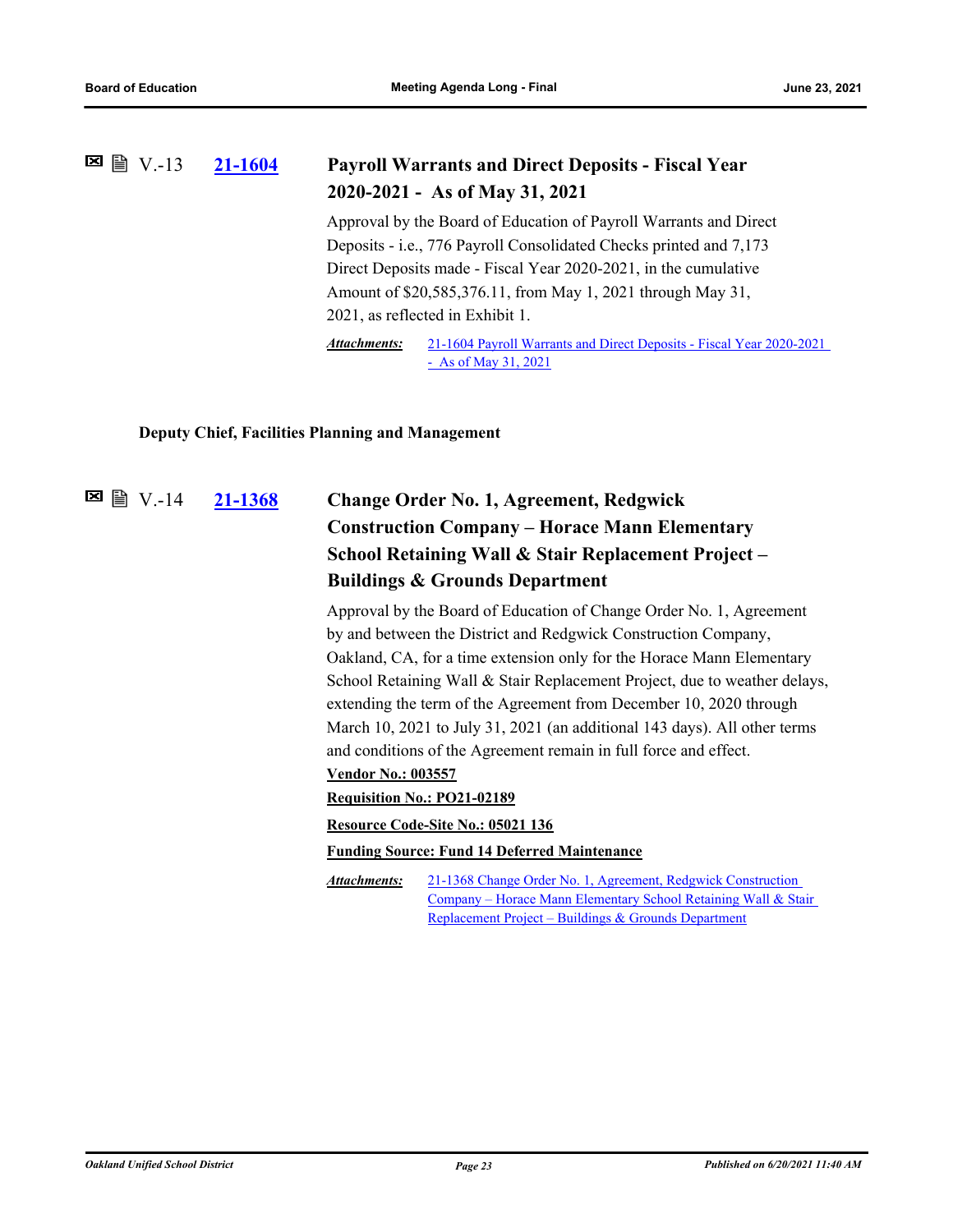## **[21-1568](http://ousd.legistar.com/gateway.aspx?m=l&id=/matter.aspx?key=52704) Joint Use Lease Agreement - Former Webster Child Development Center - Unity Council - Oakland Unified School District**  $\Xi$  ■ V.-15

Approval by the Board of Education of the Joint Use Lease Agreement by and between the District and Unity Council, Oakland, CA, for occupancy of a portion of the Former Webster Child Development Center ("CDC") Property, for \$60,000 annually, with an annual Rent adjustment of no more than a 3% per Annum, for the term July 1, 2021 through June 30, 2026.

21-1568 Joint Use Lease Agreement - Former Webster Child [Development Center - Unity Council - Oakland Unified School](http://ousd.legistar.com/gateway.aspx?M=F&ID=99258.pdf)  **District** *Attachments:*

#### **Deputy Chief, Talent**

#### **[21-1653](http://ousd.legistar.com/gateway.aspx?m=l&id=/matter.aspx?key=52789) Creation/Revision of Job Descriptions – Named Positions – Talent/Human Resources Department**  $■ B W.-16$

Adoption by the Board of Education of Resolution No. 2021-0220 - Creation/Revision of Job Descriptions - Named Positions - Talent/Human Resources Department.

#### **Creations:**

- 1. Grants Manager;
- 2. Chief Governance Officer, Legal Office;
- 3. Student Welcome Center Counselor II;
- 4. ECE Family Navigator; and
- 5. Analyst, Payroll.

#### **Revisions:**

- 1. Business Manager, Human Resources Services and Support/Senior;
- 2. Director of Good Food Manufacturing and Production; and
- 3. Production Supervisor, Nutrition Services.
- [21-1653 Creation/Revision of Job Descriptions Named Positions](http://ousd.legistar.com/gateway.aspx?M=F&ID=99266.pdf)  Talent/Human Resources Department *Attachments:*

#### **Chief Academic Officer**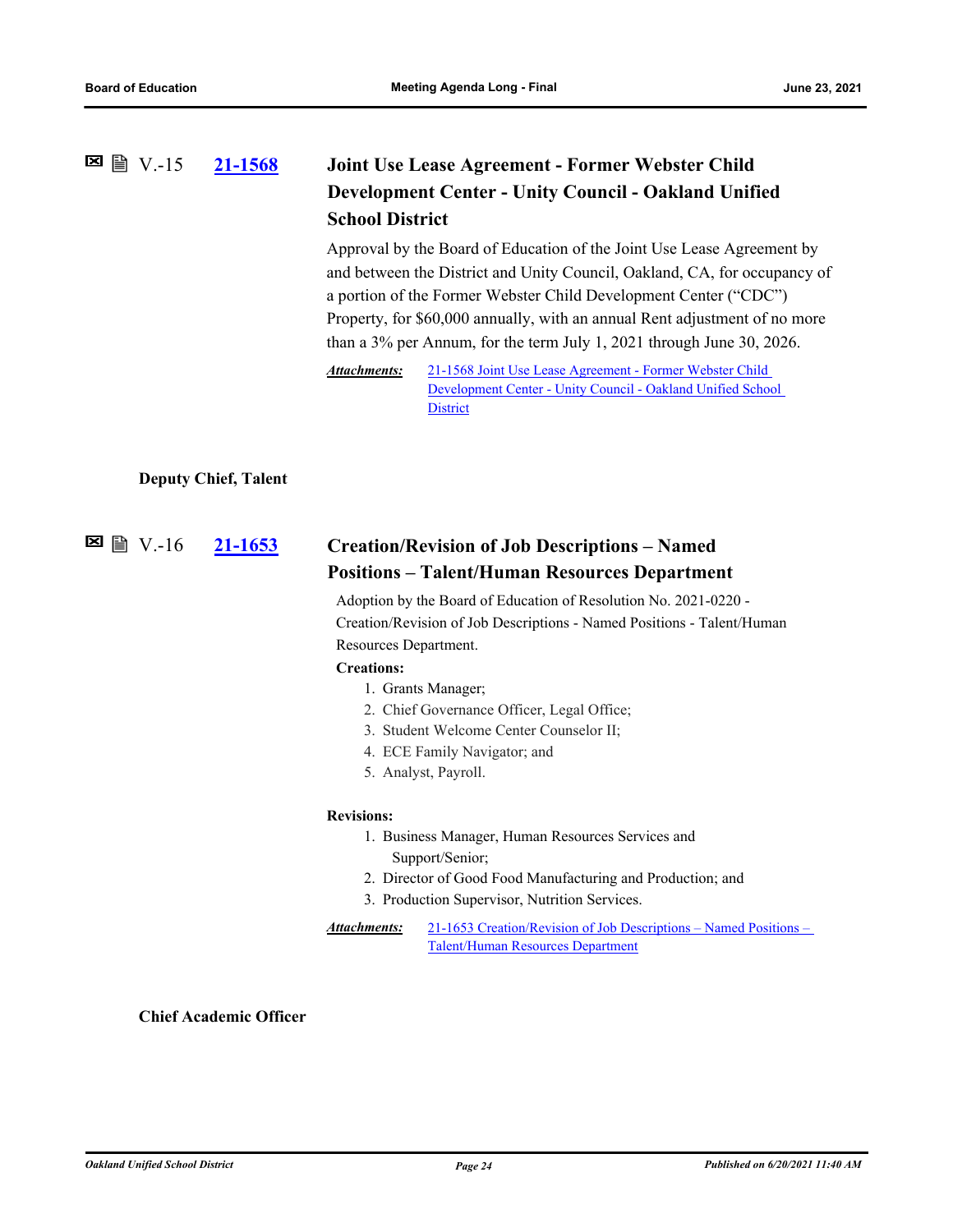## **[21-1257](http://ousd.legistar.com/gateway.aspx?m=l&id=/matter.aspx?key=52393) Memorandum of Understanding 2021-2022 – Girls Inc. of Alameda County - After School Program – West Oakland Middle School** V.-17

Approval by the Board of Education of Memorandum of Understanding 2021-2022 (MOU) between the District and Girls Inc. of Alameda County, Oakland, CA, for the latter to serve as lead agency for program coordination, math intervention, homework support, student supervision and a variety of enrichment services, as described in the MOU, for West Oakland Middle School's comprehensive After School Program, for the period of August 1, 2021 through July 31, 2022, in an amount not to exceed \$136,853.00.

#### **Vendor No.: 001841**

#### **Resource Code-Site No.: 6010-204**

**Funding Source: After School Education and Safety (ASES) Grant**

[21-1257 Memorandum of Understanding 2021-2022 – Girls Inc. of](http://ousd.legistar.com/gateway.aspx?M=F&ID=99034.pdf)  Alameda County - After School Program – West Oakland Middle School *Attachments:*

### **[21-1258](http://ousd.legistar.com/gateway.aspx?m=l&id=/matter.aspx?key=52394) Memorandum of Understanding 2021-2022 – Girls Inc. of Alameda County - After School Program – Parker Elementary School** V.-18

Approval by the Board of Education of Memorandum of Understanding 2021-2022 (MOU) between the District and Girls Inc. of Alameda County, Oakland, CA, for the latter to serve as lead agency for program coordination, math intervention, homework support, student supervision and a variety of enrichment services, as described in the MOU, for Parker Elementary School's comprehensive After School Program, for the period of August 1, 2021 through July 31, 2022, in an amount not to exceed \$136,853.00.

#### **Vendor No.: 001841**

**Resource Code-Site No.: 6010-144**

**Funding Source: After School Education and Safety (ASES) Grant**

21-1258 Memorandum of Understanding 2021-2022 – Girls Inc. of [Alameda County - After School Program – Parker Elementary School](http://ousd.legistar.com/gateway.aspx?M=F&ID=99035.pdf) *Attachments:*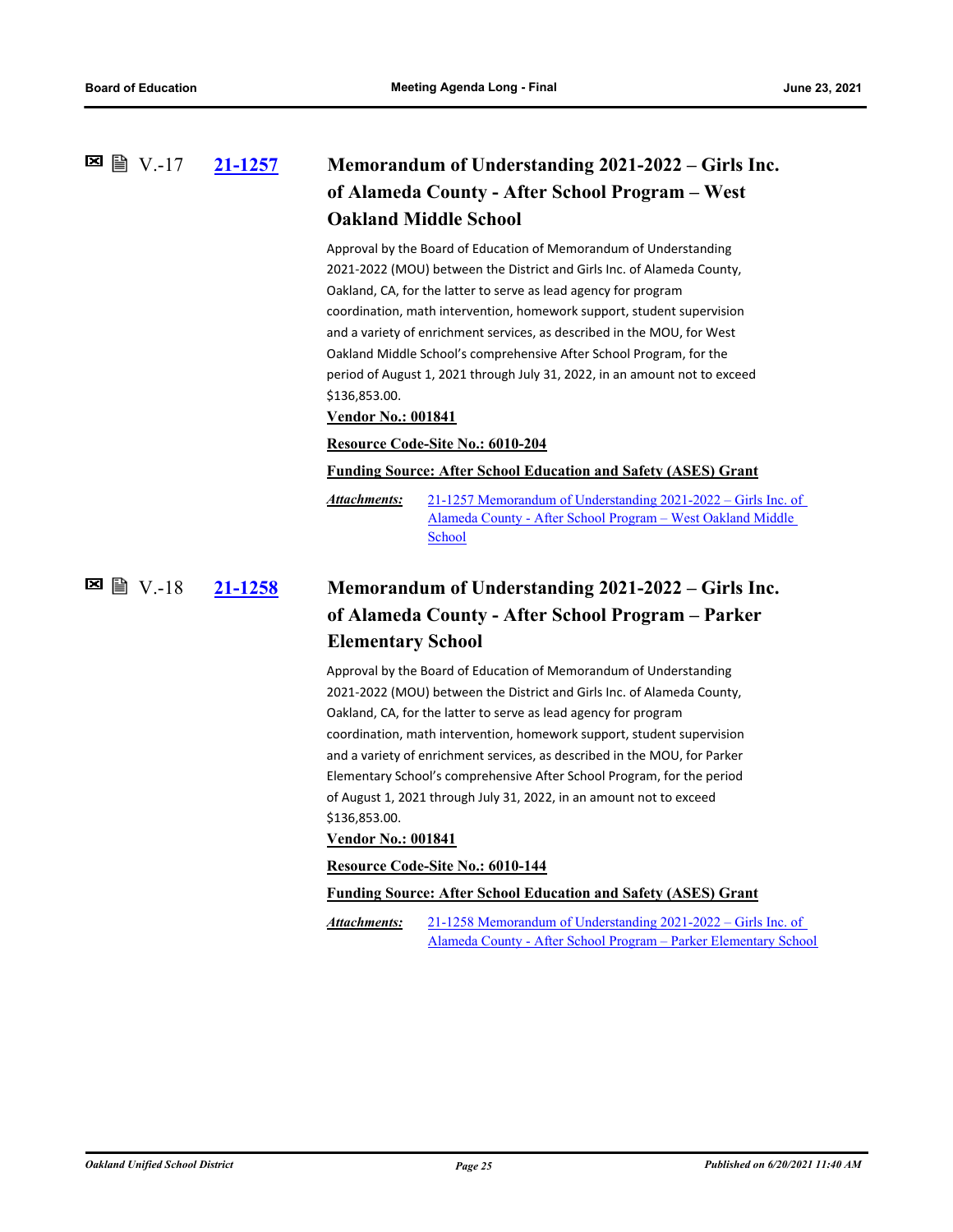### **[21-1260](http://ousd.legistar.com/gateway.aspx?m=l&id=/matter.aspx?key=52396) Memorandum of Understanding 2021-2022 – East Bay Asian Youth Center - After School Program – Dewey Academy**  $\boxtimes$  A  $\cong$  V −19

Approval by the Board of Education of Memorandum of Understanding 2021-2022 (MOU) between the District and East Bay Asian Youth Center, Oakland, CA, for the latter to serve as lead agency for program coordination, math intervention, homework support, student supervision and a variety of enrichment services, as described in the MOU, for Dewey Academy's comprehensive After School Program, for the period of July 1, 2021 through June 30, 2022, in an amount not to exceed \$204,393.00. **Vendor No.: 001474**

#### **Resource Code-Site No.: 4124-310**

## **Funding Source: 21st Century High School After School Safety and Enrichment for Teens Grant**

[21-1260 Memorandum of Understanding 2021-2022 – East Bay Asian](http://ousd.legistar.com/gateway.aspx?M=F&ID=99036.pdf)  Youth Center - After School Program – Dewey Academy *Attachments:*

### **[21-1262](http://ousd.legistar.com/gateway.aspx?m=l&id=/matter.aspx?key=52398) Memorandum of Understanding 2021-2022 – Bay Area Community Resources - After School Program – Elmhurst United Middle School**  $\Xi$  ■ V.-20

Approval by the Board of Education of Memorandum of Understanding 2021-2022 (MOU) between the District and Bay Area Community Resources, San Rafael, CA, for the latter to serve as lead agency for program coordination, math intervention, homework support, student supervision and a variety of enrichment services, as described in the MOU, for Elmhurst United Middle School's comprehensive After School Program, for the period of August 1, 2021 through July 31, 2022, in an amount not to exceed \$193,112.00.

#### **Vendor No.: 000624**

**Resource Code-Site No.: 6010-229; 4124-229**

**Funding Source: After School Education and Safety (ASES) Grant; 21st Century Community Learning Centers (21 CCLC) Grant**

21-1262 Memorandum of Understanding 2021-2022 – Bay Area [Community Resources - After School Program – Elmhurst United](http://ousd.legistar.com/gateway.aspx?M=F&ID=99037.pdf)  Middle School *Attachments:*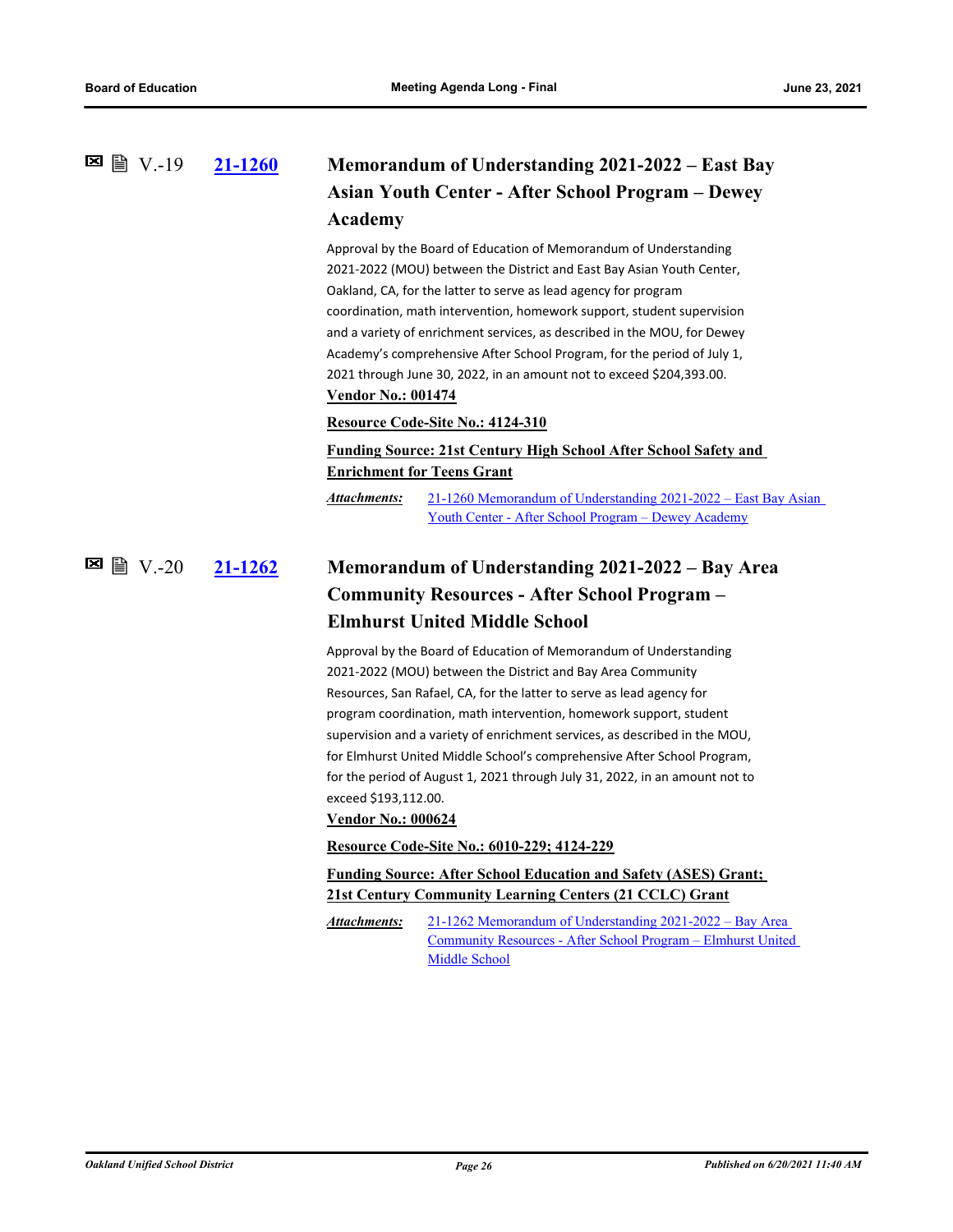### **[21-1271](http://ousd.legistar.com/gateway.aspx?m=l&id=/matter.aspx?key=52407) Memorandum of Understanding 2021-2022 – Ujimaa Foundation - After School Program – Carl Munck Elementary School**  $\Xi$  A  $V.-21$

Approval by the Board of Education of Memorandum of Understanding 2021-2022 (MOU) between the District and Ujimaa Foundation, Oakland, CA, for the latter to serve as lead agency for program coordination, math intervention, homework support, student supervision and a variety of enrichment services, as described in the MOU, for Carl Munck Elementary School's comprehensive After School Program, for the period of August 1, 2021 through July 31, 2022, in an amount not to exceed \$47,050.00. **Vendor No.: 004421**

#### **Resource Code-Site No.: 6010-168**

#### **Funding Source: After School Education and Safety (ASES) Grant**

21-1271 Memorandum of Understanding 2021-2022 – Ujimaa [Foundation - After School Program – Carl Munck Elementary School](http://ousd.legistar.com/gateway.aspx?M=F&ID=99038.pdf) *Attachments:*

## **[21-1272](http://ousd.legistar.com/gateway.aspx?m=l&id=/matter.aspx?key=52408) Memorandum of Understanding 2021-2022 – Bay Area Community Resources - After School Program – Fremont High School**  $\boxtimes$  A  $\cong$  V.-22

Approval by the Board of Education of Memorandum of Understanding 2021-2022 (MOU) between the District and Bay Area Community Resources, San Rafael, CA, for the latter to serve as lead agency for program coordination, math intervention, homework support, student supervision and a variety of enrichment services, as described in the MOU, for Fremont High School's comprehensive After School Program, for the period of July 1, 2021 through June 30, 2022, in an amount not to exceed \$199,074.00.

#### **Vendor No.: 000624**

#### **Resource Code-Site No.: 4124-302**

## **Funding Source: 21st Century High School After School Safety and Enrichment for Teens (ASSETs) Grant**

[21-1272 Memorandum of Understanding 2021-2022 – Bay Area](http://ousd.legistar.com/gateway.aspx?M=F&ID=99039.pdf)  Community Resources - After School Program – Fremont High School *Attachments:*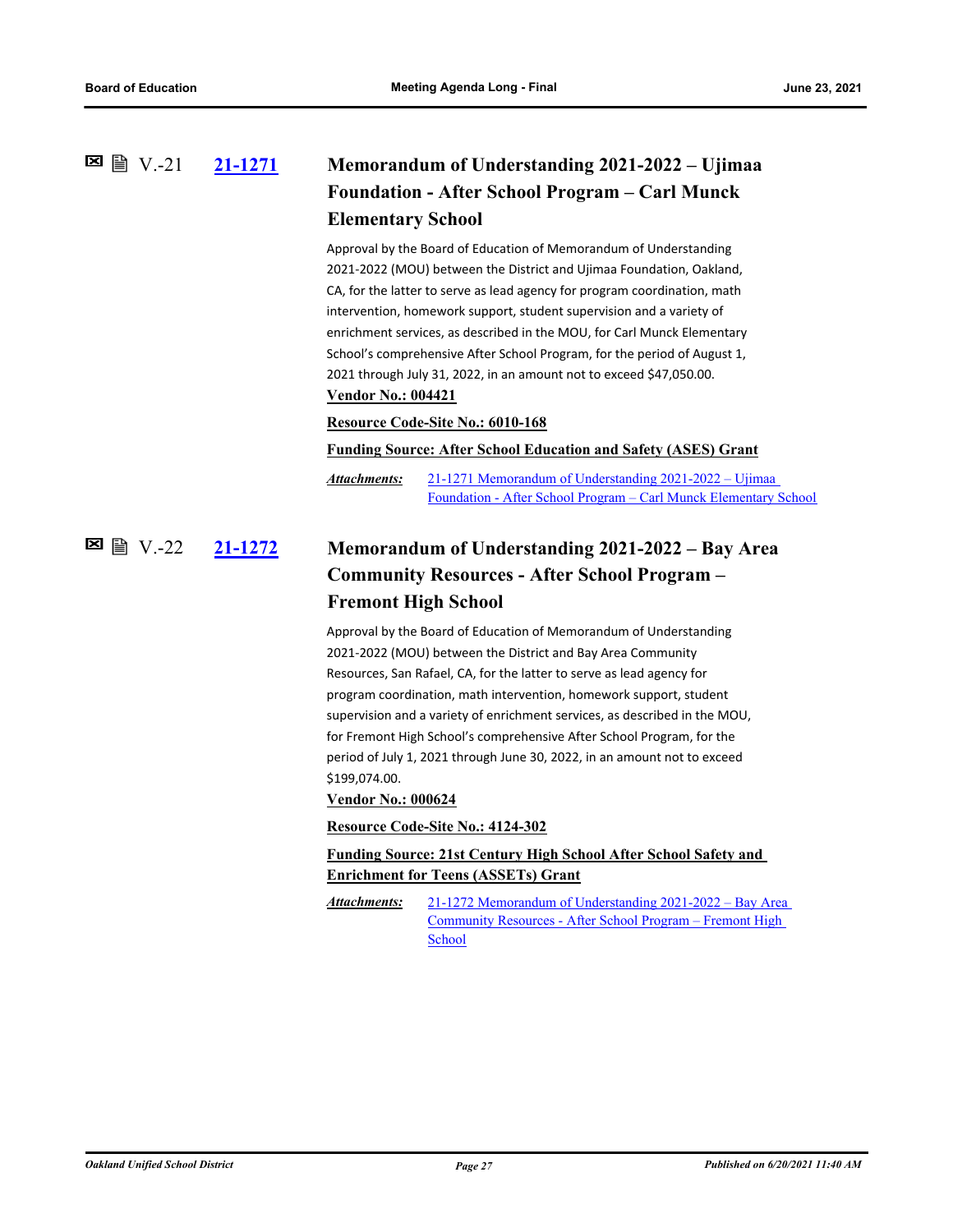## **[21-1273](http://ousd.legistar.com/gateway.aspx?m=l&id=/matter.aspx?key=52409) Memorandum of Understanding 2021-2022 – Health Initiatives for Youth - After School Program – McClymonds High School 図 V.-23**

Approval by the Board of Education of Memorandum of Understanding 2021-2022 (MOU) between the District and Health Initiatives for Youth, San Francisco, CA, for the latter to serve as lead agency for program coordination, math intervention, homework support, student supervision and a variety of enrichment services, as described in the MOU, for McClymonds High School's comprehensive After School Program, for the period of July 1, 2021 through June 30, 2022, in an amount not to exceed \$156,743.00.

#### **Vendor No.: 005868**

#### **Resource Code-Site No.: 4124-303**

## **Funding Source: 21st Century High School After School Safety and Enrichment for Teens (ASSETS) Grant**

21-1273 Memorandum of Understanding 2021-2022 – Health [Initiatives for Youth - After School Program – McClymonds High](http://ousd.legistar.com/gateway.aspx?M=F&ID=99040.pdf)  **School** *Attachments:*

## **[21-1274](http://ousd.legistar.com/gateway.aspx?m=l&id=/matter.aspx?key=52410) Memorandum of Understanding 2021-2022 – East Bay Agency for Children - After School Program – Peralta Elementary School 図 圖 V.-24**

Approval by the Board of Education of Memorandum of Understanding 2021-2022 (MOU) between the District and East Bay Agency for Children, Oakland, CA, for the latter to serve as lead agency for program coordination, math intervention, homework support, student supervision and a variety of enrichment services, as described in the MOU, for Peralta Elementary School's comprehensive After School Program, for the period of August 1, 2021 through July 31, 2022, in an amount not to exceed \$114,382.00.

#### **Vendor No.: 001473**

#### **Resource Code-Site No.: 6010-145**

#### **Funding Source: After School Education and Safety (ASES) Grant**

21-1274 Memorandum of Understanding 2021-2022 – East Bay [Agency for Children - After School Program – Peralta Elementary](http://ousd.legistar.com/gateway.aspx?M=F&ID=99041.pdf)  School *Attachments:*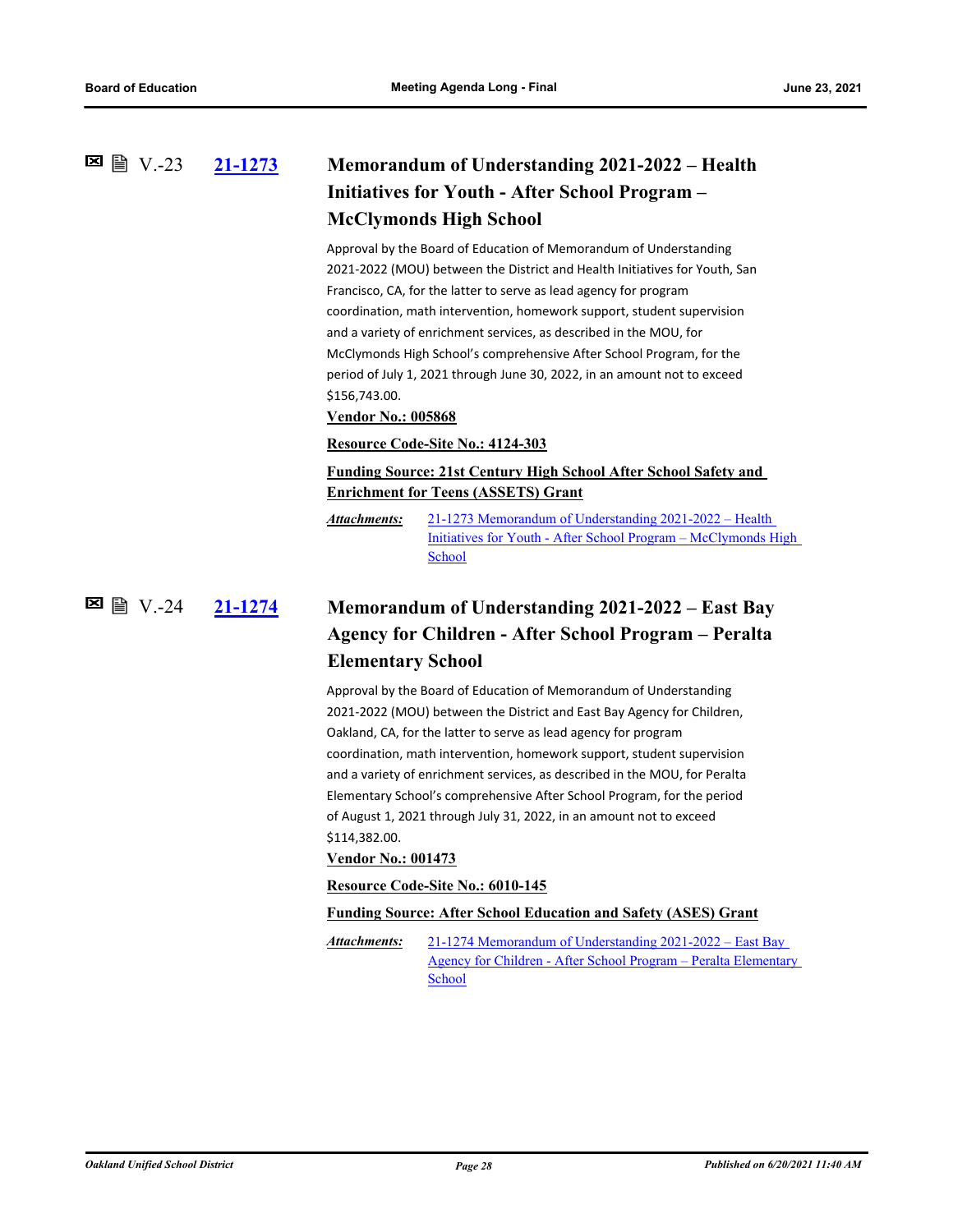### **[21-1275](http://ousd.legistar.com/gateway.aspx?m=l&id=/matter.aspx?key=52411) Memorandum of Understanding 2021-2022 – Citizen Schools - After School Program – Westlake Middle School**  $\Xi$  图 V.-25

Approval by the Board of Education of Memorandum of Understanding 2021-2022 (MOU) between the District and Citizen Schools, Redwood City, CA, for the latter to serve as lead agency for program coordination, math intervention, homework support, student supervision and a variety of enrichment services, as described in the MOU, for Westlake Middle School's comprehensive After School Program, for the period of August 1, 2021 through July 31, 2022, in an amount not to exceed \$134,353.00. **Vendor No.: 001075**

#### **Resource Code-Site No.: 6010-213**

### **Funding Source: After School Education and Safety (ASES) Grant**

[21-1275 Memorandum of Understanding 2021-2022 – Citizen Schools](http://ousd.legistar.com/gateway.aspx?M=F&ID=99042.pdf)  - After School Program – Westlake Middle School *Attachments:*

## **[21-1277](http://ousd.legistar.com/gateway.aspx?m=l&id=/matter.aspx?key=52413) Memorandum of Understanding 2021-2022 – East Bay Asian Youth Center - After School Program – Roosevelt Middle School** V.-26

Approval by the Board of Education of Memorandum of Understanding 2021-2022 (MOU) between the District and East Bay Asian Youth Center, Oakland, CA, for the latter to serve as lead agency for program coordination, math intervention, homework support, student supervision and a variety of enrichment services, as described in the MOU, for Roosevelt Middle School's comprehensive After School Program, for the period of August 1, 2021 through July 31, 2022, in an amount not to exceed \$402,038.00.

### **Vendor No.: 001474**

#### **Resource Code-Site No.: 6010-212;4124-212**

### **Funding Source: After School Education and Safety (ASES) Grant/ 21st Century Community Learning Centers Grant**

[21-1277 Memorandum of Understanding 2021-2022 – East Bay Asian](http://ousd.legistar.com/gateway.aspx?M=F&ID=99043.pdf)  Youth Center - After School Program – Roosevelt Middle School *Attachments:*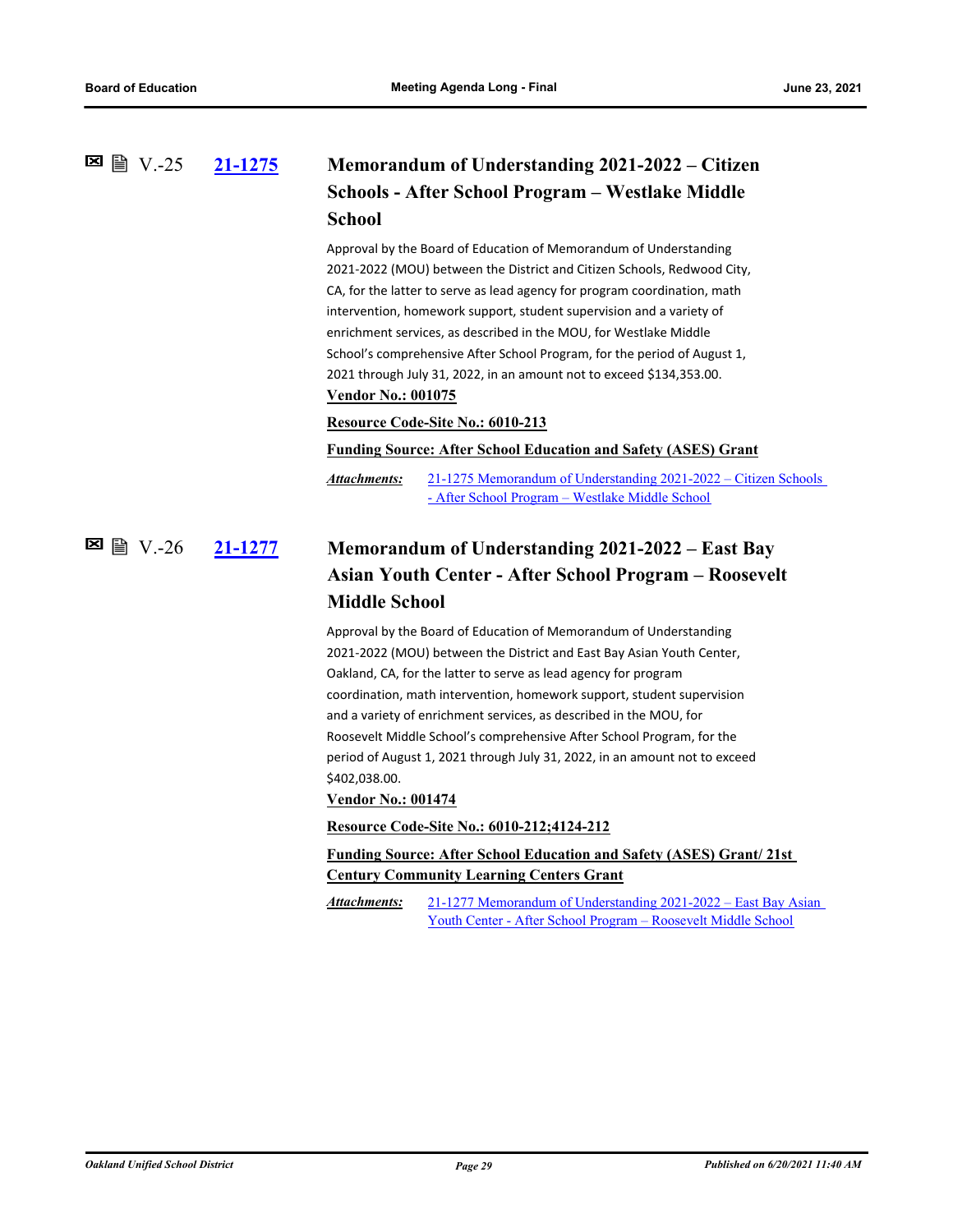## **[21-1278](http://ousd.legistar.com/gateway.aspx?m=l&id=/matter.aspx?key=52414) Memorandum of Understanding 2021-2022 – Safe Passages - After School Program – Coliseum College Preparatory Academy**  $\blacksquare$  ■ N.-27

Approval by the Board of Education of Memorandum of Understanding 2021-2022 (MOU) between the District and Safe Passages, Oakland, CA, for the latter to serve as lead agency for program coordination, math intervention, homework support, student supervision and a variety of enrichment services, as described in the MOU, for Coliseum College Preparatory Academy's comprehensive After School Program, for the period of July 1, 2021 through June 30, 2022, in an amount not to exceed \$224,998.00.

#### **Vendor No.: 003729**

#### **Resource Code-Site No.: 4124-232**

## **Funding Source: 21st Century High School After School Safety and Enrichment for Teens**

[21-1278 Memorandum of Understanding 2021-2022 – Safe Passages -](http://ousd.legistar.com/gateway.aspx?M=F&ID=99044.pdf)  After School Program – Coliseum College Preparatory Academy *Attachments:*

## **[21-1280](http://ousd.legistar.com/gateway.aspx?m=l&id=/matter.aspx?key=52416) Memorandum of Understanding 2021-2022 – East Bay Agency for Children - After School Program – New Highland Academy** V.-28

Approval by the Board of Education of Memorandum of Understanding 2021-2022 (MOU) between the District and East Bay Agency for Children, Oakland, CA, for the latter to serve as lead agency for program coordination, math intervention, homework support, student supervision and a variety of enrichment services, as described in the MOU, for New Highland Academy's comprehensive After School Program, for the period of August 1, 2021 through July 31, 2022, in an amount not to exceed \$111,269.00.

### **Vendor No.: 001473**

#### **Resource Code-Site No.: 6010-125**

#### **Funding Source: After School Education and Safety (ASES) Grant**

[21-1280 Memorandum of Understanding 2021-2022 – East Bay](http://ousd.legistar.com/gateway.aspx?M=F&ID=99045.pdf)  Agency for Children - After School Program – New Highland Academy *Attachments:*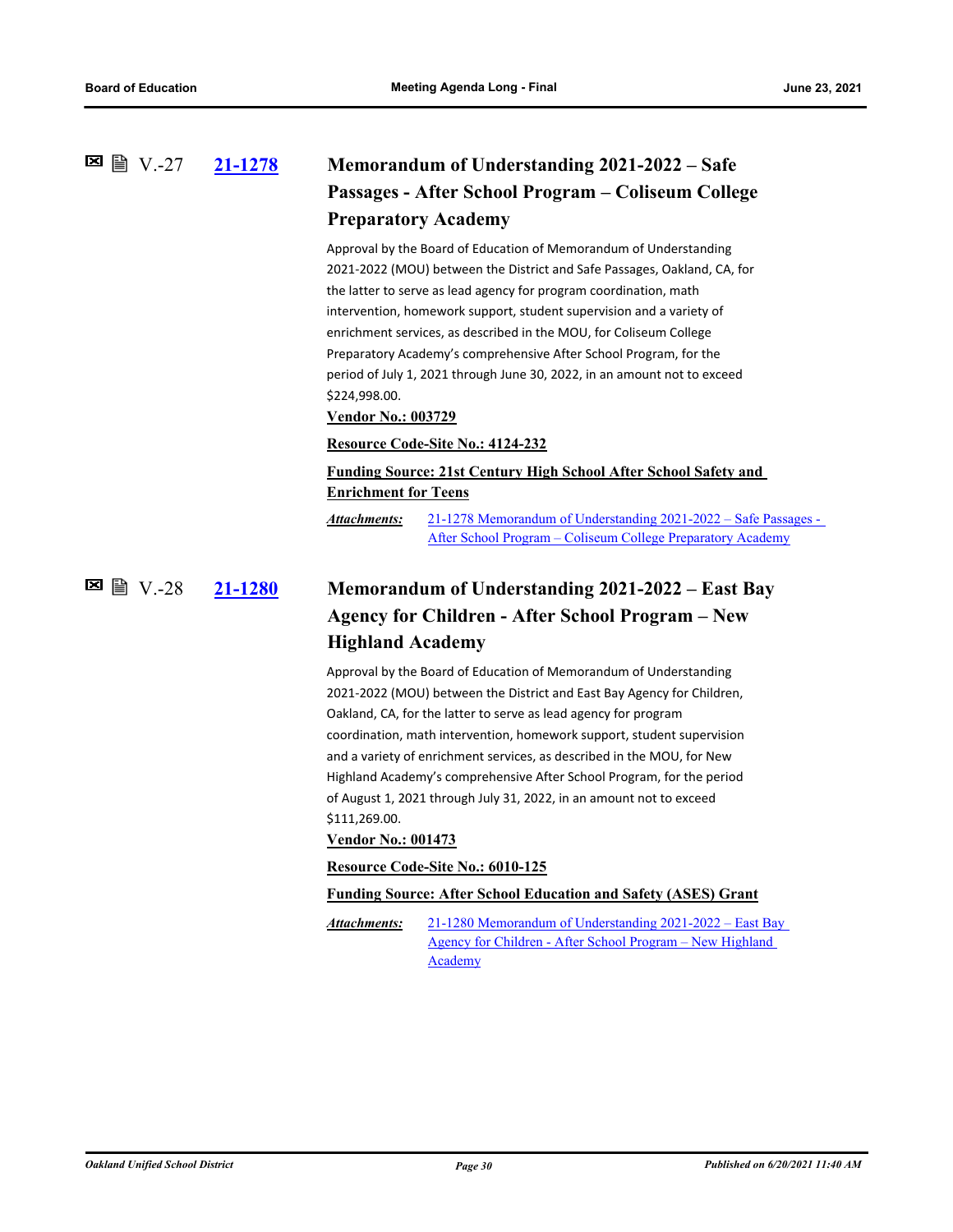## **[21-1281](http://ousd.legistar.com/gateway.aspx?m=l&id=/matter.aspx?key=52417) Memorandum of Understanding 2021-2022 – Bay Area Community Resources - After School Program – Markham Elementary School**  $\boxtimes$  A  $\boxtimes$   $\odot$   $\odot$   $\odot$   $\odot$   $\odot$   $\odot$

Approval by the Board of Education of Memorandum of Understanding 2021-2022 (MOU) between the District and Bay Area Community Resources, San Rafael, CA, for the latter to serve as lead agency for program coordination, math intervention, homework support, student supervision and a variety of enrichment services, as described in the MOU, for Markham Elementary School's comprehensive After School Program, for the period of August 1, 2021 through July 31, 2022, in an amount not to exceed \$117,697.00.

#### **Vendor No.: 000624**

#### **Resource Code-Site No.: 6010-138,6011-922**

## **Funding Source: After School Education and Safety (ASES) Grant; ASES Kids Code Grant**

[21-1281 Memorandum of Understanding 2021-2022 – Bay Area](http://ousd.legistar.com/gateway.aspx?M=F&ID=99046.pdf)  Community Resources - After School Program – Markham Elementary School *Attachments:*

**[21-1282](http://ousd.legistar.com/gateway.aspx?m=l&id=/matter.aspx?key=52418) Memorandum of Understanding 2021-2022 – East Bay Asian Youth Center - After School Program – MetWest High School 図 圖 V.-30** 

> Approval by the Board of Education of Memorandum of Understanding 2021-2022 (MOU) between the District and East Bay Asian Youth Center, Oakland, CA, for the latter to serve as lead agency for program coordination, math intervention, homework support, student supervision and a variety of enrichment services, as described in the MOU, for MetWest High School's comprehensive After School Program, for the period of July 1, 2021 through June 30, 2022, in an amount not to exceed \$184,930.00.

### **Vendor No.: 001474**

#### **Resource Code-Site No.: 4124-338**

### **Funding Source: 21st Century High School After School Education and Safety for Teens**

[21-1282 Memorandum of Understanding 2021-2022 – East Bay Asian](http://ousd.legistar.com/gateway.aspx?M=F&ID=99047.pdf)  Youth Center - After School Program – MetWest High School *Attachments:*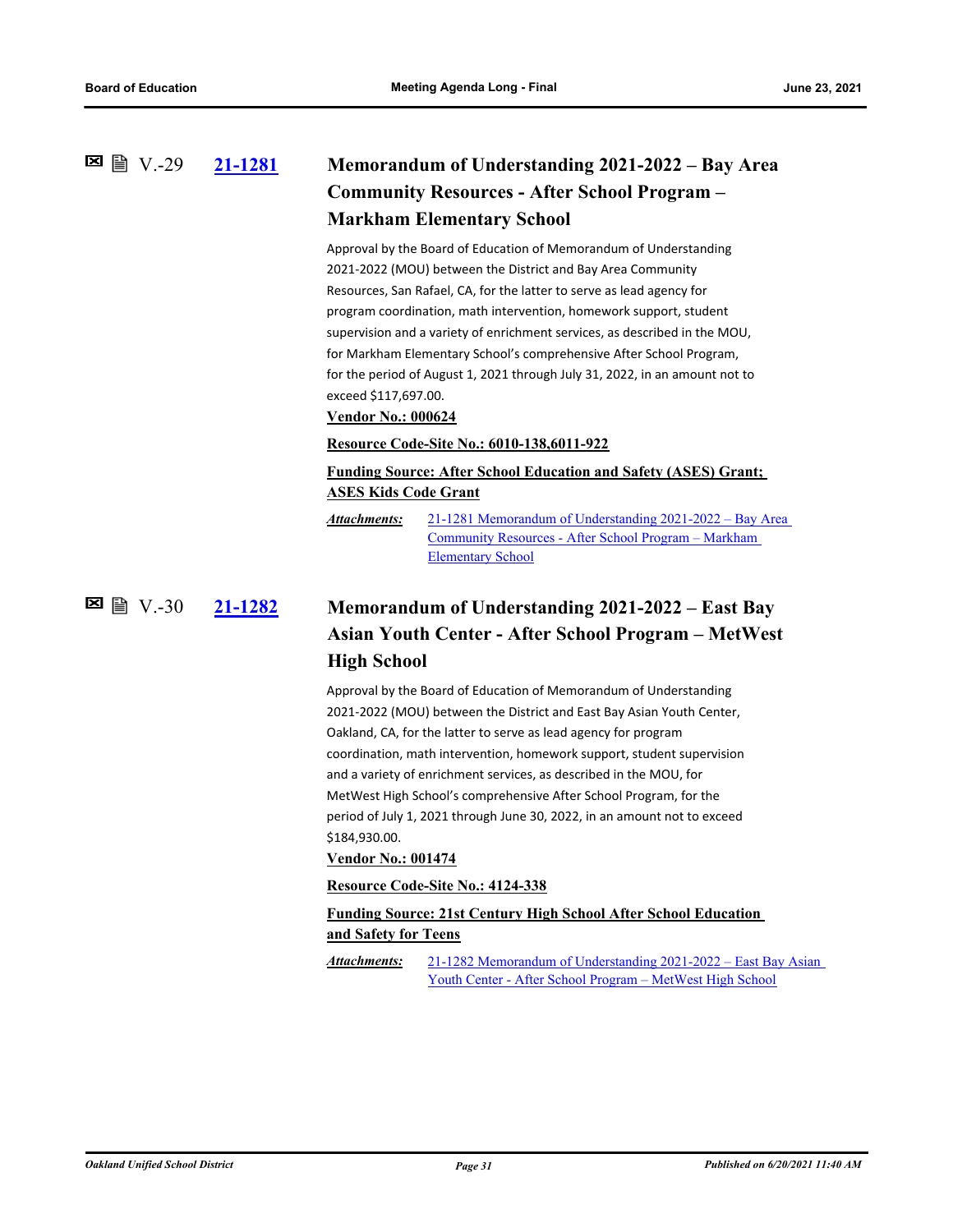## **[21-1283](http://ousd.legistar.com/gateway.aspx?m=l&id=/matter.aspx?key=52419) Memorandum of Understanding 2021-2022 – Girls Inc. of Alameda County - After School Program – Acorn Woodland Elementary School 図 V.-31**

Approval by the Board of Education of Memorandum of Understanding 2021-2022 (MOU) between the District and Girls Inc. of Alameda County, Oakland, CA, for the latter to serve as lead agency for program coordination, math intervention, homework support, student supervision and a variety of enrichment services, as described in the MOU, for Acorn Woodland Elementary School's comprehensive After School Program, for the period of August 1, 2021 through July 31, 2022, in an amount not to exceed \$104,998.00.

#### **Vendor No.: 001841**

#### **Resource Code-Site No.: 6010-165**

**Funding Source: After School Education and Safety (ASES) Grant**

[21-1283 Memorandum of Understanding 2021-2022 – Girls Inc. of](http://ousd.legistar.com/gateway.aspx?M=F&ID=99048.pdf)  Alameda County - After School Program – Acorn Woodland Elementary School *Attachments:*

### **[21-1284](http://ousd.legistar.com/gateway.aspx?m=l&id=/matter.aspx?key=52420) Memorandum of Understanding 2021-2022 – Bay Area Community Resources - After School Program – Fruitvale Elementary School** V.-32

Approval by the Board of Education of Memorandum of Understanding 2021-2022 (MOU) between the District and Bay Area Community Resources, San Rafael, CA, for the latter to serve as lead agency for program coordination, math intervention, homework support, student supervision and a variety of enrichment services, as described in the MOU, for Fruitvale Elementary School's comprehensive After School Program, for the period of August 1, 2021 through July 31, 2022, in an amount not to exceed \$111,269.00.

#### **Vendor No.: 000624**

**Resource Code-Site No.: 6010-117**

**Funding Source: After School Education and Safety (ASES) Grant**

21-1284 Memorandum of Understanding 2021-2022 – Bay Area [Community Resources - After School Program – Fruitvale Elementary](http://ousd.legistar.com/gateway.aspx?M=F&ID=99049.pdf)  School *Attachments:*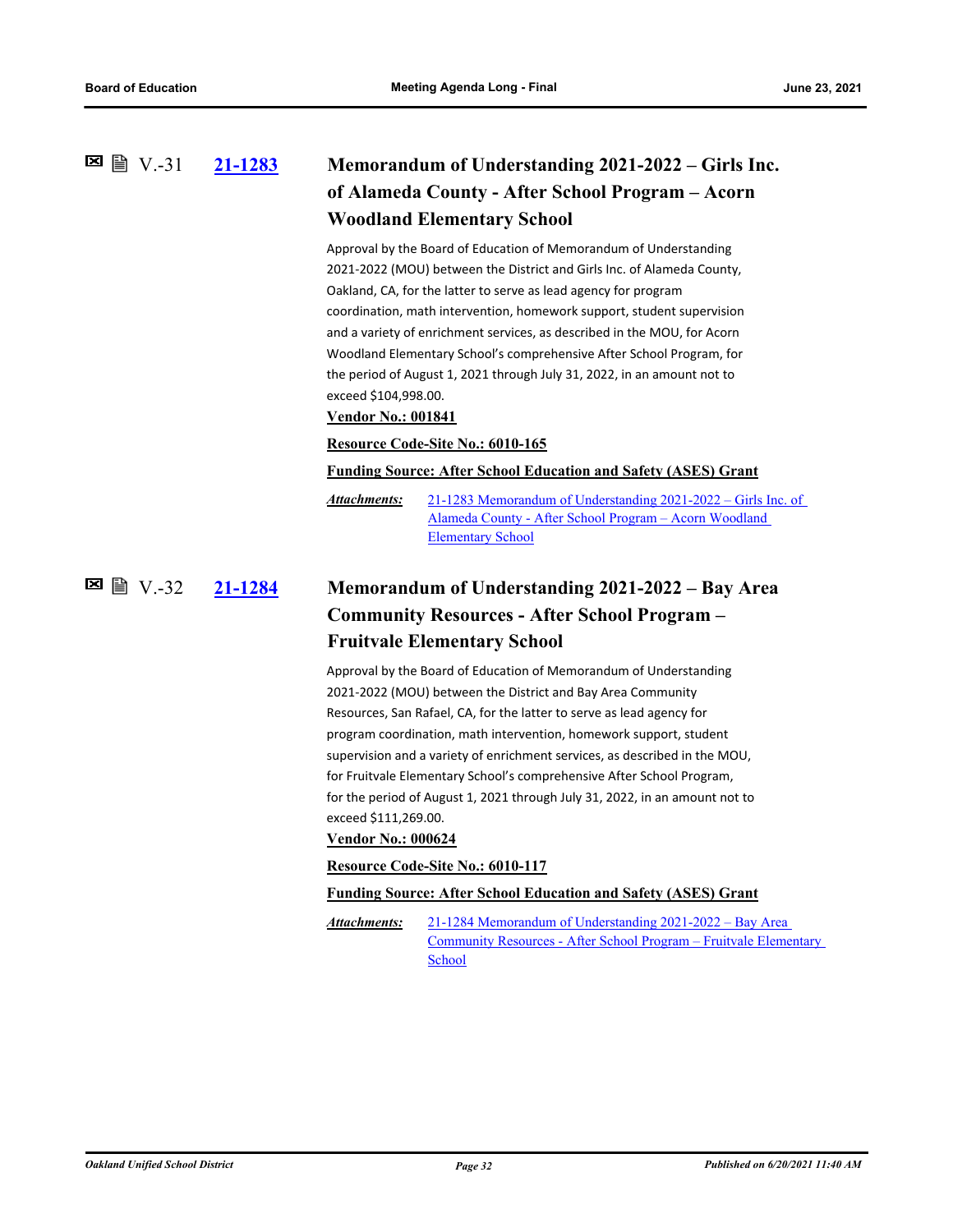### **[21-1285](http://ousd.legistar.com/gateway.aspx?m=l&id=/matter.aspx?key=52421) Memorandum of Understanding 2021-2022 – Oakland Leaf Foundation - After School Program – EnCompass Academy 図 V.-33**

Approval by the Board of Education of Memorandum of Understanding 2021-2022 (MOU) between the District and Oakland Leaf Foundation, Oakland, CA, for the latter to serve as lead agency for program coordination, math intervention, homework support, student supervision and a variety of enrichment services, as described in the MOU, for EnCompass Academy's comprehensive After School Program, for the period of August 1, 2021 through July 31, 2022, in an amount not to exceed \$104,997.00.

#### **Vendor No.: 003138**

#### **Resource Code-Site No.: 6010-181**

**Funding Source: After School Education and Safety (ASES) Grant**

[21-1285 Memorandum of Understanding 2021-2022 – Oakland Leaf](http://ousd.legistar.com/gateway.aspx?M=F&ID=99050.pdf)  Foundation - After School Program – EnCompass Academy *Attachments:*

### **[21-1307](http://ousd.legistar.com/gateway.aspx?m=l&id=/matter.aspx?key=52443) Memorandum of Understanding 2021-2022 – Bay Area Community Resources - After School Program – Ralph J. Bunche Continuation School** V.-34

Approval by the Board of Education of Memorandum of Understanding 2021-2022 (MOU) between the District and Bay Area Community Resources, San Rafael, CA, for the latter to serve as lead agency for program coordination, math intervention, homework support, student supervision and a variety of enrichment services, as described in the MOU, for Ralph J. Bunche Continuation School's comprehensive After School Program, for the period of July 1, 2021 through June 30, 2022, in an amount not to exceed \$87,395.00.

#### **Vendor No.: 000624**

#### **Resource Code-Site No.: 4124-309**

### **Funding Source: 21st Century High School After School Safety and Education for Teens (ASSETS) Grant**

21-1307 Memorandum of Understanding 2021-2022 – Bay Area [Community Resources - After School Program – Ralph J. Bunche](http://ousd.legistar.com/gateway.aspx?M=F&ID=99053.pdf)  Continuation School *Attachments:*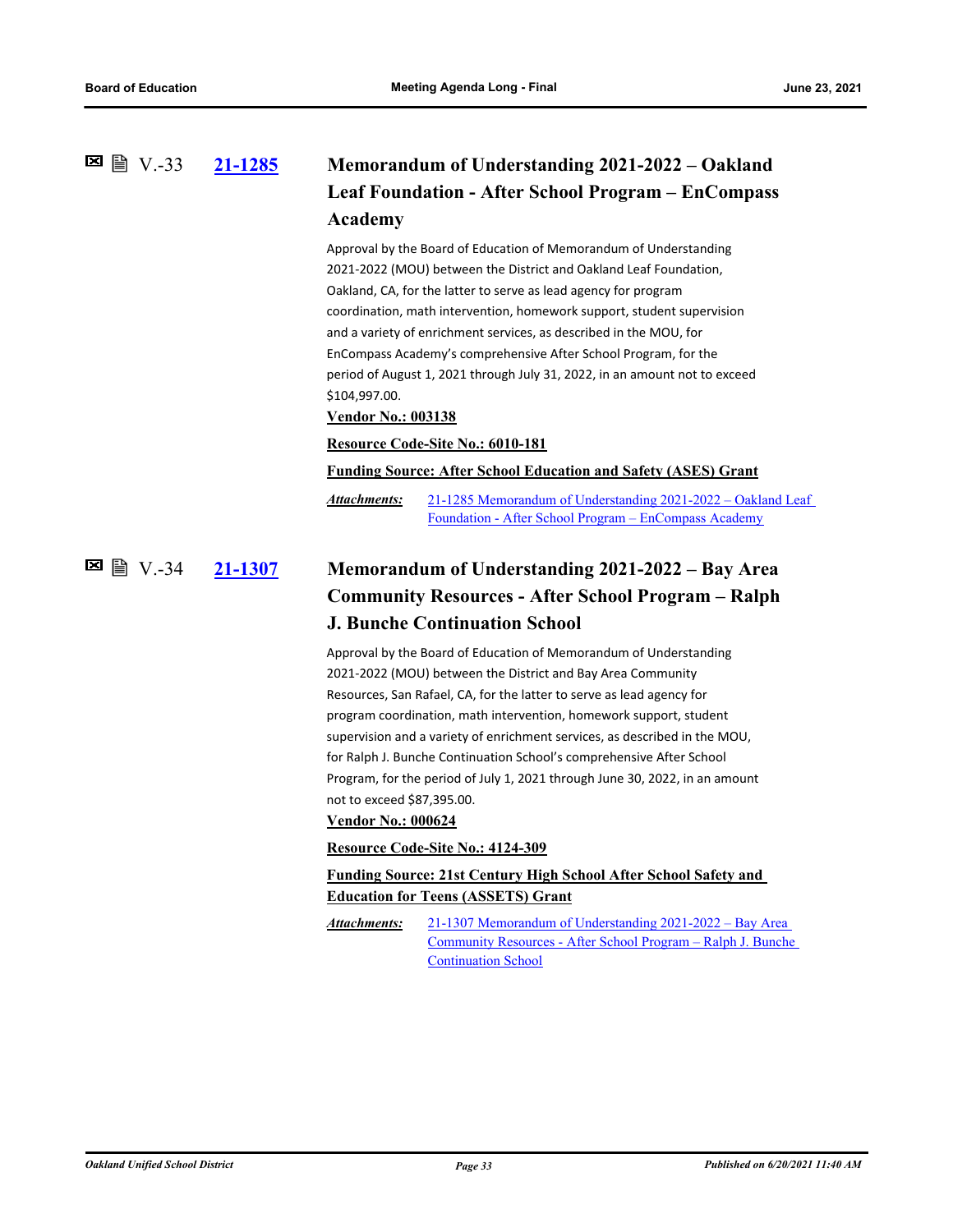## **[21-1309](http://ousd.legistar.com/gateway.aspx?m=l&id=/matter.aspx?key=52445) Memorandum of Understanding 2021-2022 – Oakland Leaf Foundation - After School Program – Bret Harte Middle School 図 V.-35**

Approval by the Board of Education of Memorandum of Understanding 2021-2022 (MOU) between the District and Oakland Leaf Foundation, CA, for the latter to serve as lead agency for program coordination, math intervention, homework support, student supervision and a variety of enrichment services, as described in the MOU, for Bret Harte Middle School's comprehensive After School Program, for the period of August 1, 2021 through July 31, 2022, in an amount not to exceed \$183,234.00. **Vendor No.: 003138**

#### **Resource Code-Site No.: 6010-206,4124-206**

**Funding Source: After School Education and Safety (ASES) Grant; 21st Century Community Learning Centers (21st CCLC) Grant**

[21-1309 Memorandum of Understanding 2021-2022 – Oakland Leaf](http://ousd.legistar.com/gateway.aspx?M=F&ID=99054.pdf)  Foundation - After School Program – Bret Harte Middle School *Attachments:*

### **[21-1310](http://ousd.legistar.com/gateway.aspx?m=l&id=/matter.aspx?key=52446) Memorandum of Understanding 2021-2022 – Love, Learn, Success - After School Program – Melrose Leadership Academy** V.-36

Approval by the Board of Education of Memorandum of Understanding 2021-2022 (MOU) between the District and Love, Learn, Success, Vallejo, CA, for the latter to serve as lead agency for program coordination, math intervention, homework support, student supervision and a variety of enrichment services, as described in the MOU, for Melrose Leadership Academy's comprehensive After School Program, for the period of August 1, 2021 through July 31, 2022, in an amount not to exceed \$110,621.00. **Vendor No.: 002651**

#### **Resource Code-Site No.: 6010-235**

#### **Funding Source: After School Education and Safety (ASES) Grant**

[21-1310 Memorandum of Understanding 2021-2022 – Love, Learn,](http://ousd.legistar.com/gateway.aspx?M=F&ID=99055.pdf)  Success - After School Program – Melrose Leadership Academy *Attachments:*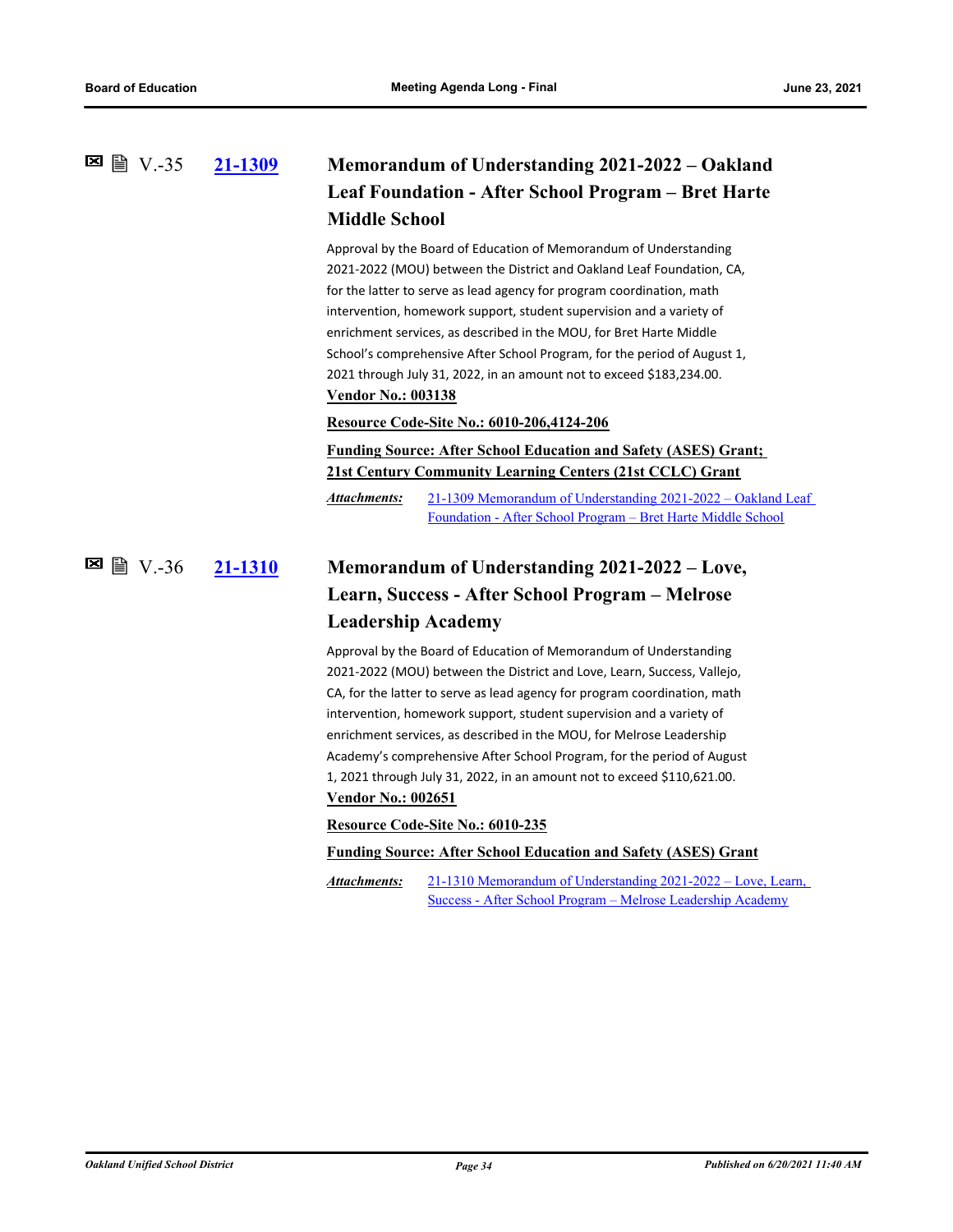## **[21-1321](http://ousd.legistar.com/gateway.aspx?m=l&id=/matter.aspx?key=52457) Memorandum of Understanding 2021-2022 – Bay Area Community Resources - After School Program – Emerson Elementary School** V.-37

Approval by the Board of Education of Memorandum of Understanding 2021-2022 (MOU) between the District and Bay Area Community Resources, San Rafael, CA, for the latter to serve as lead agency for program coordination, math intervention, homework support, student supervision and a variety of enrichment services, as described in the MOU, for Emerson Elementary School comprehensive After School Program, for the period of August 1, 2021 through July 31, 2022, in an amount not to exceed \$111,269.00.

#### **Vendor No.: 000624**

#### **Resource Code-Site No.: 6010-115**

**Funding Source: After School Education and Safety (ASES) Grant**

21-1321 Memorandum of Understanding 2021-2022 – Bay Area [Community Resources - After School Program – Emerson Elementary](http://ousd.legistar.com/gateway.aspx?M=F&ID=99056.pdf)  School *Attachments:*

### **[21-1326](http://ousd.legistar.com/gateway.aspx?m=l&id=/matter.aspx?key=52462) Memorandum of Understanding 2021-2022 – East Bay Asian Youth Center - After School Program – Frick United Academy of Language** V.-38

Approval by the Board of Education of Memorandum of Understanding 2021-2022 (MOU) between the District and East Bay Asian Youth Center, Oakland, CA, for the latter to serve as lead agency for program coordination, math intervention, homework support, student supervision and a variety of enrichment services, as described in the MOU, for Frick United Academy of Language's comprehensive After School Program, for the period of August 1, 2021 through July 31, 2022, in an amount not to exceed \$160,825.00.

#### **Vendor No.: 001474**

#### **Resource Code-Site No.: 6010-219, 6011-922**

### **Funding Source: After School Education and Safety (ASES) Grant; ASES Kids Code Grant**

[21-1326 Memorandum of Understanding 2021-2022 – East Bay Asian](http://ousd.legistar.com/gateway.aspx?M=F&ID=99057.pdf)  Youth Center - After School Program – Frick United Academy of Language *Attachments:*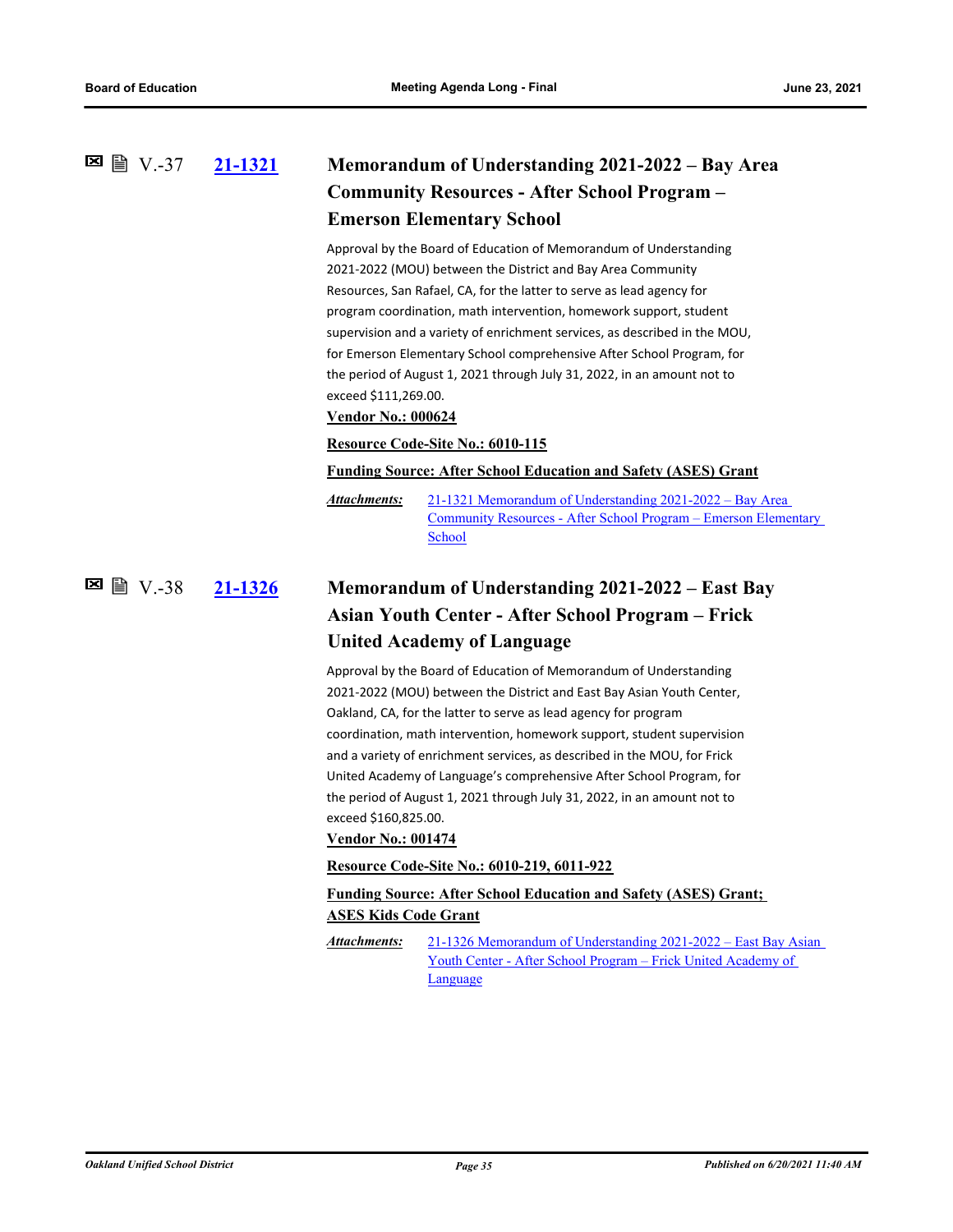## **[21-1336](http://ousd.legistar.com/gateway.aspx?m=l&id=/matter.aspx?key=52472) Memorandum of Understanding 2021-2022 – Safe Passages - After School Program – United for Success Academy**  $\Xi$  ■  $V.-39$

Approval by the Board of Education of Memorandum of Understanding 2021-2022 (MOU) between the District and Safe Passages, United for Success Academy, CA, for the latter to serve as lead agency for program coordination, math intervention, homework support, student supervision and a variety of enrichment services, as described in the MOU, for United for Success Academy's comprehensive After School Program, for the period of August 1, 2021 through July 31, 2022, in an amount not to exceed \$192,343.00.

[21-1336 Memorandum of Understanding 2021-2022 – Safe Passages -](http://ousd.legistar.com/gateway.aspx?M=F&ID=99058.pdf)  After School Program – United for Success Academy *Attachments:*

## **[21-1351](http://ousd.legistar.com/gateway.aspx?m=l&id=/matter.aspx?key=52487) Memorandum of Understanding 2021-2022 – East Bay Agency for Children - After School Program – Sequoia Elementary School**  $\boxtimes \cong V.-40$

Approval by the Board of Education of Memorandum of Understanding 2021-2022 (MOU) between the District and East Bay Agency for Children, Oakland, CA, for the latter to serve as lead agency for program coordination, math intervention, homework support, student supervision and a variety of enrichment services, as described in the MOU, for Sequoia Elementary School's comprehensive After School Program, for the period of August 1, 2021 through July 31, 2022, in an amount not to exceed \$111,892.00.

**Vendor No.: 001473**

**Resource Code-Site No.: 6010-151**

**Funding Source: After School Education and Safety (ASES) Grant**

21-1351 Memorandum of Understanding 2021-2022 – East Bay [Agency for Children - After School Program – Sequoia Elementary](http://ousd.legistar.com/gateway.aspx?M=F&ID=99059.pdf)  School *Attachments:*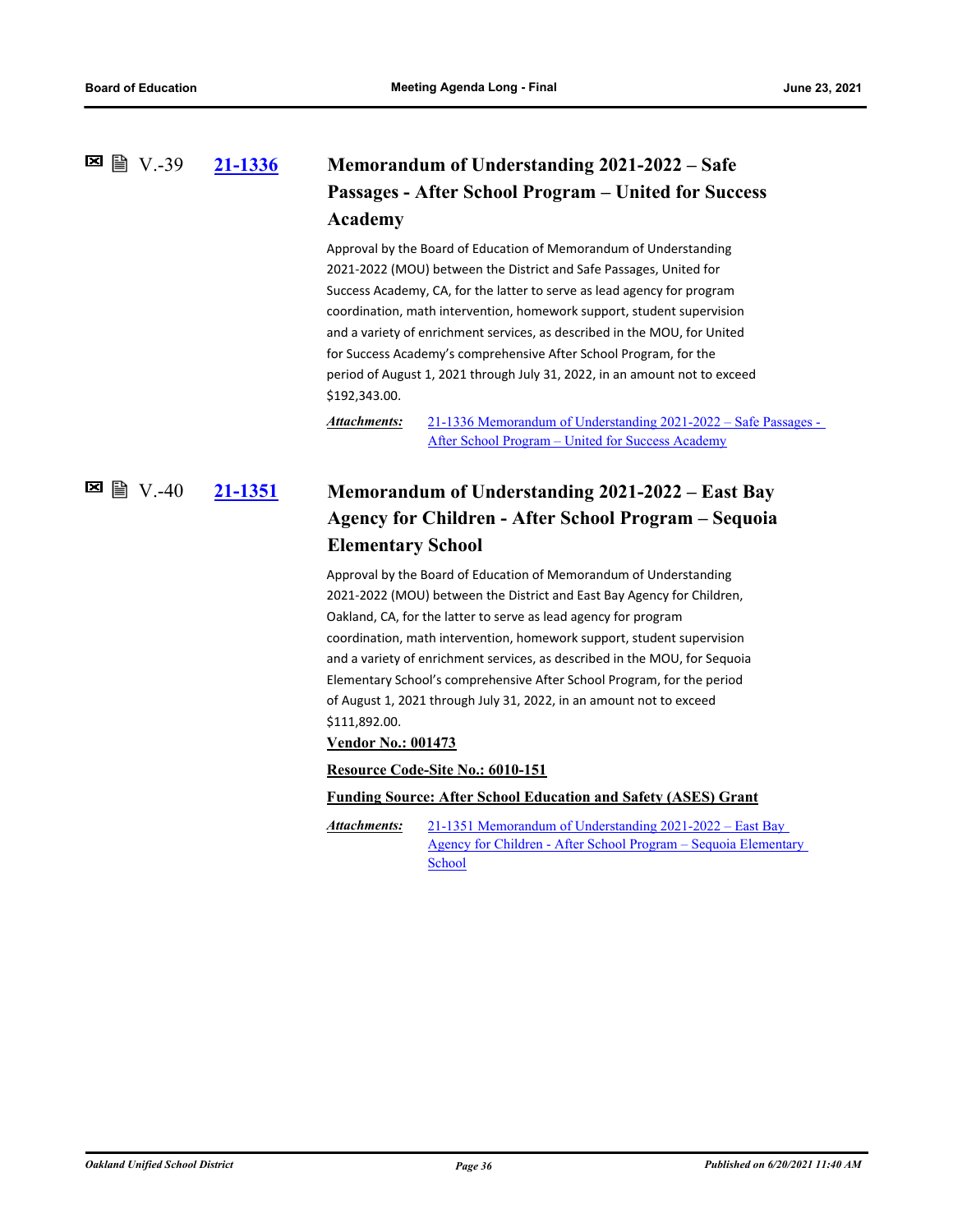### **[21-1353](http://ousd.legistar.com/gateway.aspx?m=l&id=/matter.aspx?key=52489) Memorandum of Understanding 2021-2022 – East Bay Asian Youth Center - After School Program – Lincoln Elementary School**  $\boxtimes$  A  $\boxtimes$   $\boxtimes$   $\boxtimes$   $\boxtimes$   $\boxtimes$

Approval by the Board of Education of Memorandum of Understanding 2021-2022 (MOU) between the District and East Bay Asian Youth Center, Oakland, CA, for the latter to serve as lead agency for program coordination, math intervention, homework support, student supervision and a variety of enrichment services, as described in the MOU, for Lincoln Elementary School's comprehensive After School Program, for the period of August 1, 2021 through July 31, 2022, in an amount not to exceed \$201,899.00.

**Vendor No.: 001474**

#### **Resource Code-Site No.: 6010-133**

**Funding Source: After School Education and Safety (ASES) Grant**

[21-1353 Memorandum of Understanding 2021-2022 – East Bay Asian](http://ousd.legistar.com/gateway.aspx?M=F&ID=99060.pdf)  Youth Center - After School Program – Lincoln Elementary School *Attachments:*

### **[21-1356](http://ousd.legistar.com/gateway.aspx?m=l&id=/matter.aspx?key=52492) Memorandum of Understanding 2021-2022 – Girls Inc. of Alameda County - After School Program – LaEscuelita Elementary School** V.-42

Approval by the Board of Education of Memorandum of Understanding 2021-2022 (MOU) between the District and Girls Inc. of Alameda County, Oakland, CA, for the latter to serve as lead agency for program coordination, math intervention, homework support, student supervision and a variety of enrichment services, as described in the MOU, for LaEscuelita Elementary School's comprehensive After School Program, for the period of August 1, 2021 through July 31, 2022, in an amount not to exceed \$149,397.00.

#### **Vendor No.: 001841**

#### **Resource Code-Site No.: 6010-121**

#### **Funding Source: After School Education and Safety (ASES) Grant**

21-1356 Memorandum of Understanding 2021-2022 – Girls Inc. of [Alameda County - After School Program – LaEscuelita Elementary](http://ousd.legistar.com/gateway.aspx?M=F&ID=99061.pdf)  School *Attachments:*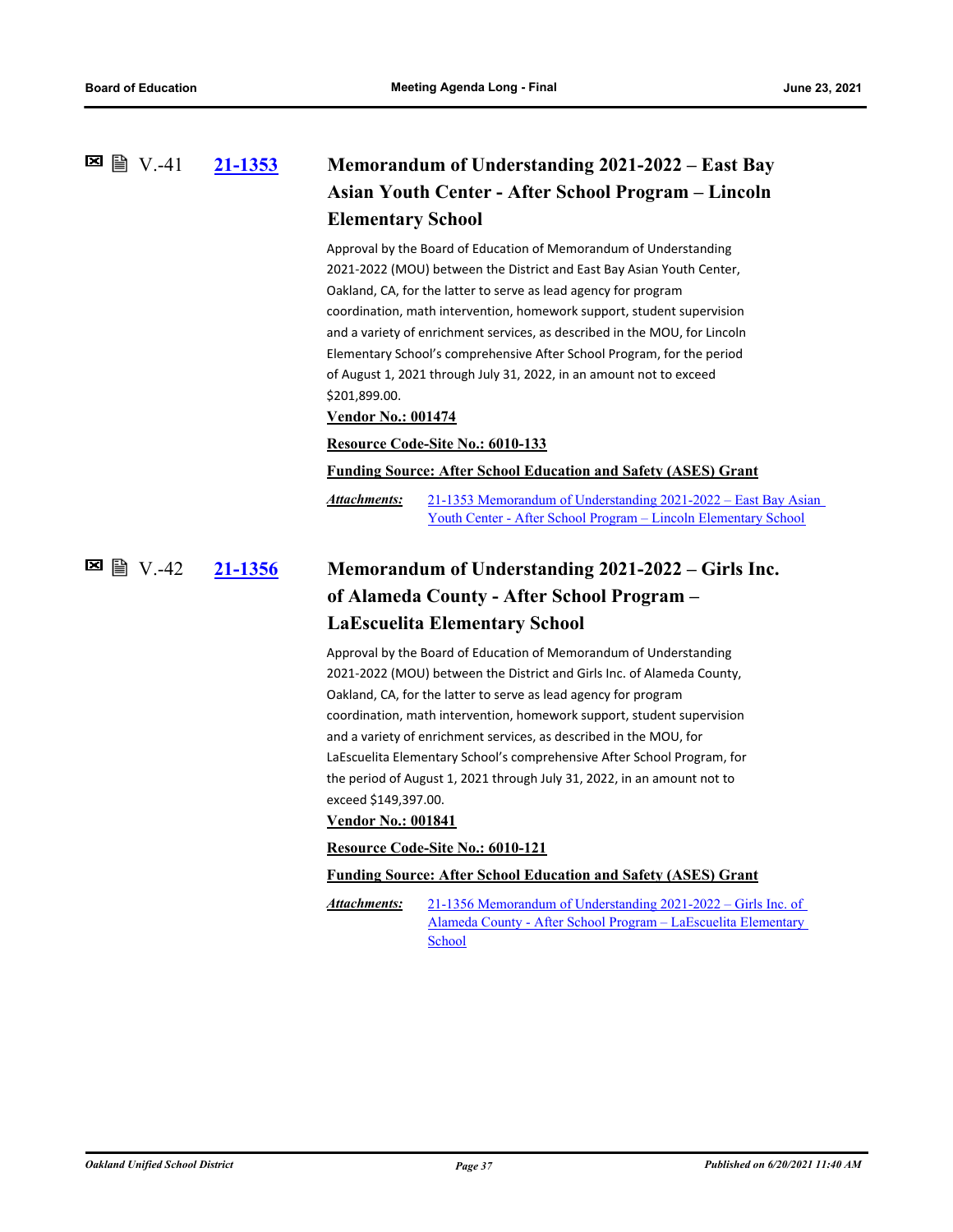## **[21-1359](http://ousd.legistar.com/gateway.aspx?m=l&id=/matter.aspx?key=52495) Professional Services Agreement – Cityspan Technologies, Inc. – Expanded Learning Attendance – Community School and Student Services Department**  $\boxtimes$  A  $\cong$   $\cong$   $\cong$   $\cong$   $\cong$   $\cong$   $\cong$   $\cong$   $\cong$   $\cong$   $\cong$   $\cong$   $\cong$   $\cong$   $\cong$   $\cong$   $\cong$   $\cong$   $\cong$   $\cong$   $\cong$   $\cong$   $\cong$   $\cong$   $\cong$   $\cong$   $\cong$   $\cong$   $\cong$   $\cong$   $\cong$   $\cong$   $\cong$   $\cong$   $\cong$

Ratification by the Board of Education of Professional Services Agreement 2020-2021 between the District and Cityspan Technologies, Inc., Berkeley, CA, for the latter to create a summer database to track summer student-level attendance data for the Expanded Learning Office and import after school attendance from AERIES system and facilitate monthly data transfer to Oakland Fund for Children and Youth (OFCY) Cityspan database for the period July 1, 2021 through June 30, 2022, in an amount not to exceed \$15,000.00.

#### **Vendor No.: 001094**

#### **Resource Code-Site No.: 6010-922; 4124-922**

## **Funding Source: After School Education and Safety (ASES) Grant; 21st Century Community Learning Centers**

[21-1359 Professional Services Agreement – Cityspan Technologies,](http://ousd.legistar.com/gateway.aspx?M=F&ID=99062.pdf)  Inc. – Expanded Learning Attendance – Community School and Student Services Department *Attachments:*

# **[21-1380](http://ousd.legistar.com/gateway.aspx?m=l&id=/matter.aspx?key=52516) Memorandum of Understanding 2021-2022 – East Bay Asian Youth Center - After School Program – Bella Vista Elementary School** V.-44

Approval by the Board of Education of Memorandum of Understanding 2021-2022 (MOU) between the District and East Bay Asian Youth Center, Oakland, CA, for the latter to serve as lead agency for program coordination, math intervention, homework support, student supervision and a variety of enrichment services, as described in the MOU, for Bella Vista Elementary School's comprehensive After School Program, for the period of August 1, 2021 through July 31, 2022, in an amount not to exceed \$111,269.00.

### **Vendor No.: 001474**

#### **Resource Code-Site No.: 6010-102**

#### **Funding Source: After School Education and Safety Grant**

21-1380 Memorandum of Understanding 2021-2022 – East Bay [Agency for Children - After School Program – Bella Vista Elementary](http://ousd.legistar.com/gateway.aspx?M=F&ID=99063.pdf)  School *Attachments:*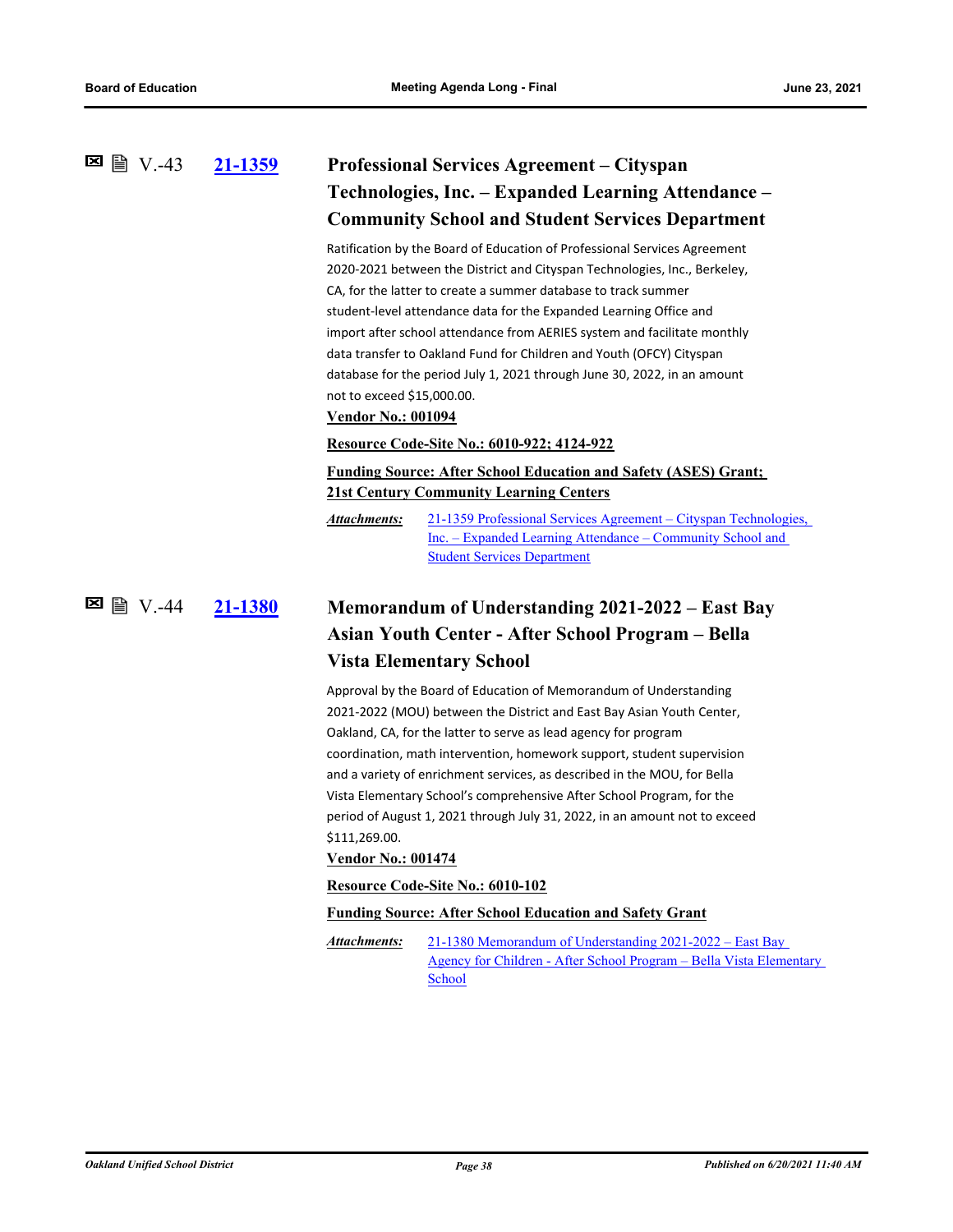### **[21-1381](http://ousd.legistar.com/gateway.aspx?m=l&id=/matter.aspx?key=52517) Memorandum of Understanding 2021-2022 – Girls Inc. of Alameda County - After School Program – Bridges Academy** V.-45

Approval by the Board of Education of Memorandum of Understanding 2021-2022 (MOU) between the District and Girls Inc. of Alameda County, Oakland, CA, for the latter to serve as lead agency for program coordination, math intervention, homework support, student supervision and a variety of enrichment services, as described in the MOU, for Bridges Academy's comprehensive After School Program, for the period of August 1, 2021 through July 31, 2022, in an amount not to exceed \$98,726.00. **Vendor No.: 001841**

#### **Resource Code-Site No.: 6010-178**

### **Funding Source: After School Education and Safety Grant**

[21-1381 Memorandum of Understanding 2021-2022 – Girls Inc. of](http://ousd.legistar.com/gateway.aspx?M=F&ID=99064.pdf)  Alameda County - After School Program – Bridges Academy *Attachments:*

# **[21-1386](http://ousd.legistar.com/gateway.aspx?m=l&id=/matter.aspx?key=52522) Memorandum of Understanding 2021-2022 – East Bay Asian Youth Center - After School Program – Cleveland Elementary School 図 圖 V.-46**

Approval by the Board of Education of Memorandum of Understanding 2021-2022 (MOU) between the District and East Bay Asian Youth Center, Oakland, CA, for the latter to serve as lead agency for program coordination, math intervention, homework support, student supervision and a variety of enrichment services, as described in the MOU, for Cleveland Elementary School's comprehensive After School Program, for the period of August 1, 2021 through July 31, 2022, in an amount not to exceed \$111,269.00.

#### **Vendor No.: 001474**

#### **Resource Code-Site No.: 6010-108**

#### **Funding Source: After School Education and Safety Grant**

[21-1386 Memorandum of Understanding 2021-2022 – East Bay Asian](http://ousd.legistar.com/gateway.aspx?M=F&ID=99065.pdf)  Youth Center - After School Program – Cleveland Elementary School *Attachments:*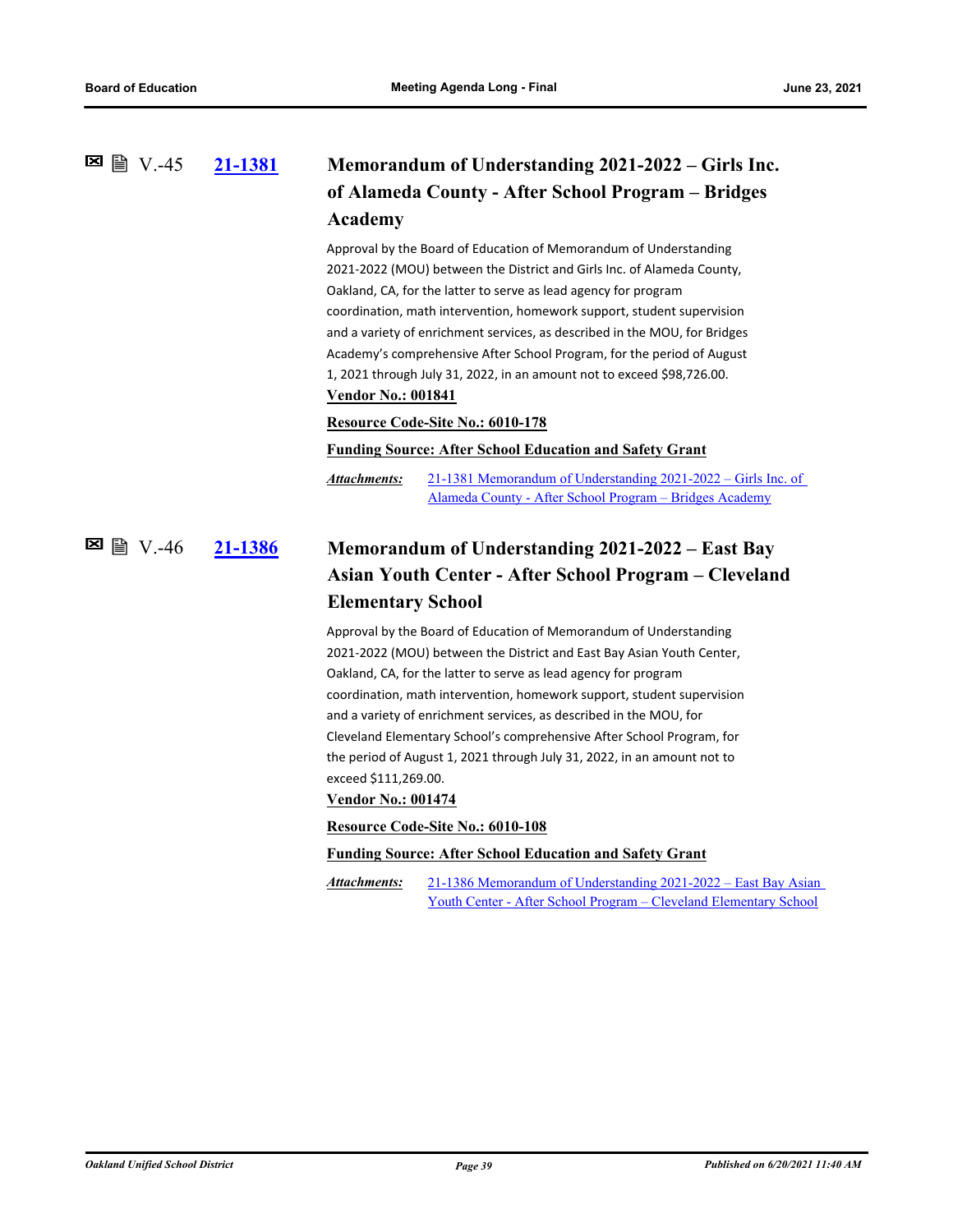## **[21-1389](http://ousd.legistar.com/gateway.aspx?m=l&id=/matter.aspx?key=52525) Memorandum of Understanding 2021-2022 – Bay Area Community Resources - After School Program – Esperanza Elementary School**  $\Xi$  ■ V.-47

Approval by the Board of Education of Memorandum of Understanding 2021-2022 (MOU) between the District and Bay Area Community Resources, San Rafael, CA, for the latter to serve as lead agency for program coordination, math intervention, homework support, student supervision and a variety of enrichment services, as described in the MOU, for Esperanza Elementary School's comprehensive After School Program, for the period of August 1, 2021 through July 31, 2022, in an amount not to exceed \$104,997.00.

#### **Vendor No.: 000624**

### **Resource Code-Site No.: 6010-177**

#### **Funding Source: After School Education and Safety Grant**

[21-1389 Memorandum of Understanding 2021-2022 – Bay Area](http://ousd.legistar.com/gateway.aspx?M=F&ID=99066.pdf)  Community Resources - After School Program – Esperanza Elementary School *Attachments:*

### **[21-1390](http://ousd.legistar.com/gateway.aspx?m=l&id=/matter.aspx?key=52526) Memorandum of Understanding 2021-2022 – Bay Area Community Resources - After School Program – Global Family School** V.-48

Approval by the Board of Education of Memorandum of Understanding 2021-2022 (MOU) between the District and Bay Area Community Resources, San Rafael, CA, for the latter to serve as lead agency for program coordination, math intervention, homework support, student supervision and a variety of enrichment services, as described in the MOU, for Global Family School's comprehensive After School Program, for the period of August 1, 2021 through July 31, 2022, in an amount not to exceed \$122,697.00.

### **Vendor No.: 000624**

#### **Resource Code-Site No.: 6010-114, 6011-922**

### **Funding Source: After School Education and Safety (ASES) Grant, ASES Kids Code Grant**

[21-1390 Memorandum of Understanding 2021-2022 – Bay Area](http://ousd.legistar.com/gateway.aspx?M=F&ID=99067.pdf)  Community Resources - After School Program – Global Family School *Attachments:*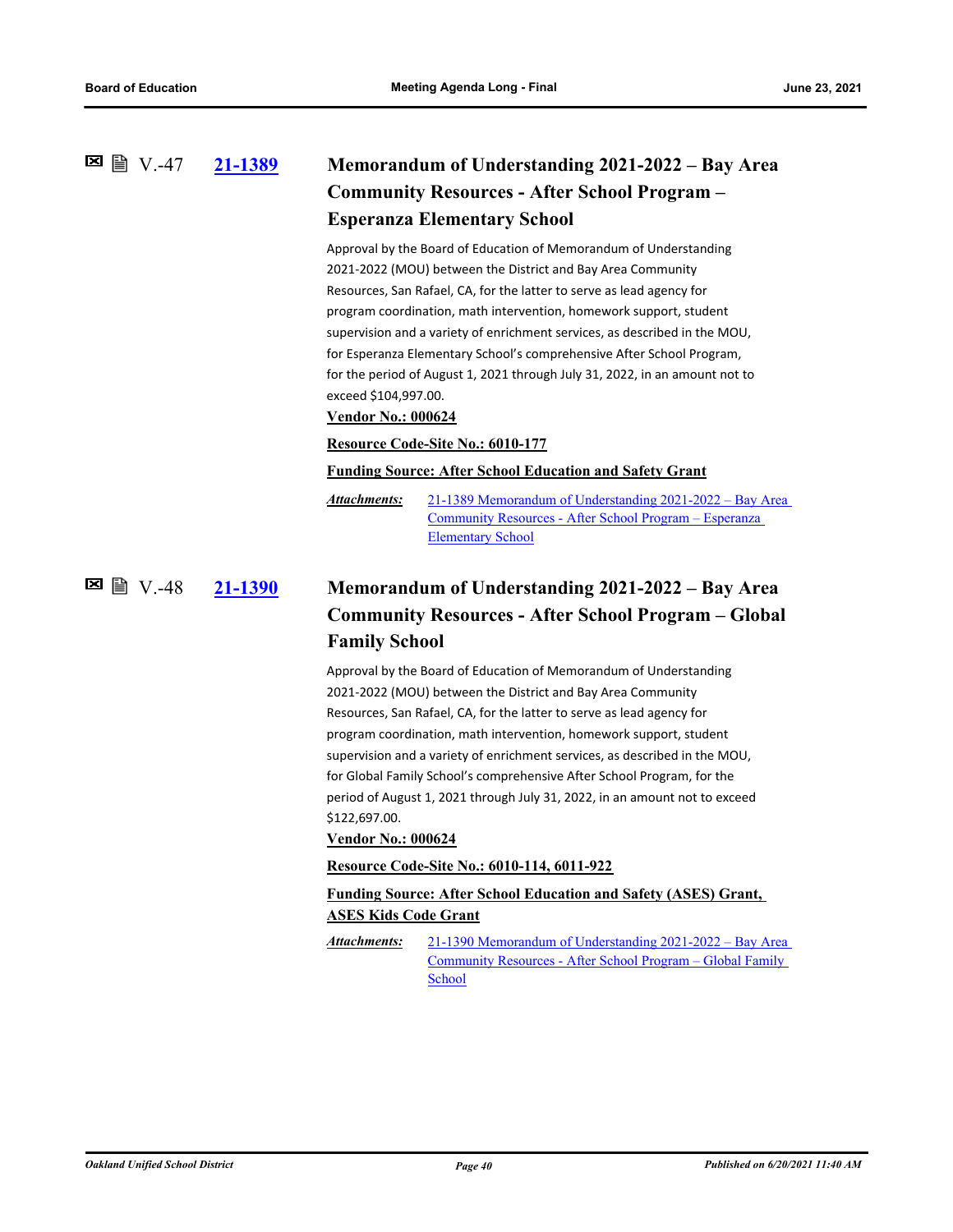## **[21-1391](http://ousd.legistar.com/gateway.aspx?m=l&id=/matter.aspx?key=52527) Memorandum of Understanding 2021-2022 – Bay Area Community Resources - After School Program – Greenleaf Elementary School**  $\Xi$  ■ N.-49

Approval by the Board of Education of Memorandum of Understanding 2021-2022 (MOU) between the District and Bay Area Community Resources, San Rafael, CA, for the latter to serve as lead agency for program coordination, math intervention, homework support, student supervision and a variety of enrichment services, as described in the MOU, for Greenleaf Elementary School's comprehensive After School Program, for the period of August 1, 2021 through July 31, 2022, in an amount not to exceed \$104,997.00.

### **Vendor No.: 000624**

### **Resource Code-Site No.: 6010-112**

### **Funding Source: After School Education and Safety Grant**

[21-1391 Memorandum of Understanding 2021-2022 – Bay Area](http://ousd.legistar.com/gateway.aspx?M=F&ID=99068.pdf)  Community Resources - After School Program – Greenleaf Elementary School *Attachments:*

**[21-1392](http://ousd.legistar.com/gateway.aspx?m=l&id=/matter.aspx?key=52528) Memorandum of Understanding 2021-2022 – Citizen Schools - After School Program – Greenleaf Elementary School** V.-50

> Approval by the Board of Education of Memorandum of Understanding 2021-2022 (MOU) between the District and Citizen Schools, Redwood City, CA, for the latter to serve as lead agency for program coordination, math intervention, homework support, student supervision and a variety of enrichment services, as described in the MOU, for Greenleaf Elementary School's comprehensive After School Program, for the period of August 1, 2021 through July 31, 2022, in an amount not to exceed \$108,330.00.

### **Vendor No.: 001075**

### **Resource Code-Site No.: 4124-112**

#### **Funding Source: 21st Century Community Learning Centers Grant**

[21-1392 Memorandum of Understanding 2021-2022 – Citizen Schools](http://ousd.legistar.com/gateway.aspx?M=F&ID=99069.pdf)  - After School Program – Greenleaf Elementary School *Attachments:*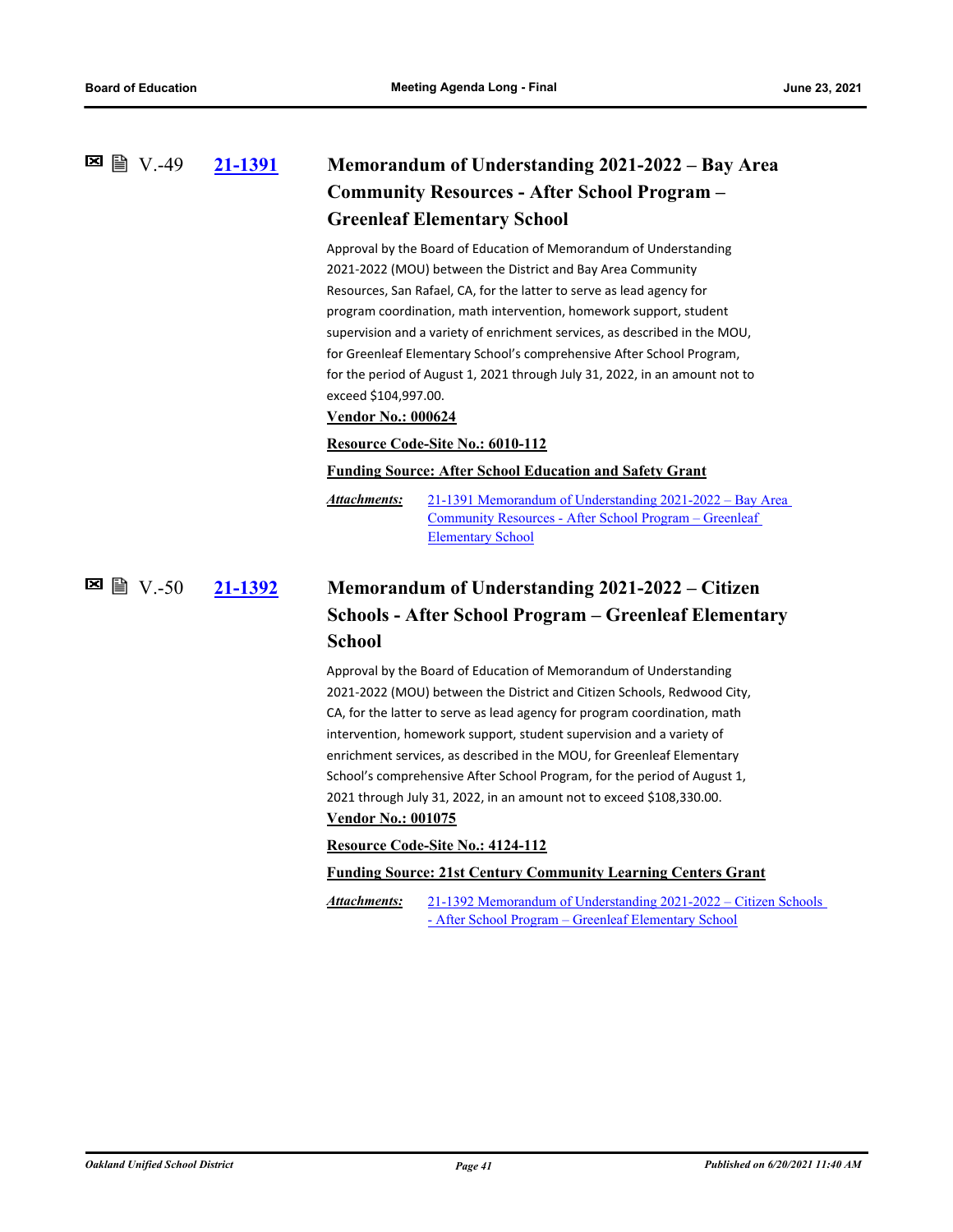## **[21-1393](http://ousd.legistar.com/gateway.aspx?m=l&id=/matter.aspx?key=52529) Memorandum of Understanding 2021-2022 – Bay Area Community Resources - After School Program – Hoover Elementary School**  $\boxtimes$  A  $\boxtimes$   $\boxtimes$   $\boxtimes$   $\boxtimes$   $\boxtimes$

Approval by the Board of Education of Memorandum of Understanding 2021-2022 (MOU) between the District and Bay Area Community Resources, San Rafael, CA, for the latter to serve as lead agency for program coordination, math intervention, homework support, student supervision and a variety of enrichment services, as described in the MOU, for Hoover Elementary School's comprehensive After School Program, for the period of August 1, 2021 through July 31, 2022, in an amount not to exceed \$151,931.00.

### **Vendor No.: 000624**

### **Resource Code-Site No.: 6010-170, 4124-170**

### **Funding Source: After School Education and Safety Grant; 21st Century Community Learning Centers Grant**

21-1393 Memorandum of Understanding 2021-2022 – Bay Area [Community Resources - After School Program – Hoover Elementary](http://ousd.legistar.com/gateway.aspx?M=F&ID=99070.pdf)  **School** *Attachments:*

# **[21-1397](http://ousd.legistar.com/gateway.aspx?m=l&id=/matter.aspx?key=52533) Memorandum of Understanding 2021-2022 – Bay Area Community Resources - After School Program – Prescott Elementary School** V.-52

Approval by the Board of Education of Memorandum of Understanding 2021-2022 (MOU) between the District and Bay Area Community Resources, San Rafael, CA, for the latter to serve as lead agency for program coordination, math intervention, homework support, student supervision and a variety of enrichment services, as described in the MOU, for Prescott Elementary School's comprehensive After School Program, for the period of August 1, 2021 through July 31, 2022, in an amount not to exceed \$110,282.00.

### **Vendor No.: 000624**

#### **Resource Code-Site No.: 6010-183**

#### **Funding Source: After School Education and Safety Grant**

21-1397 Memorandum of Understanding 2021-2022 – Bay Area [Community Resources - After School Program – Prescott Elementary](http://ousd.legistar.com/gateway.aspx?M=F&ID=99071.pdf)  School *Attachments:*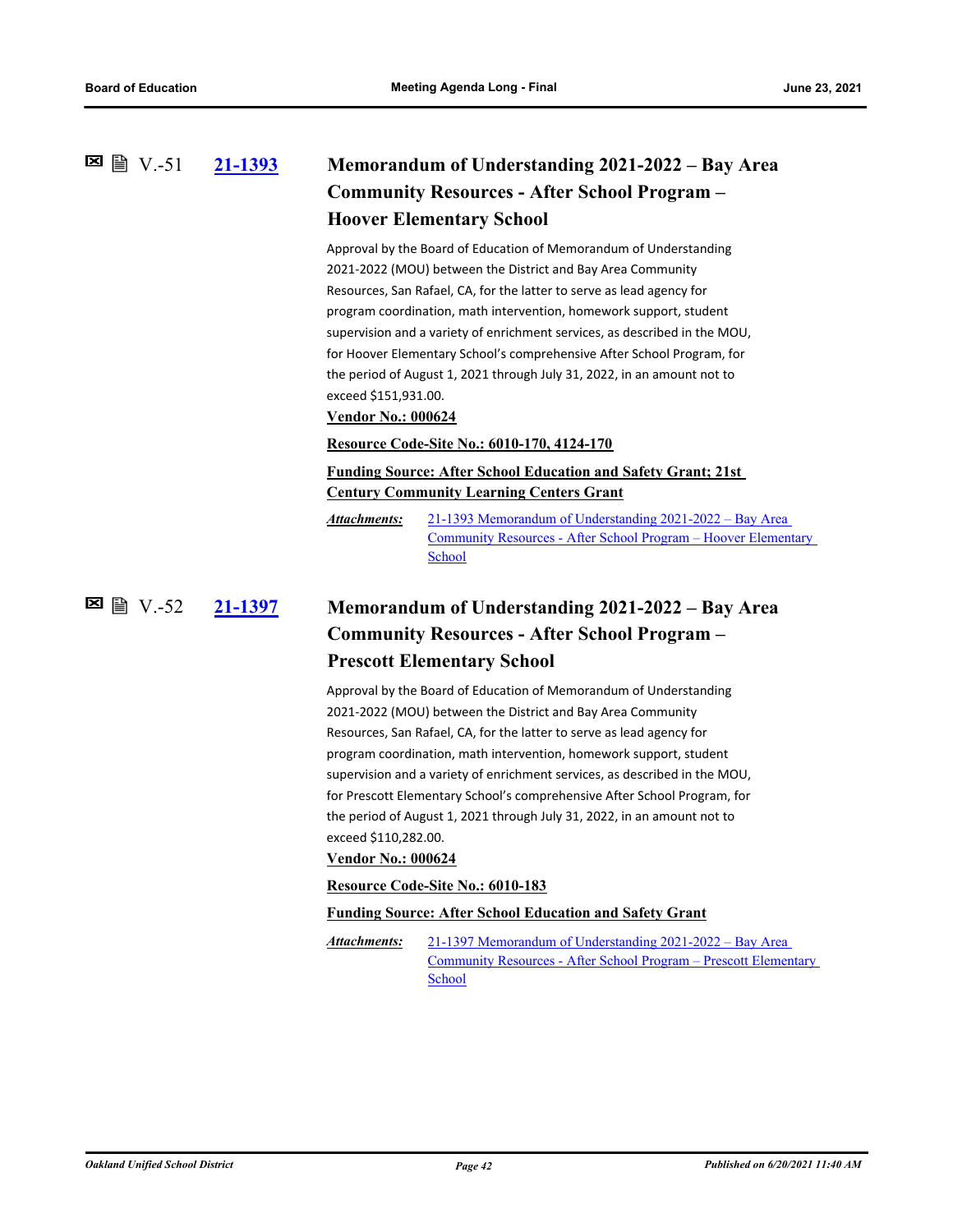### **[21-1398](http://ousd.legistar.com/gateway.aspx?m=l&id=/matter.aspx?key=52534) Memorandum of Understanding 2021-2022 – YMCA of the East Bay - After School Program – Reach Academy**  $\boxtimes$  A  $V$  -53

Approval by the Board of Education of Memorandum of Understanding 2021-2022 (MOU) between the District and YMCA of the East Bay, Oakland, CA, for the latter to serve as lead agency for program coordination, math intervention, homework support, student supervision and a variety of enrichment services, as described in the MOU, for Reach Academy's comprehensive After School Program, for the period of August 1, 2021 through July 31, 2022, in an amount not to exceed \$98,725.00. **Vendor No.: 004722**

#### **Resource Code-Site No.: 6010-193**

**Funding Source: After School Education and Safety Grant**

[21-1398 Memorandum of Understanding 2021-2022 – YMCA of the](http://ousd.legistar.com/gateway.aspx?M=F&ID=99072.pdf)  East Bay - After School Program – Reach Academy *Attachments:*

### **[21-1399](http://ousd.legistar.com/gateway.aspx?m=l&id=/matter.aspx?key=52535) Memorandum of Understanding 2021-2022 – Bay Area Community Resources - After School Program – Sankofa United Elementary School** V.-54

Approval by the Board of Education of Memorandum of Understanding 2021-2022 (MOU) between the District and Bay Area Community Resources, San Rafael, CA, for the latter to serve as lead agency for program coordination, math intervention, homework support, student supervision and a variety of enrichment services, as described in the MOU, for Sankofa United Elementary School's comprehensive After School Program, for the period of August 1, 2021 through July 31, 2022, in an amount not to exceed \$194,151.00.

#### **Vendor No.: 000624**

**Resource Code-Site No.: 6010-194, 4124-194**

### **Funding Source: After School Education and Safety Grant; 21st Century Community Learning Centers Grant**

21-1399 Memorandum of Understanding 2021-2022 – Bay Area [Community Resources - After School Program – Sankofa United](http://ousd.legistar.com/gateway.aspx?M=F&ID=99073.pdf)  Elementary School *Attachments:*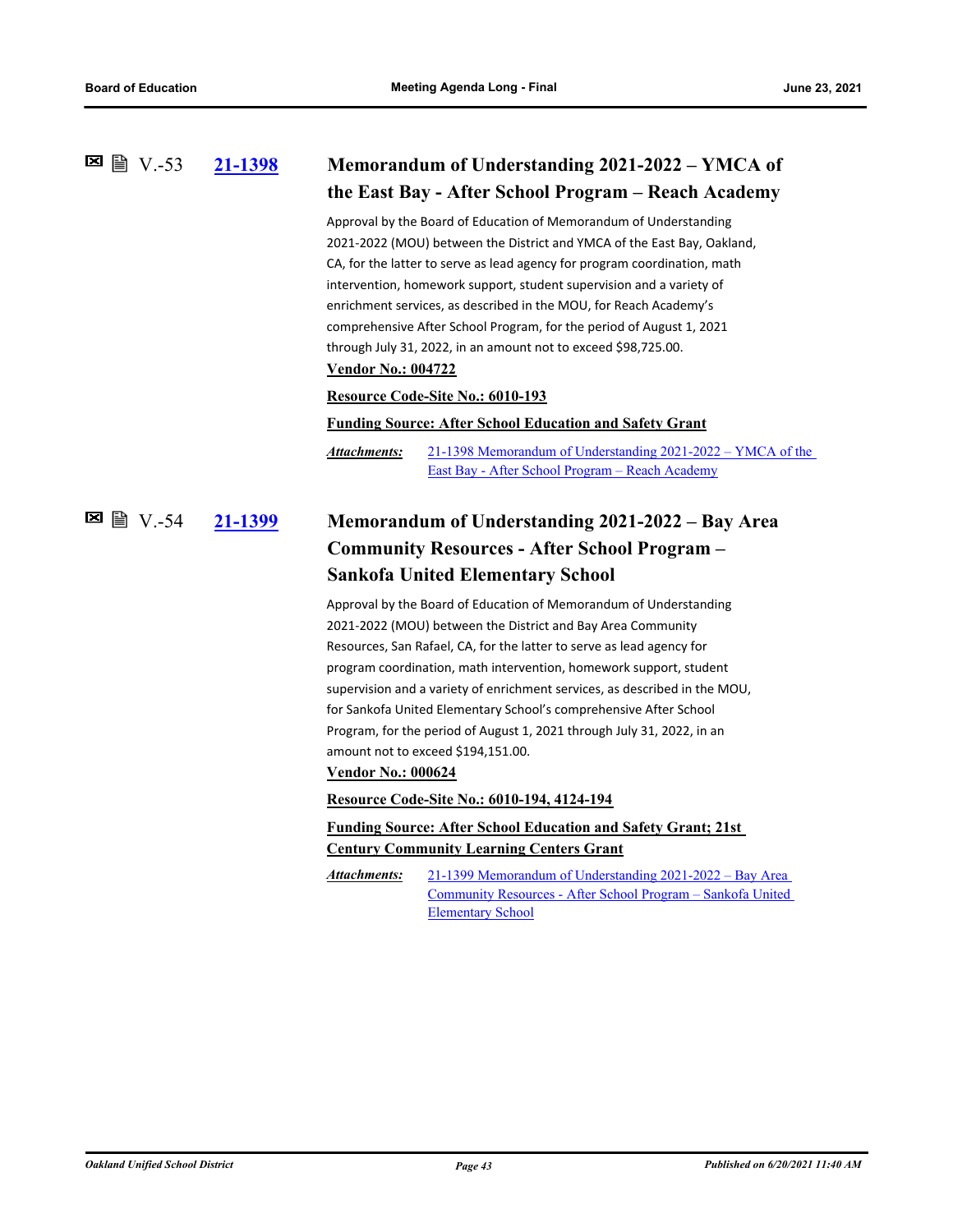## **[21-1400](http://ousd.legistar.com/gateway.aspx?m=l&id=/matter.aspx?key=52536) Memorandum of Understanding 2021-2022 – Oakland Leaf Foundation - After School Program – Think College Now Elementary School 図 V.-55**

Approval by the Board of Education of Memorandum of Understanding 2021-2022 (MOU) between the District and Oakland Leaf Foundation, Oakland, CA, for the latter to serve as lead agency for program coordination, math intervention, homework support, student supervision and a variety of enrichment services, as described in the MOU, for Think College Now Elementary School's comprehensive After School Program, for the period of August 1, 2021 through July 31, 2022, in an amount not to exceed \$104,997.00.

### **Vendor No.: 003138**

### **Resource Code-Site No.: 6010-190**

#### **Funding Source: After School Education and Safety Grant**

21-1400 Memorandum of Understanding 2021-2022 – Oakland Leaf [Foundation - After School Program – Think College Now Elementary](http://ousd.legistar.com/gateway.aspx?M=F&ID=99074.pdf)  School *Attachments:*

### **[21-1401](http://ousd.legistar.com/gateway.aspx?m=l&id=/matter.aspx?key=52537) Memorandum of Understanding 2021-2022 – East Bay Asian Youth Center - After School Program – Urban Promise Academy** V.-56

Approval by the Board of Education of Memorandum of Understanding 2021-2022 (MOU) between the District and East Bay Asian Youth Center, Oakland, CA, for the latter to serve as lead agency for program coordination, math intervention, homework support, student supervision and a variety of enrichment services, as described in the MOU, for Urban Promise Academy's comprehensive After School Program, for the period of August 1, 2021 through July 31, 2022, in an amount not to exceed \$149,397.00.

### **Vendor No.: 001474**

**Resource Code-Site No.: 6010-235**

**Funding Source: After School Education and Safety Grant**

[21-1401 Memorandum of Understanding 2021-2022 – East Bay Asian](http://ousd.legistar.com/gateway.aspx?M=F&ID=99075.pdf)  Youth Center - After School Program – Urban Promise Academy *Attachments:*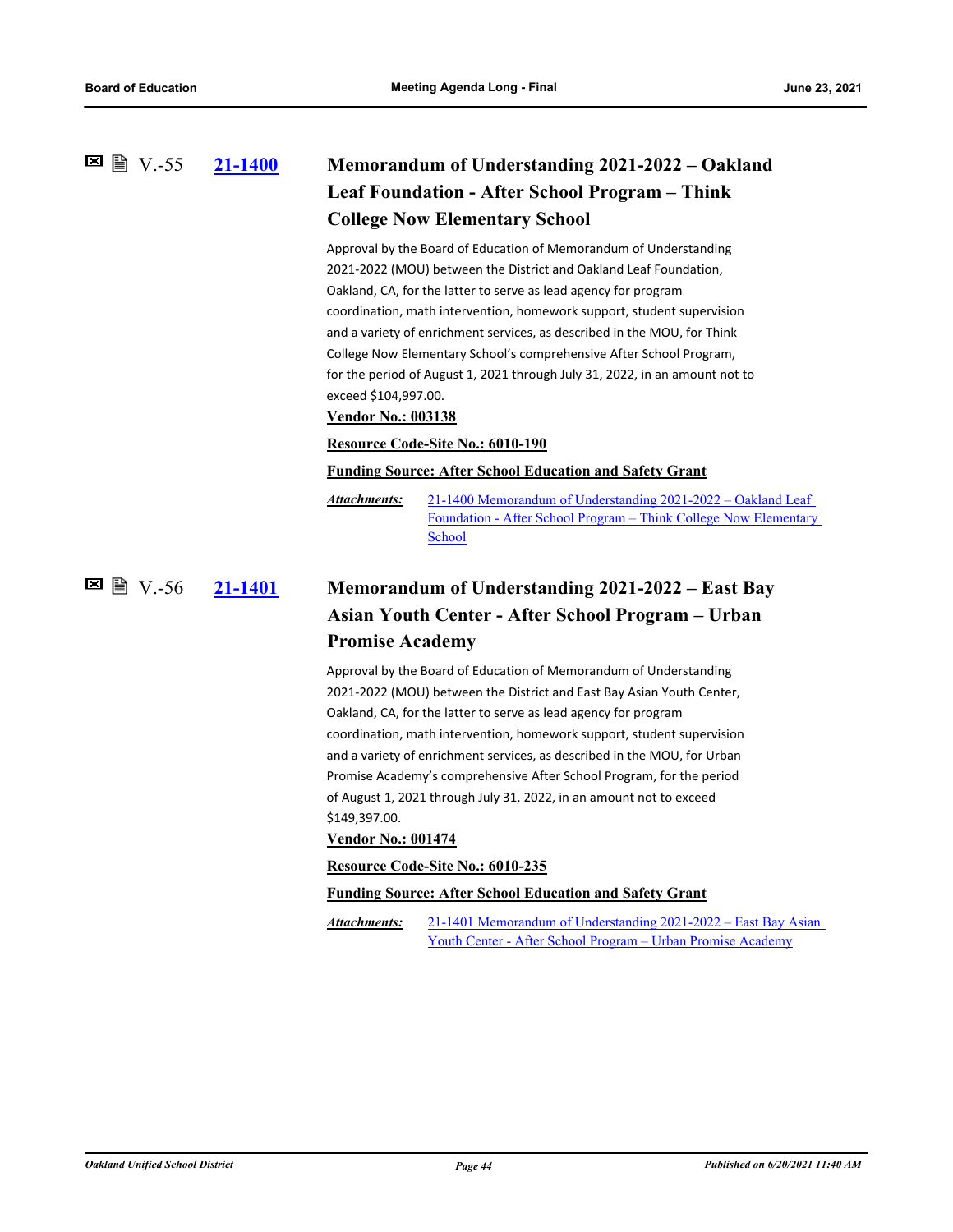## **[21-1402](http://ousd.legistar.com/gateway.aspx?m=l&id=/matter.aspx?key=52538) Memorandum of Understanding 2021-2022 – Bay Area Community Resources - After School Program – Life Academy** V.-57

Approval by the Board of Education of Memorandum of Understanding 2021-2022 (MOU) between the District and Bay Area Community Resources, San Rafael, CA, for the latter to serve as lead agency for program coordination, math intervention, homework support, student supervision and a variety of enrichment services, as described in the MOU, for Life Academy's comprehensive After School Program, for the period of July 1, 2021 through June 30, 2022, in an amount not to exceed \$194,886.00.

### **Funding Source: 21st Century High School After School Safety and Enrichment for Teens Grant**

[21-1402 Memorandum of Understanding 2021-2022 – Bay Area](http://ousd.legistar.com/gateway.aspx?M=F&ID=99076.pdf)  Community Resources - After School Program – Life Academy *Attachments:*

# **[21-1404](http://ousd.legistar.com/gateway.aspx?m=l&id=/matter.aspx?key=52540) Memorandum of Understanding 2021-2022 – Safe Passages - After School Program – Coliseum College Preparatory Academy** V.-58

Approval by the Board of Education of Memorandum of Understanding 2021-2022 (MOU) between the District and Safe Passages, Oakland, CA, for the latter to serve as lead agency for program coordination, math intervention, homework support, student supervision and a variety of enrichment services, as described in the MOU, for Coliseum College Preparatory Academy's comprehensive After School Program, for the period of August 1, 2021 through July 31, 2022, in an amount not to exceed \$160,825.00.

### **Vendor No.: 003729**

**Resource Code-Site No.: 6010-232, 6011-922**

## **Funding Source: After School Education and Safety (ASES) Grant, ASES Kids Code Grant**

[21-1404 Memorandum of Understanding 2021-2022 – Safe Passages -](http://ousd.legistar.com/gateway.aspx?M=F&ID=99077.pdf)  After School Program – Coliseum College Preparatory Academy *Attachments:*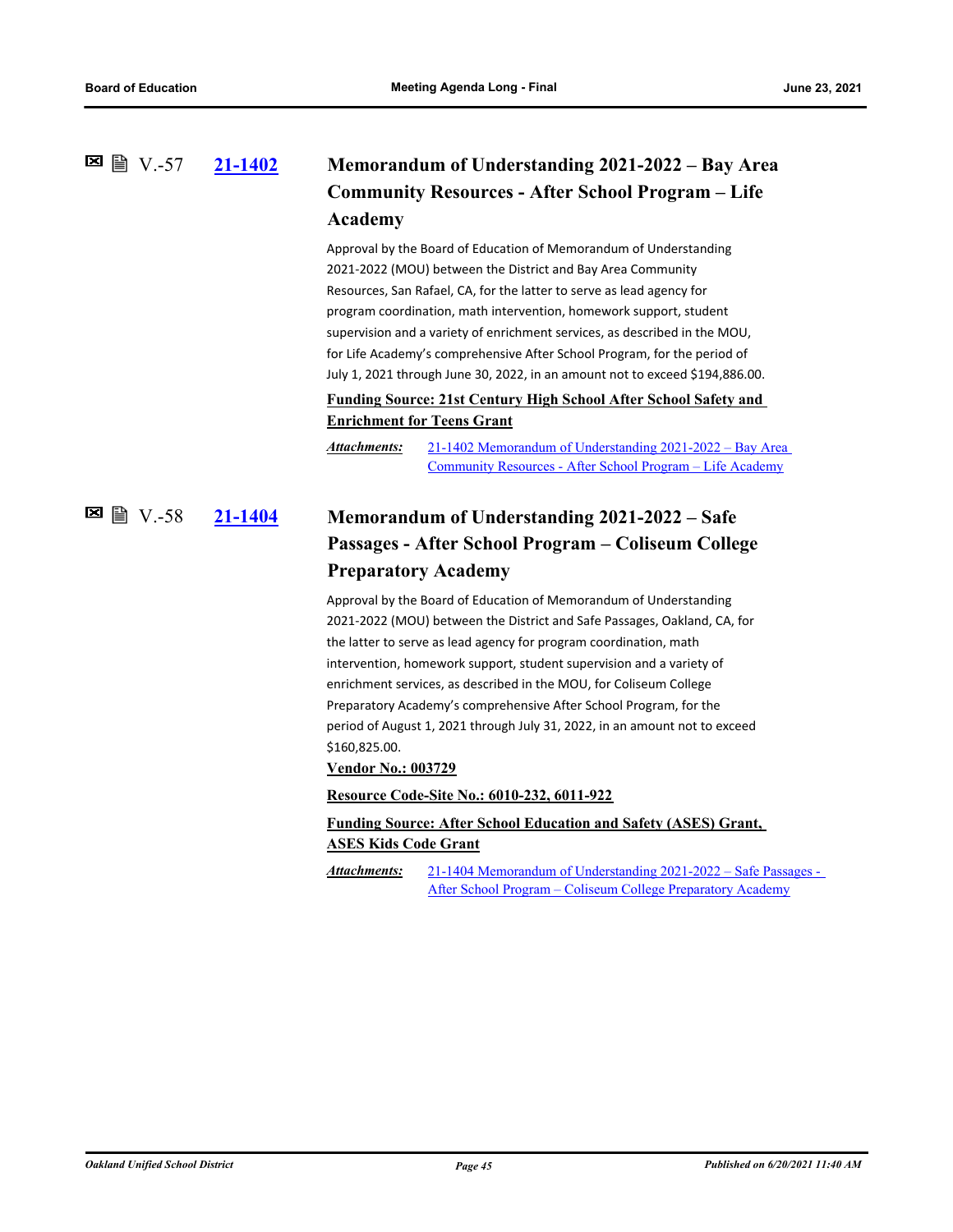### **[21-1406](http://ousd.legistar.com/gateway.aspx?m=l&id=/matter.aspx?key=52542) Memorandum of Understanding 2021-2022 – East Bay Asian Youth Center - After School Program – Garfield Elementary School**  $\Xi$  ■ N.-59

Approval by the Board of Education of Memorandum of Understanding 2021-2022 (MOU) between the District and East Bay Asian Youth Center, Oakland, CA, for the latter to serve as lead agency for program coordination, math intervention, homework support, student supervision and a variety of enrichment services, as described in the MOU, for Garfield Elementary School's comprehensive After School Program, for the period of August 1, 2021 through July 31, 2022, in an amount not to exceed \$225,423.00.

**Vendor No.: 001474**

#### **Resource Code-Site No.: 6010-118**

#### **Funding Source: After School Education and Safety Grant**

[21-1406 Memorandum of Understanding 2021-2022 – East Bay Asian](http://ousd.legistar.com/gateway.aspx?M=F&ID=99078.pdf)  Youth Center - After School Program – Garfield Elementary School *Attachments:*

### **[21-1407](http://ousd.legistar.com/gateway.aspx?m=l&id=/matter.aspx?key=52543) Memorandum of Understanding 2021-2022 – Bay Area Community Resources - After School Program – Glenview Elementary School**  $\Xi$  (  $\Xi$  V.-60

Approval by the Board of Education of Memorandum of Understanding 2021-2022 (MOU) between the District and Bay Area Community Resources, San Rafael, CA, for the latter to serve as lead agency for program coordination, math intervention, homework support, student supervision and a variety of enrichment services, as described in the MOU, for Glenview Elementary School's comprehensive After School Program, for the period of August 1, 2021 through July 31, 2022, in an amount not to exceed \$106,380.00.

### **Vendor No.: 000624**

#### **Resource Code-Site No.: 6010-119**

#### **Funding Source: After School Education and Safety Grant**

[21-1407 Memorandum of Understanding 2021-2022 – Bay Area](http://ousd.legistar.com/gateway.aspx?M=F&ID=99079.pdf)  Community Resources - After School Program – Glenview Elementary School *Attachments:*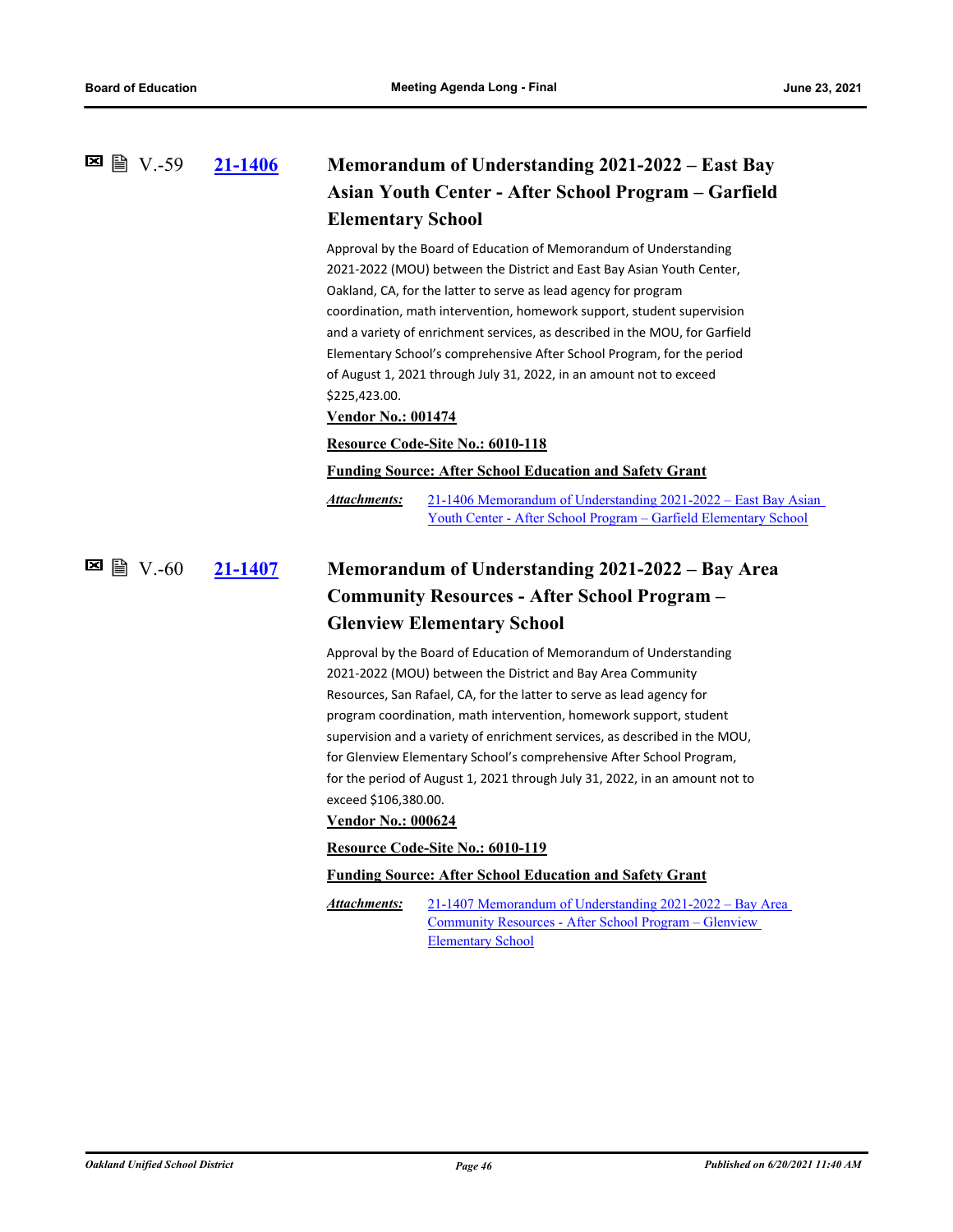# **[21-1408](http://ousd.legistar.com/gateway.aspx?m=l&id=/matter.aspx?key=52544) Memorandum of Understanding 2021-2022 – Girls Inc. of Alameda County - After School Program – Horace Mann Elementary School**  $\Xi$  A  $V.-61$

Approval by the Board of Education of Memorandum of Understanding 2021-2022 (MOU) between the District and Girls Inc. of Alameda County, Oakland, CA, for the latter to serve as lead agency for program coordination, math intervention, homework support, student supervision and a variety of enrichment services, as described in the MOU, for Horace Mann Elementary School's comprehensive After School Program, for the period of August 1, 2021 through July 31, 2022, in an amount not to exceed \$111,270.00.

#### **Vendor No.: 001841**

### **Resource Code-Site No.: 6010-136**

#### **Funding Source: After School Education and Safety Grant**

21-1408 Memorandum of Understanding 2021-2022 – Girls Inc. of [Alameda County - After School Program – Horace Mann Elementary](http://ousd.legistar.com/gateway.aspx?M=F&ID=99080.pdf)  School *Attachments:*

**[21-1409](http://ousd.legistar.com/gateway.aspx?m=l&id=/matter.aspx?key=52545) Memorandum of Understanding 2021-2022 – Bay Area Community Resources - After School Program – Howard Elementary School** V.-62

> Approval by the Board of Education of Memorandum of Understanding 2021-2022 (MOU) between the District and Bay Area Community Resources, San Rafael, CA, for the latter to serve as lead agency for program coordination, math intervention, homework support, student supervision and a variety of enrichment services, as described in the MOU, for Howard Elementary School's comprehensive After School Program, for the period of August 1, 2021 through July 31, 2022, in an amount not to exceed \$111,269.00.

#### **Vendor No.: 000624**

#### **Resource Code-Site No.: 6010-166**

#### **Funding Source: After School Education and Safety Grant**

21-1409 Memorandum of Understanding 2021-2022 – Bay Area [Community Resources - After School Program – Howard Elementary](http://ousd.legistar.com/gateway.aspx?M=F&ID=99081.pdf)  School *Attachments:*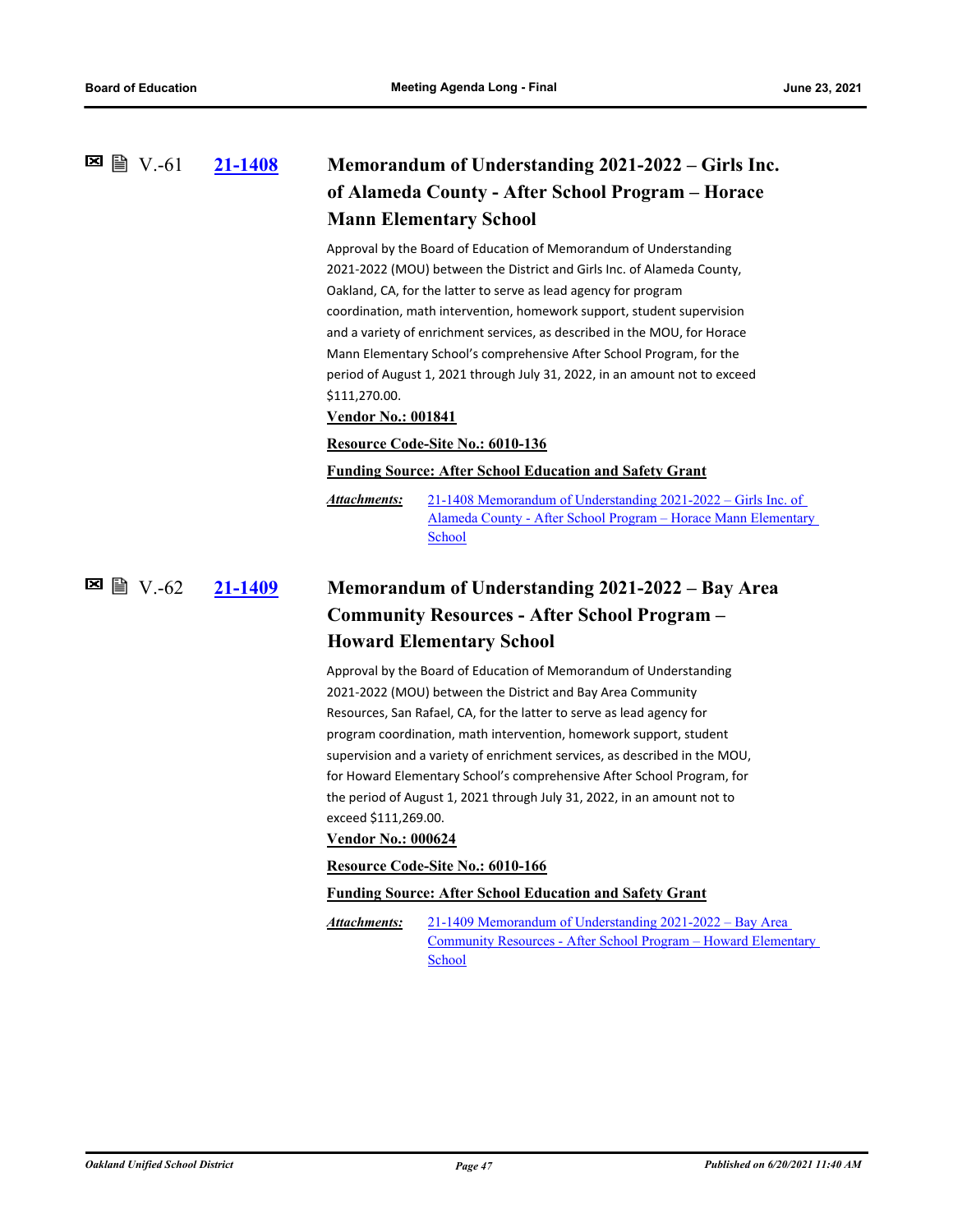### **[21-1410](http://ousd.legistar.com/gateway.aspx?m=l&id=/matter.aspx?key=52546) Memorandum of Understanding 2021-2022 – East Bay Agency for Children - After School Program – Rise Community School**  $\Xi$  ■ N.-63

Approval by the Board of Education of Memorandum of Understanding 2021-2022 (MOU) between the District and East Bay Agency for Children, Oakland, CA, for the latter to serve as lead agency for program coordination, math intervention, homework support, student supervision and a variety of enrichment services, as described in the MOU, for Rise Community School's comprehensive After School Program, for the period of August 1, 2021 through July 31, 2022, in an amount not to exceed \$122,697.00.

#### **Vendor No.: 001473**

### **Resource Code-Site No.: 6010-192, 6011-922**

### **Funding Source: After School Education and Safety (ASES) Grant, ASES Kids Code Grant**

21-1410 Memorandum of Understanding 2021-2022 – East Bay [Agency for Children - After School Program – Rise Community](http://ousd.legistar.com/gateway.aspx?M=F&ID=99082.pdf)  **School** *Attachments:*

## **[21-1411](http://ousd.legistar.com/gateway.aspx?m=l&id=/matter.aspx?key=52547) Memorandum of Understanding 2021-2022 – Bay Area Community Resources - After School Program – Fred T. Korematsu Discovery Academy E** 图 V.-64

Approval by the Board of Education of Memorandum of Understanding 2021-2022 (MOU) between the District and Bay Area Community Resources, San Rafael, CA, for the latter to serve as lead agency for program coordination, math intervention, homework support, student supervision and a variety of enrichment services, as described in the MOU, for Fred T. Korematsu Discovery Academy's comprehensive After School Program, for the period of August 1, 2021 through July 31, 2022, in an amount not to exceed \$104,997.00.

### **Vendor No.: 000624**

#### **Resource Code-Site No.: 6010-172**

#### **Funding Source: After School Education and Safety Grant**

21-1411 Memorandum of Understanding 2021-2022 – Bay Area [Community Resources - After School Program – Fred T. Korematsu](http://ousd.legistar.com/gateway.aspx?M=F&ID=99083.pdf)  Discovery Academy *Attachments:*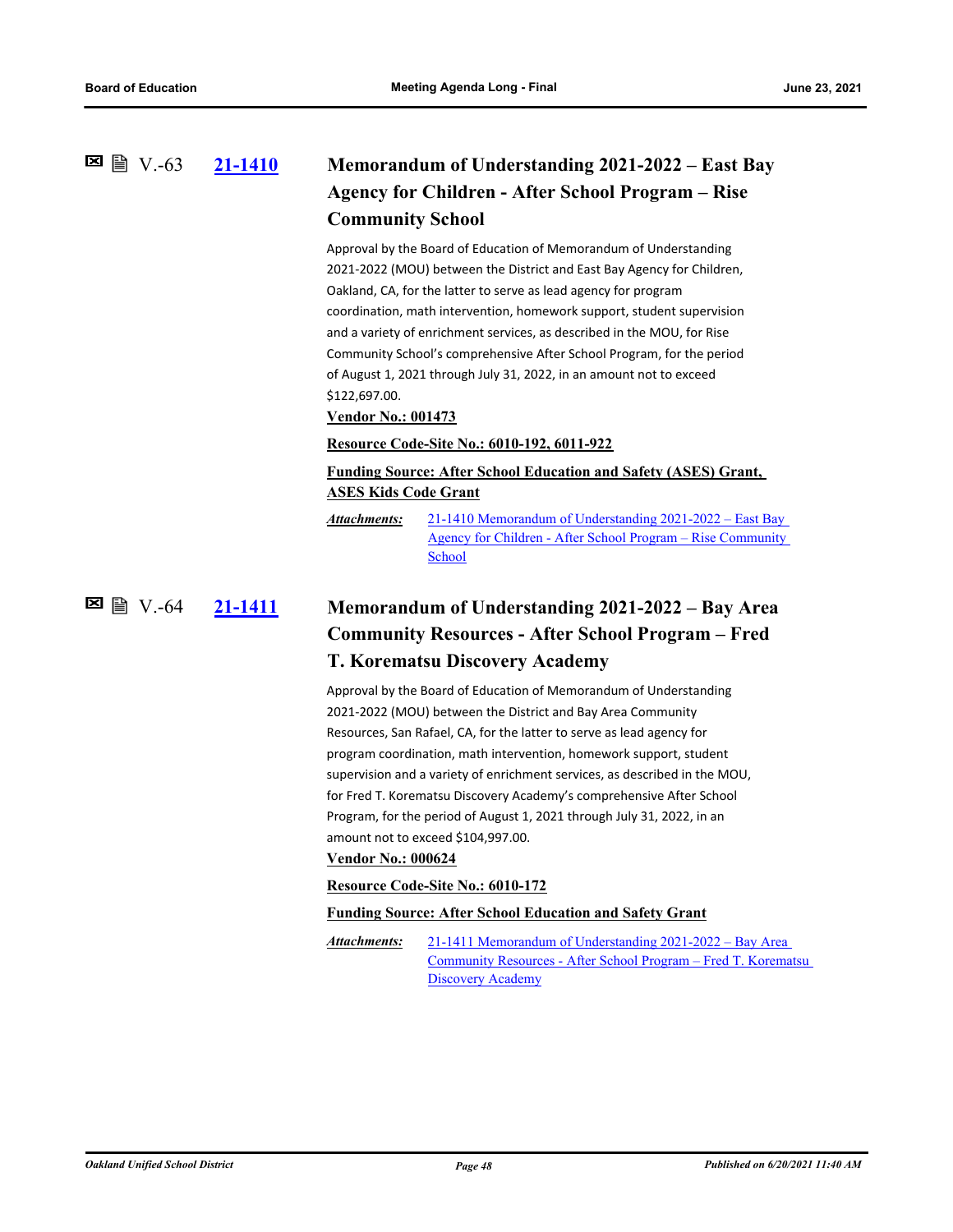### **[21-1412](http://ousd.legistar.com/gateway.aspx?m=l&id=/matter.aspx?key=52548) Memorandum of Understanding 2021-2022 – Bay Area Community Resources - After School Program – Madison Park Academy Upper Campus 図 V.-65**

Approval by the Board of Education of Memorandum of Understanding 2021-2022 (MOU) between the District and Bay Area Community Resources, San Rafael, CA, for the latter to serve as lead agency for program coordination, math intervention, homework support, student supervision and a variety of enrichment services, as described in the MOU, for Madison Park Academy Upper Campus's comprehensive After School Program, for the period of August 1, 2021 through July 31, 2022, in an amount not to exceed \$212,700.00.

### **Vendor No.: 000624**

#### **Resource Code-Site No.: 6010-215, 4124-215, 6011-922**

**Funding Source: After School Education and Safety (ASES) Grant, ASES Kids Code Grant, 21st Century Community Learning Centers Grant**

[21-1412 Memorandum of Understanding 2021-2022 – Bay Area](http://ousd.legistar.com/gateway.aspx?M=F&ID=99084.pdf)  Community Resources - After School Program – Madison Park Academy Upper Campus *Attachments:*

**図 圖 V.-66** 

# **[21-1416](http://ousd.legistar.com/gateway.aspx?m=l&id=/matter.aspx?key=52552) Memorandum of Understanding 2021-2022 – East Bay Asian Youth Center - After School Program – Franklin Elementary School**

Approval by the Board of Education of Memorandum of Understanding 2021-2022 (MOU) between the District and East Bay Asian Youth Center, Oakland, CA, for the latter to serve as lead agency for program coordination, math intervention, homework support, student supervision and a variety of enrichment services, as described in the MOU, for Franklin Elementary School's comprehensive After School Program, for the period of August 1, 2021 through July 31, 2022, in an amount not to exceed \$157,937.00.

### **Vendor No.: 001474**

#### **Resource Code-Site No.: 6010-116**

#### **Funding Source: After School Education and Safety Grant**

[21-1416 Memorandum of Understanding 2021-2022 – East Bay Asian](http://ousd.legistar.com/gateway.aspx?M=F&ID=99085.pdf)  Youth Center - After School Program – Franklin Elementary School *Attachments:*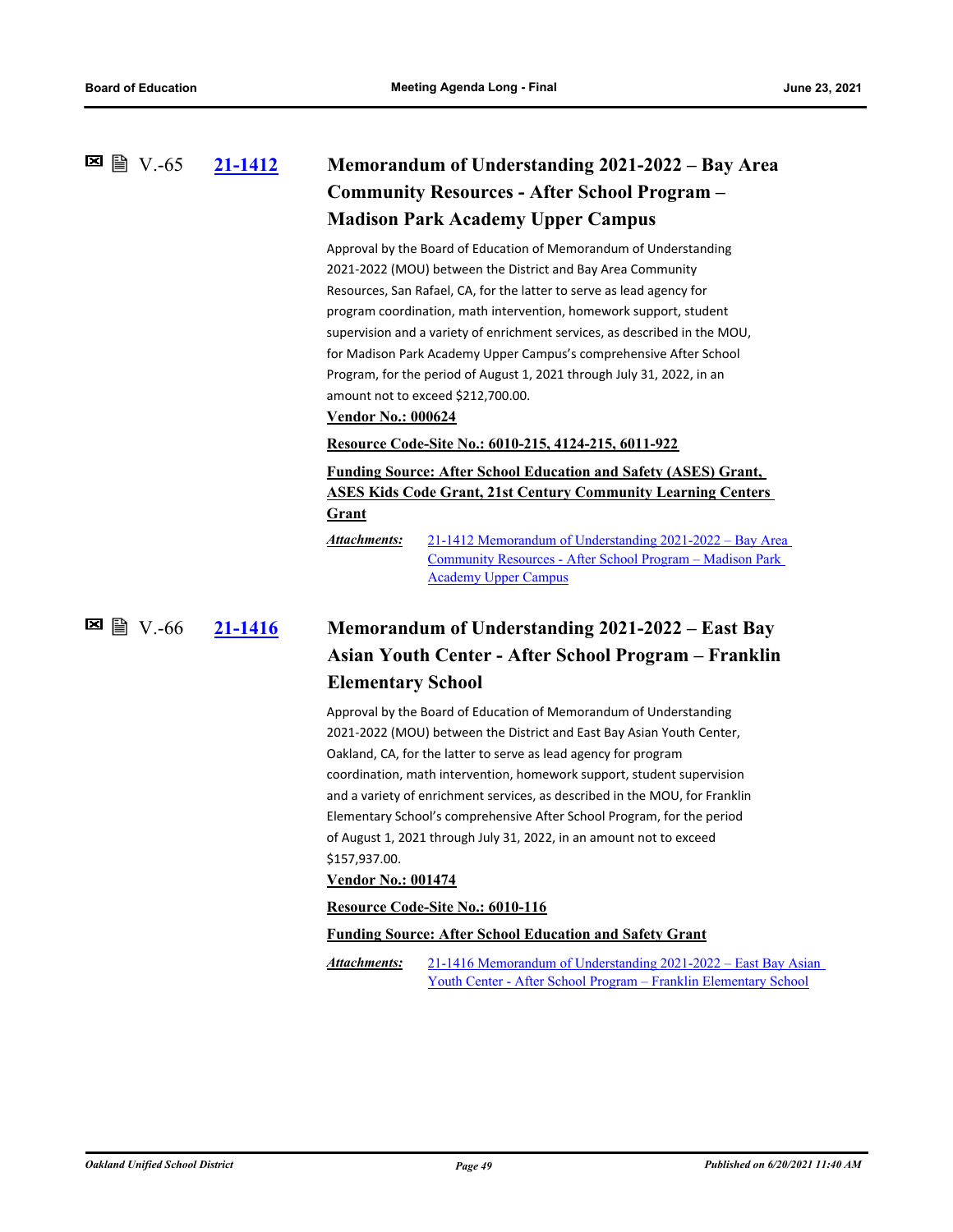### **[21-1421](http://ousd.legistar.com/gateway.aspx?m=l&id=/matter.aspx?key=52557) Memorandum of Understanding 2021-2022 – Oakland Leaf Foundation - After School Program – International Community School**  $\Xi$  ■ V.-67

Approval by the Board of Education of Memorandum of Understanding 2021-2022 (MOU) between the District and Oakland Leaf Foundation, Oakland, CA, for the latter to serve as lead agency for program coordination, math intervention, homework support, student supervision and a variety of enrichment services, as described in the MOU, for International Community School's comprehensive After School Program, for the period of August 1, 2021 through July 31, 2022, in an amount not to exceed \$104,997.00.

### **Vendor No.: 003138**

### **Resource Code-Site No.: 6010-186**

#### **Funding Source: After School Education and Safety Grant**

[21-1421 Memorandum of Understanding 2021-2022 – Oakland Leaf](http://ousd.legistar.com/gateway.aspx?M=F&ID=99086.pdf)  Foundation - After School Program – International Community School *Attachments:*

### **[21-1423](http://ousd.legistar.com/gateway.aspx?m=l&id=/matter.aspx?key=52559) Memorandum of Understanding 2021-2022 – Safe Passages - After School Program – Laurel Elementary School** V.-68

Approval by the Board of Education of Memorandum of Understanding 2021-2022 (MOU) between the District and Safe Passages, Oakland, CA, for the latter to serve as lead agency for program coordination, math intervention, homework support, student supervision and a variety of enrichment services, as described in the MOU, for Laurel Elementary School's comprehensive After School Program, for the period of August 1, 2021 through July 31, 2022, in an amount not to exceed \$111,269.00.

### **Vendor No.: 003729**

**Resource Code-Site No.: 6010-131**

### **Funding Source: After School Education and Safety Grant**

[21-1423 Memorandum of Understanding 2021-2022 – Safe Passages -](http://ousd.legistar.com/gateway.aspx?M=F&ID=99087.pdf)  After School Program – Laurel Elementary School *Attachments:*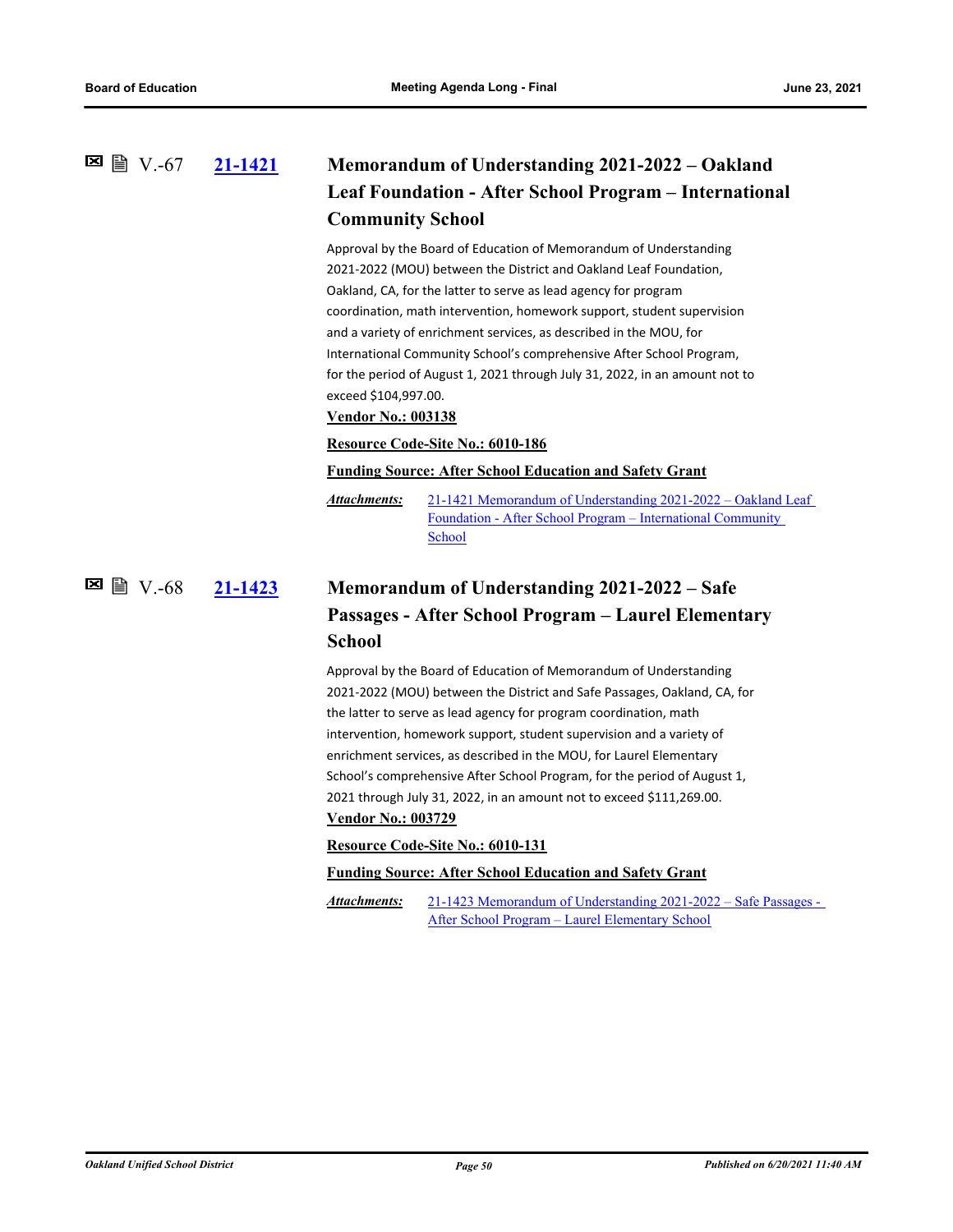# **[21-1441](http://ousd.legistar.com/gateway.aspx?m=l&id=/matter.aspx?key=52577) Memorandum of Understanding 2021-2022 – East Bay Asian Youth Center - After School Program – Oakland High School**  $\Xi$  ■ V.-69

Approval by the Board of Education of Memorandum of Understanding 2021-2022 (MOU) between the District and East Bay Asian Youth Center, Oakland, CA, for the latter to serve as lead agency for program coordination, math intervention, homework support, student supervision and a variety of enrichment services, as described in the MOU, for Oakland High School's comprehensive After School Program, for the period of July 1, 2021 through June 30, 2022, in an amount not to exceed \$190,141.00. **Vendor No.: 001474**

#### **Resource Code-Site No.: 4124-304**

# **Funding Source: 21st Century High School After School Safety and Education for Teens Grant**

[21-1441 Memorandum of Understanding 2021-2022 – East Bay Asian](http://ousd.legistar.com/gateway.aspx?M=F&ID=99088.pdf)  Youth Center - After School Program – Oakland High School *Attachments:*

## **[21-1442](http://ousd.legistar.com/gateway.aspx?m=l&id=/matter.aspx?key=52578) Memorandum of Understanding 2021-2022 – East Bay Asian Youth Center - After School Program – Oakland International High School** V.-70

Approval by the Board of Education of Memorandum of Understanding 2021-2022 (MOU) between the District and East Bay Asian Youth Center, Oakland, CA, for the latter to serve as lead agency for program coordination, math intervention, homework support, student supervision and a variety of enrichment services, as described in the MOU, for Oakland International High School's comprehensive After School Program, for the period of July 1, 2021 through June 30, 2022, in an amount not to exceed \$167,479.00.

#### **Vendor No.: 001474**

#### **Resource Code-Site No.: 4124-353**

### **Funding Source: 21st Century High School After School Safety and Enrichment for Teens Grant**

[21-1442 Memorandum of Understanding 2021-2022 – East Bay Asian](http://ousd.legistar.com/gateway.aspx?M=F&ID=99090.pdf)  Youth Center - After School Program – Oakland International High **School** *Attachments:*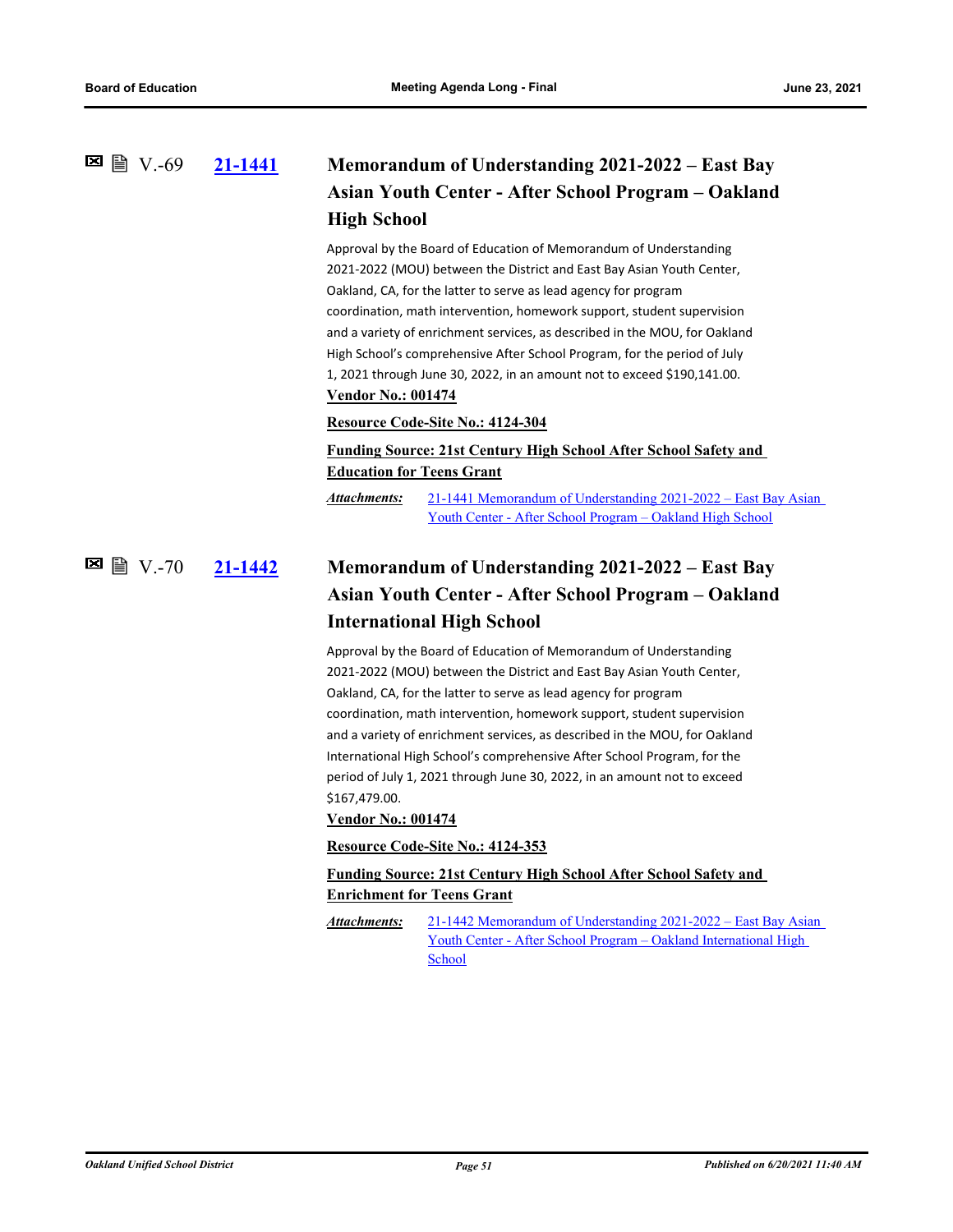### **[21-1443](http://ousd.legistar.com/gateway.aspx?m=l&id=/matter.aspx?key=52579) Memorandum of Understanding 2021-2022 – Bay Area Community Resources - After School Program – Oakland Technical High School** V.-71

Approval by the Board of Education of Memorandum of Understanding 2021-2022 (MOU) between the District and Bay Area Community Resources, San Rafael, CA, for the latter to serve as lead agency for program coordination, math intervention, homework support, student supervision and a variety of enrichment services, as described in the MOU, for Oakland Technical High School's comprehensive After School Program, for the period of July 1, 2021 through June 30, 2022, in an amount not to exceed \$179,907.00.

#### **Vendor No.: 000624**

### **Resource Code-Site No.: 4124-305**

# **Funding Source: 21st Century High School After School Safety and Enrichment for Teens Grant**

21-1443 Memorandum of Understanding 2021-2022 – Bay Area [Community Resources - After School Program – Oakland Technical](http://ousd.legistar.com/gateway.aspx?M=F&ID=99091.pdf)  **High School** *Attachments:*

**[21-1444](http://ousd.legistar.com/gateway.aspx?m=l&id=/matter.aspx?key=52580) Memorandum of Understanding 2021-2022 – Bay Area Community Resources - After School Program – Rudsdale Continuation School** V.-72

> Approval by the Board of Education of Memorandum of Understanding 2021-2022 (MOU) between the District and Bay Area Community Resources, San Rafael, CA, for the latter to serve as lead agency for program coordination, math intervention, homework support, student supervision and a variety of enrichment services, as described in the MOU, for Rudsdale Continuation School's comprehensive After School Program, for the period of July 1, 2021 through June 30, 2022, in an amount not to exceed \$129,673.00.

#### **Vendor No.: 000624**

#### **Resource Code-Site No.: 4124-352**

## **Funding Source: 21st Century High School After School Safety and Enrichment for Teens Grant**

[21-1444 Memorandum of Understanding 2021-2022 – Bay Area](http://ousd.legistar.com/gateway.aspx?M=F&ID=99092.pdf)  Community Resources - After School Program – Rudsdale Continuation School *Attachments:*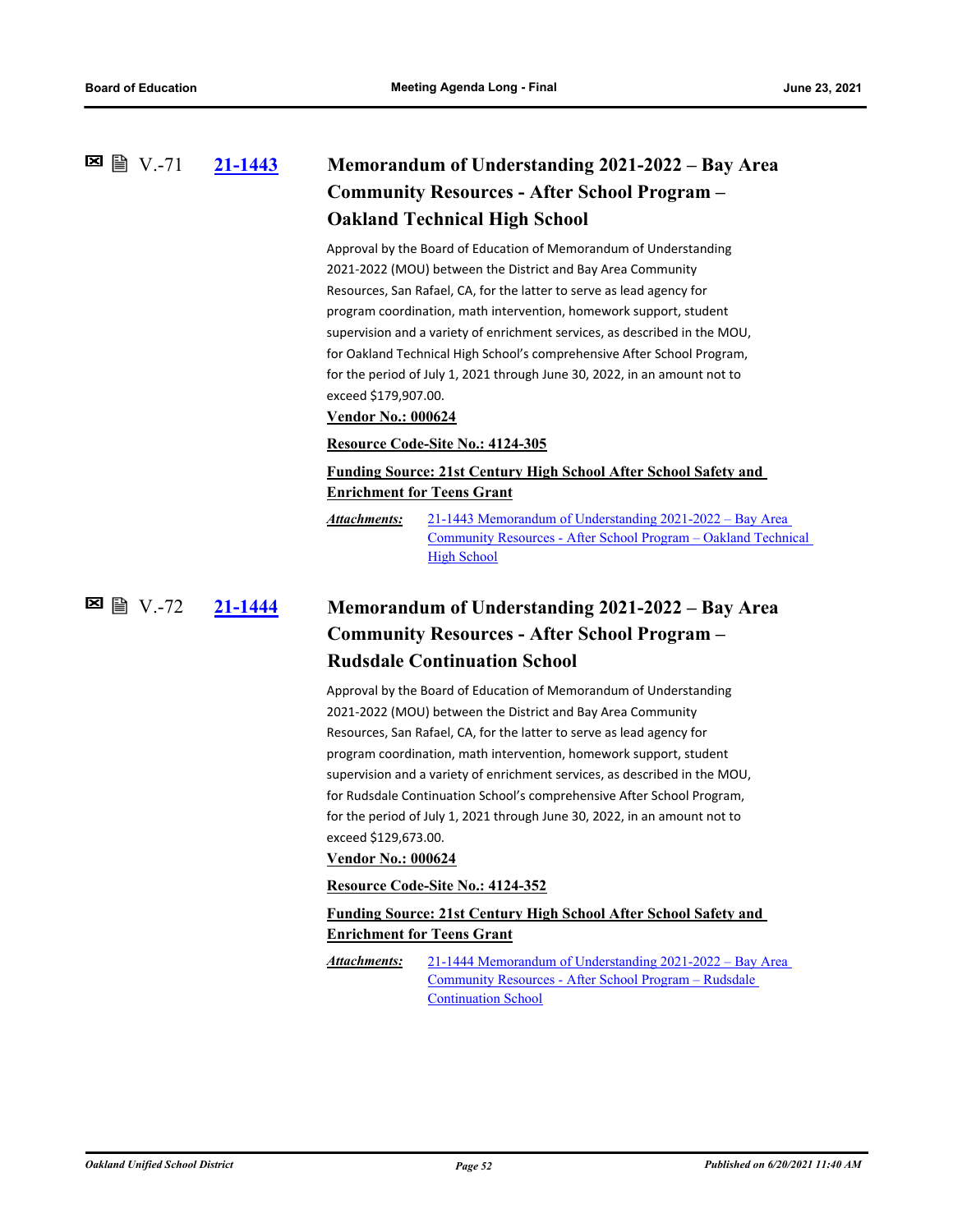### **[21-1445](http://ousd.legistar.com/gateway.aspx?m=l&id=/matter.aspx?key=52581) Memorandum of Understanding 2021-2022 – Bay Area Community Resources - After School Program – Emiliano Zapata Street Academy 図 V.-73**

Approval by the Board of Education of Memorandum of Understanding 2021-2022 (MOU) between the District and Bay Area Community Resources, Redwood City, CA, for the latter to serve as lead agency for program coordination, math intervention, homework support, student supervision and a variety of enrichment services, as described in the MOU, for Emiliano Zapata Street Academy's comprehensive After School Program, for the period of July 1, 2021 through June 30, 2022, in an amount not to exceed \$111,316.00.

### **Vendor No.: 000624**

### **Resource Code-Site No.: 4124-313**

# **Funding Source: 21st Century High School After School Safety and Enrichment for Teens Grant**

21-1445 Memorandum of Understanding 2021-2022 – Bay Area [Community Resources - After School Program – Emiliano Zapata](http://ousd.legistar.com/gateway.aspx?M=F&ID=99093.pdf)  Street Academy *Attachments:*

**[21-1446](http://ousd.legistar.com/gateway.aspx?m=l&id=/matter.aspx?key=52582) Memorandum of Understanding 2021-2022 – East Bay Asian Youth Center - After School Program – Manzanita Community School** V.-74

> Approval by the Board of Education of Memorandum of Understanding 2021-2022 (MOU) between the District and East Bay Asian Youth Center, Oakland, CA, for the latter to serve as lead agency for program coordination, math intervention, homework support, student supervision and a variety of enrichment services, as described in the MOU, for Manzanita Community School's comprehensive After School Program, for the period of August 1, 2021 through July 31, 2022, in an amount not to exceed \$111,269.00.

### **Vendor No.: 001474**

#### **Resource Code-Site No.: 6010-179**

#### **Funding Source: After School Education and Safety Grant**

[21-1446 Memorandum of Understanding 2021-2022 – East Bay Asian](http://ousd.legistar.com/gateway.aspx?M=F&ID=99094.pdf)  Youth Center - After School Program – Manzanita Community School *Attachments:*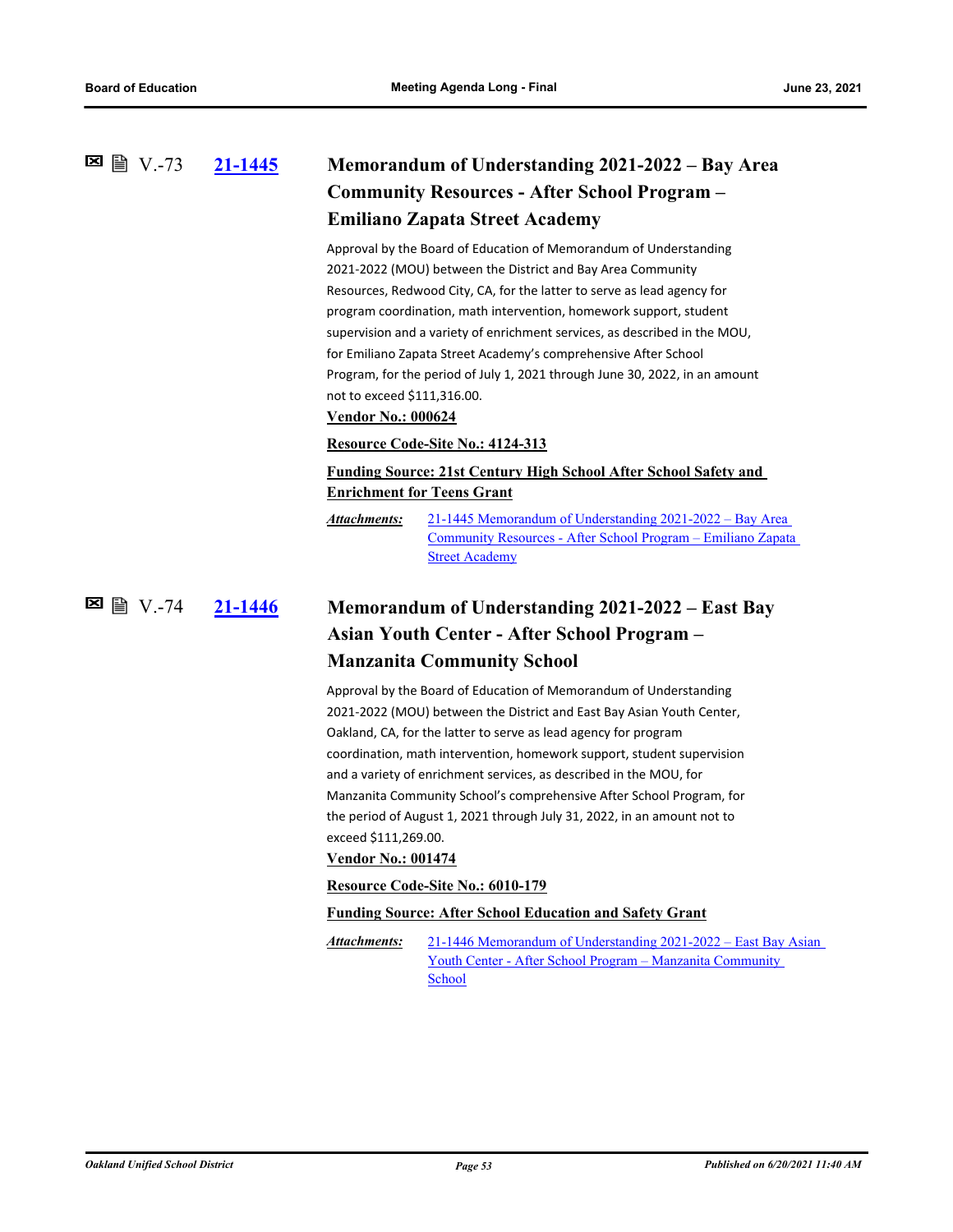## **[21-1448](http://ousd.legistar.com/gateway.aspx?m=l&id=/matter.aspx?key=52584) Memorandum of Understanding 2021-2022 – Bay Area Community Resources - After School Program – Martin Luther King Jr. Elementary School 図 V.-75**

Approval by the Board of Education of Memorandum of Understanding 2021-2022 (MOU) between the District and Bay Area Community Resources, San Rafael, CA, for the latter to serve as lead agency for program coordination, math intervention, homework support, student supervision and a variety of enrichment services, as described in the MOU, for Martin Luther King Jr. Elementary School's comprehensive After School Program, for the period of August 1, 2021 through July 31, 2022, in an amount not to exceed \$198,545.00.

### **Vendor No.: 000624**

#### **Resource Code-Site No.: 6010-182,4124-182,6011-922**

**Funding Source: After School Education and Safety (ASES) Grant, ASES Kids Code Grant, 21st Century Community Learning Centers Grant**

21-1448 Memorandum of Understanding 2021-2022 – Bay Area [Community Resources - After School Program – Martin Luther King](http://ousd.legistar.com/gateway.aspx?M=F&ID=99095.pdf)  Jr. Elementary School *Attachments:*

### **[21-1449](http://ousd.legistar.com/gateway.aspx?m=l&id=/matter.aspx?key=52585) Memorandum of Understanding 2021-2022 – Bay Area Community Resources - After School Program – Life Academy** V.-76

Approval by the Board of Education of Memorandum of Understanding 2021-2022 (MOU) between the District and Bay Area Community Resources, San Rafael, CA, for the latter to serve as lead agency for program coordination, math intervention, homework support, student supervision and a variety of enrichment services, as described in the MOU, for Life Academy's comprehensive After School Program, for the period of August 1, 2021 through July 31, 2022, in an amount not to exceed \$251,030.00.

#### **Vendor No.: 000624**

#### **Resource Code-Site No.: 6010-335, 4124-335**

# **Funding Source: After School Education and Safety Grant, 21st Century Community Learning Centers Grant**

[21-1449 Memorandum of Understanding 2021-2022 – Bay Area](http://ousd.legistar.com/gateway.aspx?M=F&ID=99096.pdf)  Community Resources - After School Program – Life Academy *Attachments:*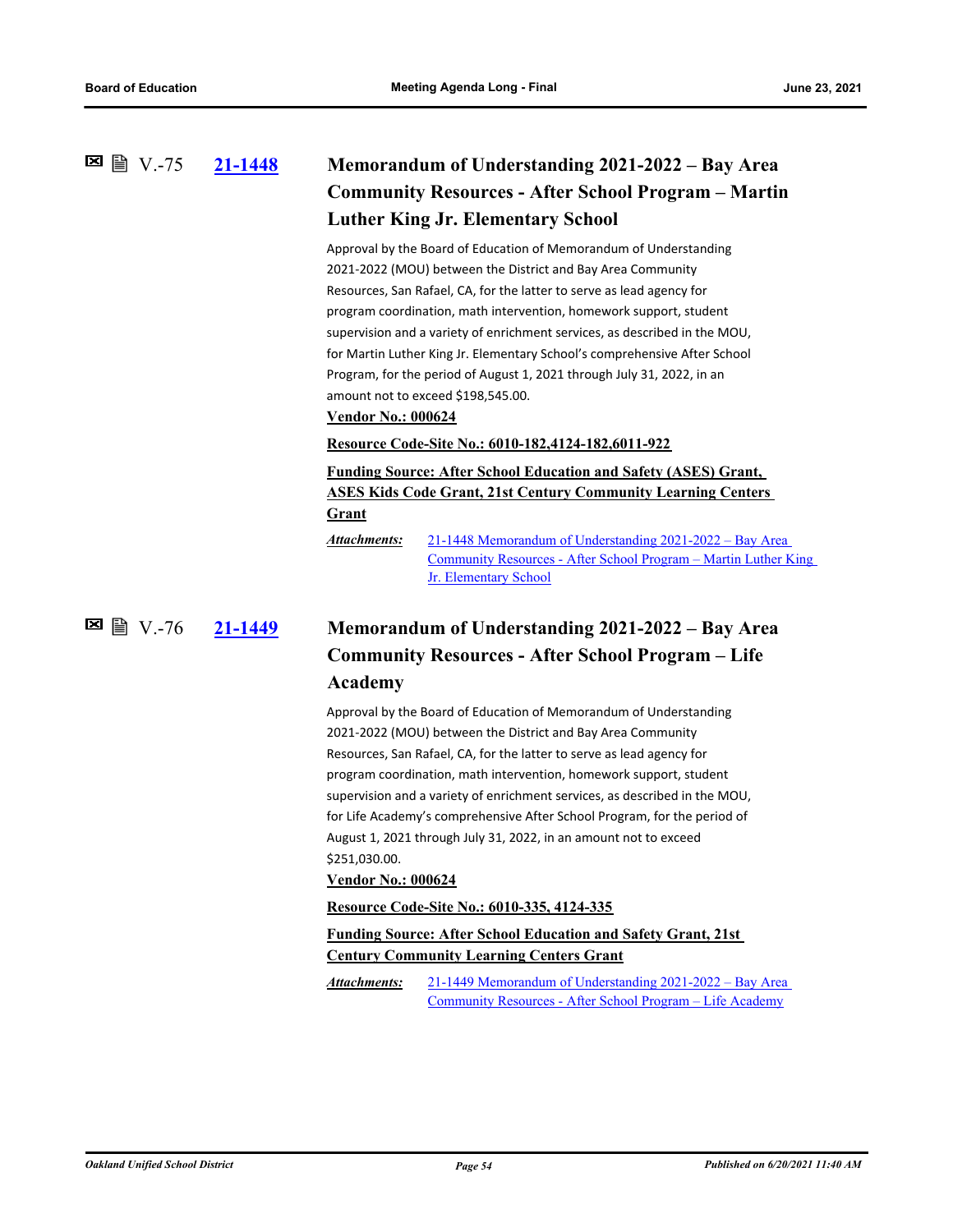# **[21-1450](http://ousd.legistar.com/gateway.aspx?m=l&id=/matter.aspx?key=52586) Memorandum of Understanding 2021-2022 – Bay Area Community Resources - After School Program – Lockwood STEAM Academy** V.-77

Approval by the Board of Education of Memorandum of Understanding 2021-2022 (MOU) between the District and Bay Area Community Resources, San Rafael, CA, for the latter to serve as lead agency for program coordination, math intervention, homework support, student supervision and a variety of enrichment services, as described in the MOU, for Lockwood STEAM Academy's comprehensive After School Program, for the period of August 1, 2021 through July 31, 2022, in an amount not to exceed \$123,377.00.

### **Vendor No.: 000624**

### **Resource Code-Site No.: 6010-160,6011-922**

## **Funding Source: After School Education and Safety (ASES) Grant, ASES Kids Code Grant**

21-1450 Memorandum of Understanding 2021-2022 – Bay Area [Community Resources - After School Program – Lockwood STEAM](http://ousd.legistar.com/gateway.aspx?M=F&ID=99097.pdf)  **Academy** *Attachments:*

# **[21-1451](http://ousd.legistar.com/gateway.aspx?m=l&id=/matter.aspx?key=52587) Memorandum of Understanding 2021-2022 – Bay Area Community Resources- After School Program – Madison Park Academy Primary Campus 図 V.-78**

Approval by the Board of Education of Memorandum of Understanding 2021-2022 (MOU) between the District and Bay Area Community Resources, San Rafael, CA, for the latter to serve as lead agency for program coordination, math intervention, homework support, student supervision and a variety of enrichment services, as described in the MOU, for Madison Park Academy Primary Campus's comprehensive After School Program, for the period of August 1, 2021 through July 31, 2022, in an amount not to exceed \$111,269.00.

### **Vendor No.: 000624**

#### **Resource Code-Site No.: 6010-154**

#### **Funding Source: After School Education and Safety Grant**

[21-1451 Memorandum of Understanding 2021-2022 – Bay Area](http://ousd.legistar.com/gateway.aspx?M=F&ID=99098.pdf)  Community Resources- After School Program – Madison Park Academy Primary Campus *Attachments:*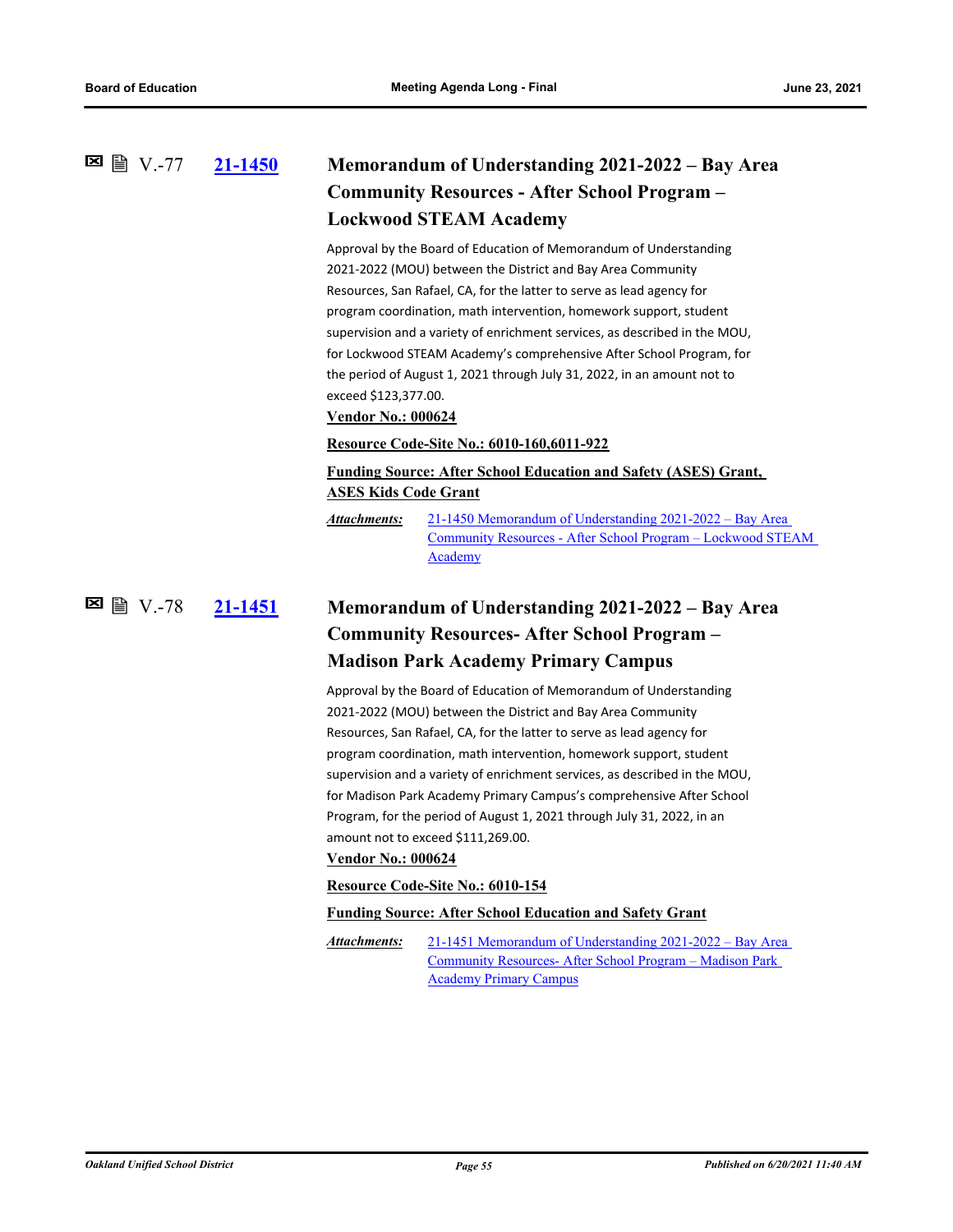# **[21-1452](http://ousd.legistar.com/gateway.aspx?m=l&id=/matter.aspx?key=52588) Memorandum of Understanding 2021-2022 – East Bay Asian Youth Center - After School Program – Edna Brewer Middle School** V.-79

Approval by the Board of Education of Memorandum of Understanding 2021-2022 (MOU) between the District and East Bay Asian Youth Center, Oakland, CA, for the latter to serve as lead agency for program coordination, math intervention, homework support, student supervision and a variety of enrichment services, as described in the MOU, for Edna Brewer Middle School's comprehensive After School Program, for the period of August 1, 2021 through July 31, 2022, in an amount not to exceed \$149,397.00.

#### **Vendor No.: 001474**

#### **Resource Code-Site No.: 6010-210**

#### **Funding Source: After School Education and Safety Grant**

[21-1452 Memorandum of Understanding 2021-2022 – East Bay Asian](http://ousd.legistar.com/gateway.aspx?M=F&ID=99099.pdf)  Youth Center - After School Program – Edna Brewer Middle School *Attachments:*

### **[21-1453](http://ousd.legistar.com/gateway.aspx?m=l&id=/matter.aspx?key=52589) Memorandum of Understanding 2021-2022 – Girls Inc. of Alameda County - After School Program – Burckhalter Elementary School**  $\blacksquare$   $\blacksquare$   $\blacksquare$   $\blacksquare$

Approval by the Board of Education of Memorandum of Understanding 2021-2022 (MOU) between the District and Girls Inc. of Alameda County, Oakland, CA, for the latter to serve as lead agency for program coordination, math intervention, homework support, student supervision and a variety of enrichment services, as described in the MOU, for Burckhalter Elementary School's comprehensive After School Program, for the period of August 1, 2021 through July 31, 2022, in an amount not to exceed \$98,725.00.

#### **Vendor No.: 001841**

#### **Resource Code-Site No.: 6010-105**

#### **Funding Source: After School Education and Safety Grant**

21-1453 Memorandum of Understanding 2021-2022 – Girls Inc. of [Alameda County - After School Program – Burckhalter Elementary](http://ousd.legistar.com/gateway.aspx?M=F&ID=99100.pdf)  School *Attachments:*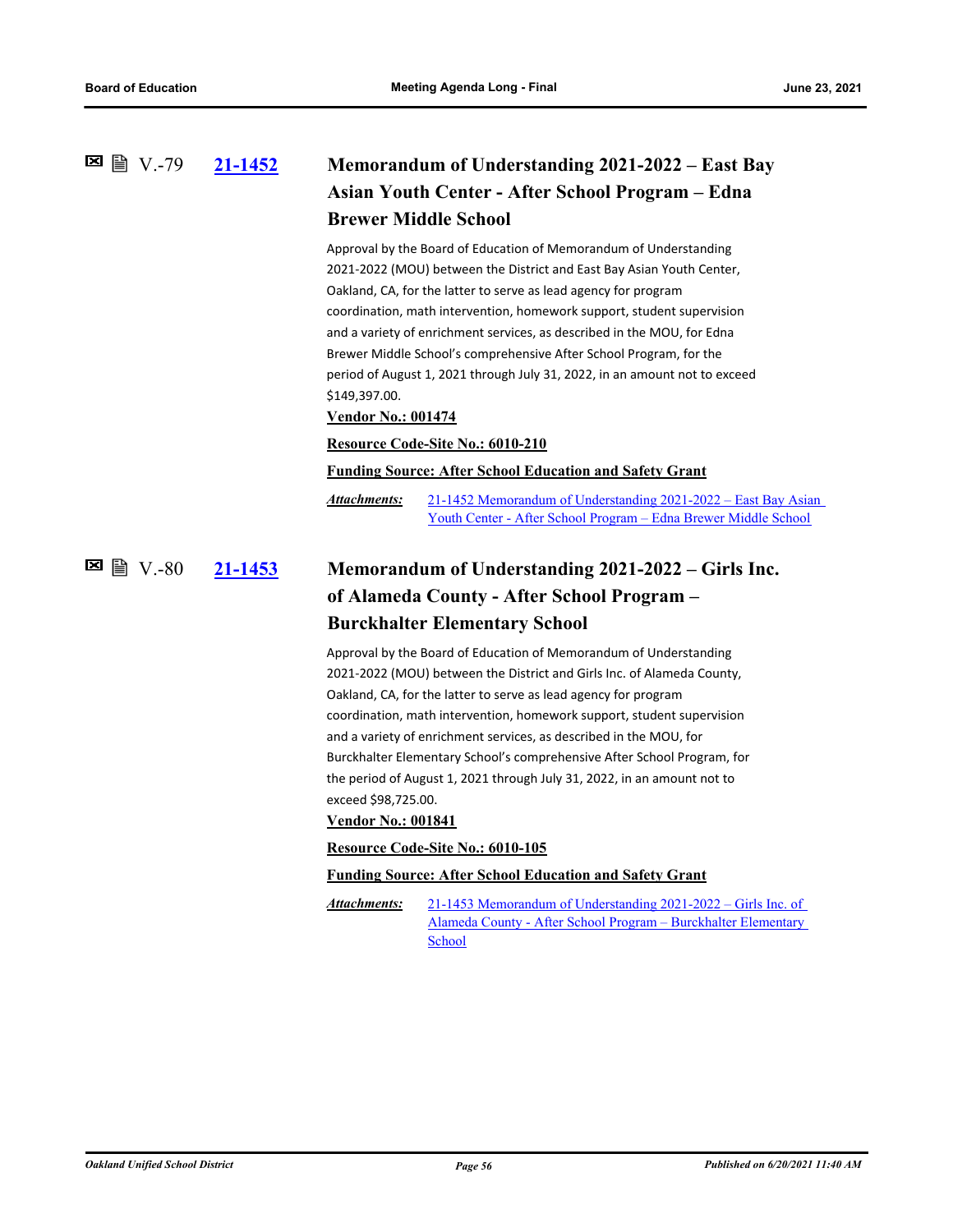### **[21-1454](http://ousd.legistar.com/gateway.aspx?m=l&id=/matter.aspx?key=52590) Memorandum of Understanding 2021-2022 – Citizen Schools - After School Program – Claremont Middle School**  $\Xi$  图 V.-81

Approval by the Board of Education of Memorandum of Understanding 2021-2022 (MOU) between the District and Citizen Schools, Redwood City, CA, for the latter to serve as lead agency for program coordination, math intervention, homework support, student supervision and a variety of enrichment services, as described in the MOU, for Claremont Middle School's comprehensive After School Program, for the period of August 1, 2021 through July 31, 2022, in an amount not to exceed \$76,187.00. **Vendor No.: 001075**

### **Resource Code-Site No.: 6010-201**

### **Funding Source: After School Education and Safety Grant**

[21-1454 Memorandum of Understanding 2021-2022 – Citizen Schools](http://ousd.legistar.com/gateway.aspx?M=F&ID=99101.pdf)  - After School Program – Claremont Middle School *Attachments:*

#### **[21-1461](http://ousd.legistar.com/gateway.aspx?m=l&id=/matter.aspx?key=52597) Professional Services Agreement 2020-2021 - Earth Team - Skyline High School** V.-82

Ratification by the Board of Education of a Professional Services Agreement 2020-2021 between the District and Earth Team, Richmond, CA, for the latter to provide its Sustainable Youth Internships Program, operating in public high schools as an afterschool program, to help building capacity for engagement of diverse student populations in the environmental sciences at Skyline High School, for the period of July 1, 2020 through June 30, 2021, in an amount not to exceed \$5,600.00.

### **Vendor No.: 001470**

**Requisition No.: VR21-06964**

**Resource Code-Site No.: 6386-306**

#### **Funding Source: Green Calif. Partnership Acad**

[21-1461 Professional Services Agreement 2020-2021 - Earth Team -](http://ousd.legistar.com/gateway.aspx?M=F&ID=99115.pdf)  Skyline High School *Attachments:*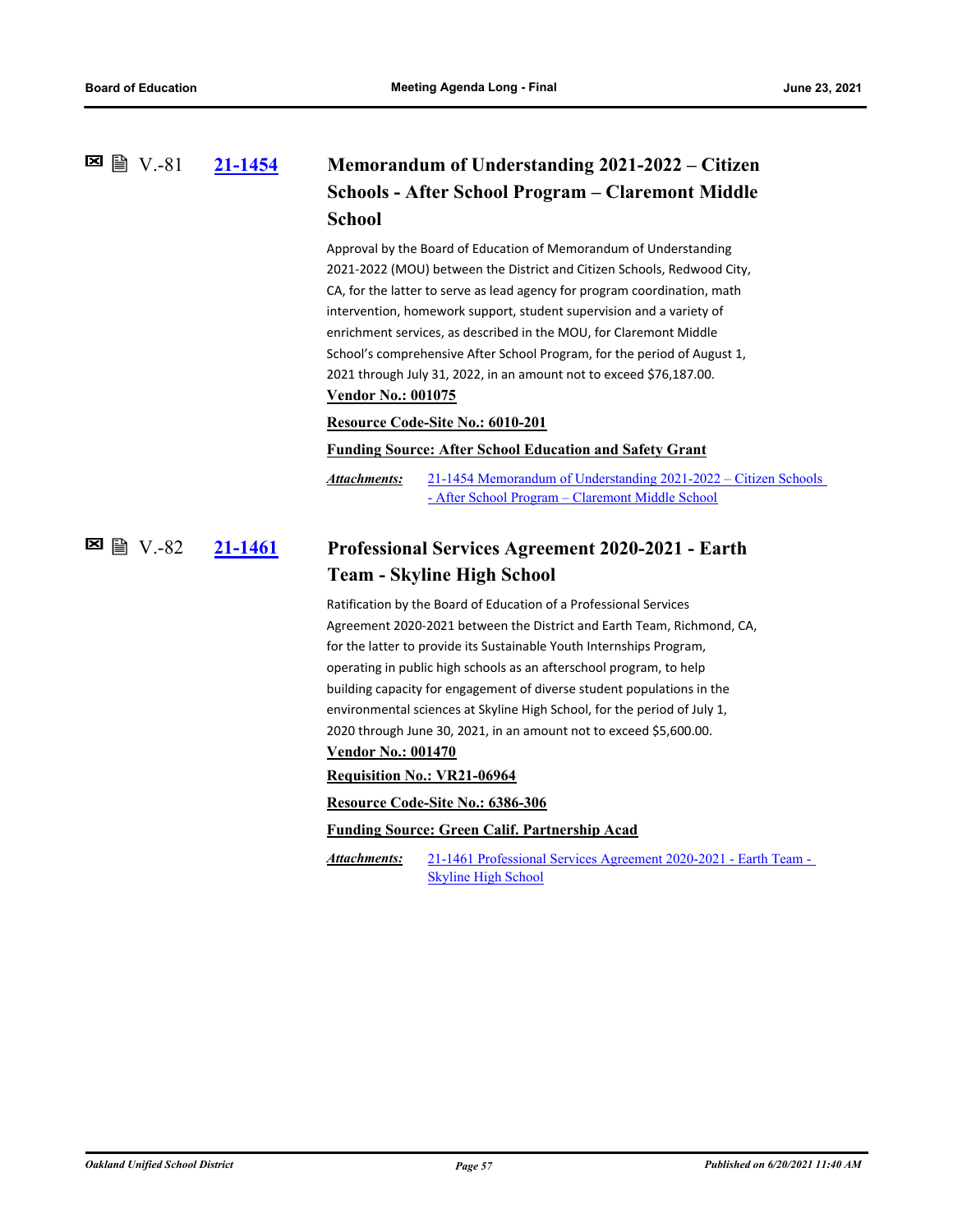| 21-1462 | Professional Services Agreement 2020-2021 - Tammy L.<br><b>Hall - High School Linked Learning Department</b>                                                                                                                                                                                                                                                                                                                                                                                                                                                                                                                                                                                                                                                                                                                                                                                                                                                                                                                                          |  |
|---------|-------------------------------------------------------------------------------------------------------------------------------------------------------------------------------------------------------------------------------------------------------------------------------------------------------------------------------------------------------------------------------------------------------------------------------------------------------------------------------------------------------------------------------------------------------------------------------------------------------------------------------------------------------------------------------------------------------------------------------------------------------------------------------------------------------------------------------------------------------------------------------------------------------------------------------------------------------------------------------------------------------------------------------------------------------|--|
|         |                                                                                                                                                                                                                                                                                                                                                                                                                                                                                                                                                                                                                                                                                                                                                                                                                                                                                                                                                                                                                                                       |  |
|         | Ratification by the Board of Education of a Professional Services<br>Agreement 2020-2021 between the District and Tammy L. Hall, Seaside,<br>CA, for the latter to work virtually with Awele Makeba, the Performing<br>Arts Teacher at Skyline High School, and her Career Technical Education<br>(CTE) students in the Spring Quarter to provide vocal coaching and musical<br>score creation for a virtual performance, via High School Linked Learning<br>Department, for the period of March 29, 2021 through June 30, 2021, in an<br>amount not to exceed \$3,000.00.<br><b>Vendor No.: 006566</b><br><b>Requisition No.: VR21-04585</b><br>Resource Code-Site No.: 3550-912                                                                                                                                                                                                                                                                                                                                                                     |  |
|         | <b>Funding Source: Voc &amp; Applied Secondary &amp; adult</b>                                                                                                                                                                                                                                                                                                                                                                                                                                                                                                                                                                                                                                                                                                                                                                                                                                                                                                                                                                                        |  |
|         | Attachments:<br>21-1462 Professional Services Agreement 2020-2021 - Tammy L. Hall -<br><b>High School Linked Learning Department</b>                                                                                                                                                                                                                                                                                                                                                                                                                                                                                                                                                                                                                                                                                                                                                                                                                                                                                                                  |  |
| 21-1468 | Alameda County Behavioral Health, Contracts Unit,<br><b>Provider Contract Authorization Form - Special</b>                                                                                                                                                                                                                                                                                                                                                                                                                                                                                                                                                                                                                                                                                                                                                                                                                                                                                                                                            |  |
|         |                                                                                                                                                                                                                                                                                                                                                                                                                                                                                                                                                                                                                                                                                                                                                                                                                                                                                                                                                                                                                                                       |  |
|         | <b>Education - Special Education Program</b>                                                                                                                                                                                                                                                                                                                                                                                                                                                                                                                                                                                                                                                                                                                                                                                                                                                                                                                                                                                                          |  |
|         | Approval by the Board of Education of the Alameda County Behavioral<br>Health, Contracts Unit, Provider Contract Authorization Form - Special<br>Education, by and between the County of Alameda and the District,<br>authorizing Jennifer Blake, Executive/SELPA Director-Special Education,<br>Stacey Lindsay, Psychological/Mental Health Services, to serve as<br>signatories, with 2 of 2 afore-named persons signature required, for<br>invoices, and other financial documents, for provision of mental health<br>services to Programs for Special Education pupils with persistent<br>emotional and behavioral difficulties; and authorizing Shanthi Gonzales<br>and Kyla Johnson-Trammell, as President and Secretary of the Board of<br>Education, jointly, pursuant to Board Bylaws 9121 and 9122, to sign Formal<br>(Board Approved) Agreements, pertaining to said Program.<br>Attachments:<br>21-1468 Alameda County Behavioral Health, Contracts Unit, Provider<br>Contract Authorization Form – Special Education - Special Education |  |
|         |                                                                                                                                                                                                                                                                                                                                                                                                                                                                                                                                                                                                                                                                                                                                                                                                                                                                                                                                                                                                                                                       |  |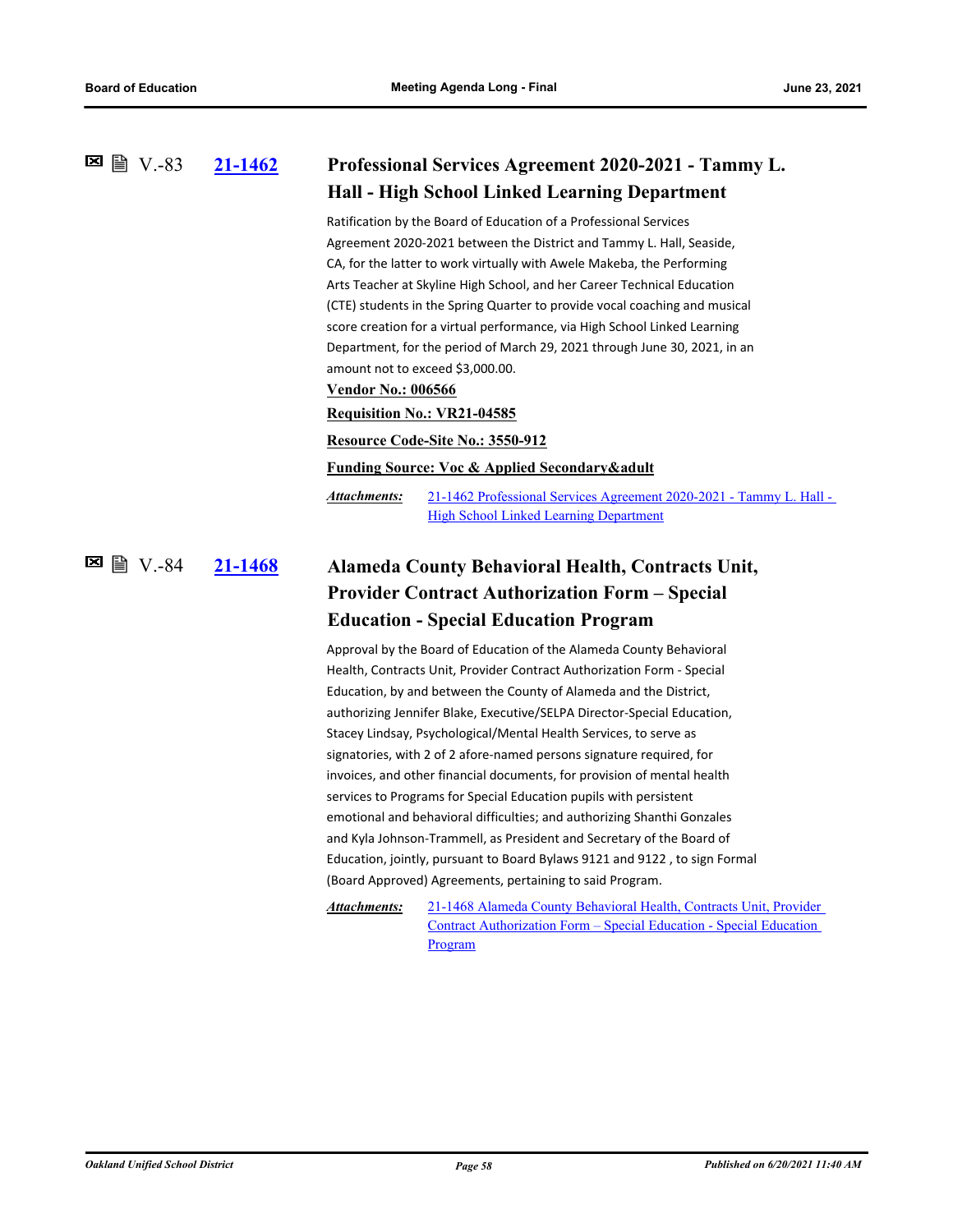| 21-1469 | Memorandum of Understanding 2021-2022 - Youth<br>Together - After School Program - Skyline High School                                                                                                                                                                                                                                                                                                                                                                                                                                                                                                                                                                                                                                                       |  |
|---------|--------------------------------------------------------------------------------------------------------------------------------------------------------------------------------------------------------------------------------------------------------------------------------------------------------------------------------------------------------------------------------------------------------------------------------------------------------------------------------------------------------------------------------------------------------------------------------------------------------------------------------------------------------------------------------------------------------------------------------------------------------------|--|
|         | Approval by the Board of Education of Memorandum of Understanding<br>2021-2022 (MOU) between the District and Youth Together, Oakland, CA,<br>for the latter to serve as lead agency for program coordination, math<br>intervention, homework support, student supervision and a variety of<br>enrichment services, as described in the MOU, for Skyline High School's<br>comprehensive After School Program, for the period of July 1, 2021<br>through June 30, 2022, in an amount not to exceed \$229,356.00.<br><b>Vendor No.: 004737</b>                                                                                                                                                                                                                 |  |
|         | Resource Code-Site No.: 4124-306<br><b>Funding Source: 21st Century High School After School Safety and</b><br><b>Enrichment for Teens Grant</b><br>21-1469 Memorandum of Understanding 2021-2022 – Youth Together<br>Attachments:<br>- After School Program - Skyline High School                                                                                                                                                                                                                                                                                                                                                                                                                                                                           |  |
| 21-1473 | <b>Memorandum of Understanding - Street Foundation -</b><br><b>Emiliano Zapata Street Academy - Fiscal Years</b><br>2021-22, 2022-23, and 2023-24<br>Approval by the Board of Education of a Memorandum of Understanding<br>(MOU) by and between the District Street Academy Foundation of<br>Oakland and the District, for District to operate the Emiliano Zapata Street<br>Academy, a 9-12 grades school of approximately 120 students, funded by<br>pupil ADA and other eligible resources, if any, named in MOU, for the<br>period July 1, 2021, through June 30, 2024, pursuant to terms and<br>conditions stated therein.<br>Attachments:<br>21-1473 Memorandum of Understanding - Street Foundation -<br>Emiliano Zapata Street Academy - signed.pdf |  |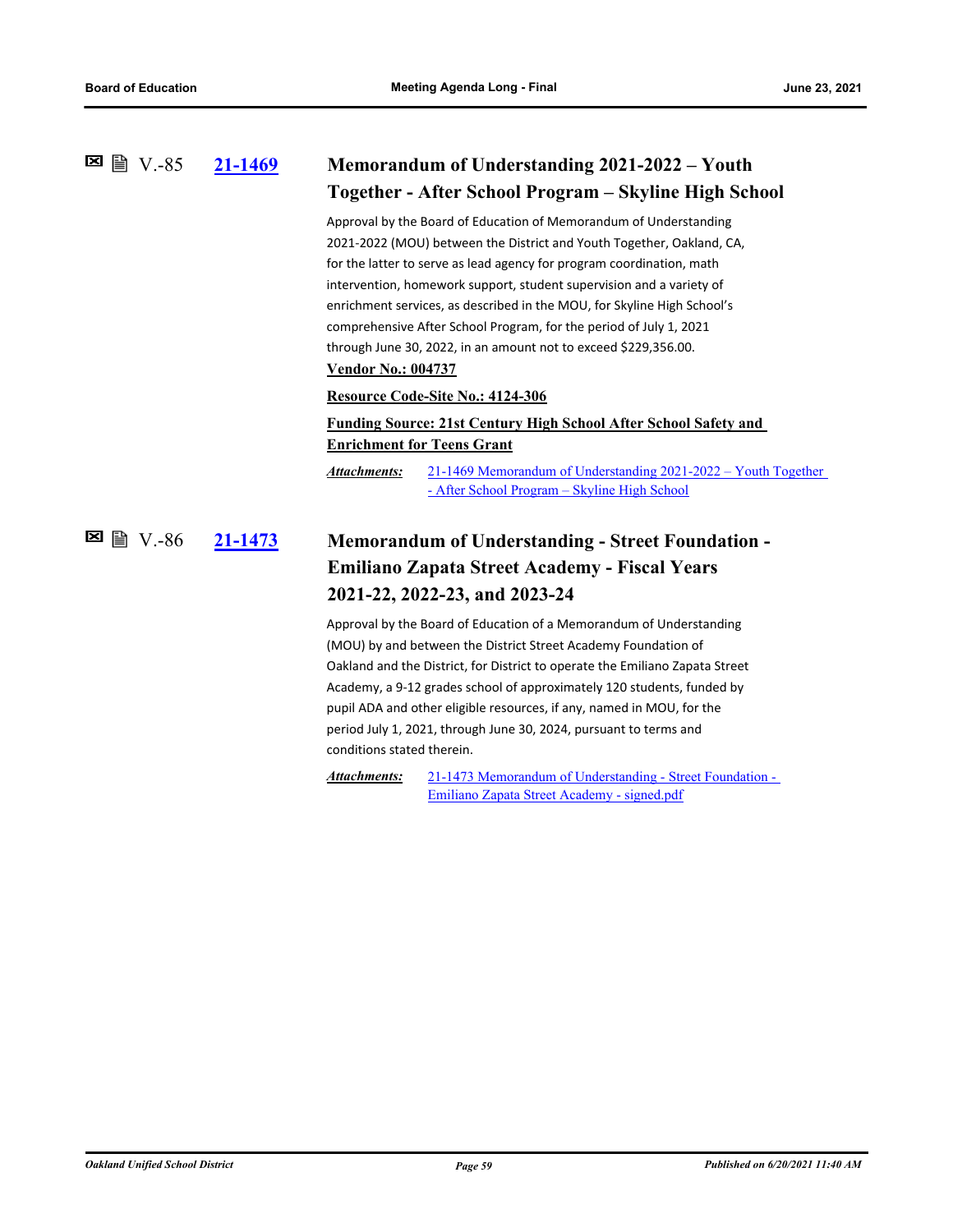V.-87

# **[21-1474](http://ousd.legistar.com/gateway.aspx?m=l&id=/matter.aspx?key=52610) Data Sharing Agreement - University of California, Berkeley - Research, Assessment and Data (RAD) Department**

Approval by the Board of Education of a Data Sharing Agreement between the District and the University of California, Berkeley, CA, authorizing OUSD to share data with the latter, which will allow Recipients to use student-level data to characterize the influence of publicly supported preschool programming (Head Start and OUSD preschool) on children's early learning and developmental trajectories through TK and kindergarten and examine the predictive power of common instruments of early development and learning (e.g. DRDP) with respect to kindergarten-entry measures of the same (e.g. EDI), for the period of April 20, 2021 through April 19, 2023, at no cost to the District.

### **Funding Source: No Fiscal Impact**

*Attachments:*

[21-1474 Data Sharing Agreement - University of California, Berkeley -](http://ousd.legistar.com/gateway.aspx?M=F&ID=99104.pdf)  Research, Assessment and Data (RAD) Department

## **[21-1476](http://ousd.legistar.com/gateway.aspx?m=l&id=/matter.aspx?key=52612) Professional Services Agreement 2020-2021 - Myrtha Muse - Community Schools and Student Services Department**  $\boxtimes$  ■  $\cong$   $\cong$   $\cong$   $\cong$   $\cong$   $\cong$   $\cong$   $\cong$   $\cong$   $\cong$   $\cong$   $\cong$   $\cong$   $\cong$   $\cong$   $\cong$   $\cong$   $\cong$   $\cong$   $\cong$   $\cong$   $\cong$   $\cong$   $\cong$   $\cong$   $\cong$   $\cong$   $\cong$   $\cong$   $\cong$   $\cong$   $\cong$   $\cong$   $\cong$   $\cong$

Ratification by the Board of Education of a Professional Services Agreement 2020-2021 between the District and Myrtha Muse, Oakland, Ca, for the latter to teach varied styles of dance with emphasis on Katherine Dunham techniques - prepare students for short performances at assemblies, prepare students for professional culminating performance for parents and the community at-large, introduce dance history; teach student West African Dance forms and rhythms from several West African nations; take students to Sharing Assembly of professional artists; have students perform at culminating program; learn basic fundamentals of drama and dance, experience integration of the arts and its relationship to math, via Community Schools and Student Services Department, for the period of June 7, 2021 through July 2, 2021, in an amount not to exceed \$5,200.00.

### **Vendor No.: 002962**

#### **Requisition No.: VR21-07842**

**Resource Code-Site No.: 9334-922**

**Funding Source: Measure G, Parcel Tax**

[21-1476 Professional Services Agreement 2020-2021 - Myrtha Muse -](http://ousd.legistar.com/gateway.aspx?M=F&ID=99117.pdf)  Community Schools and Student Services Department *Attachments:*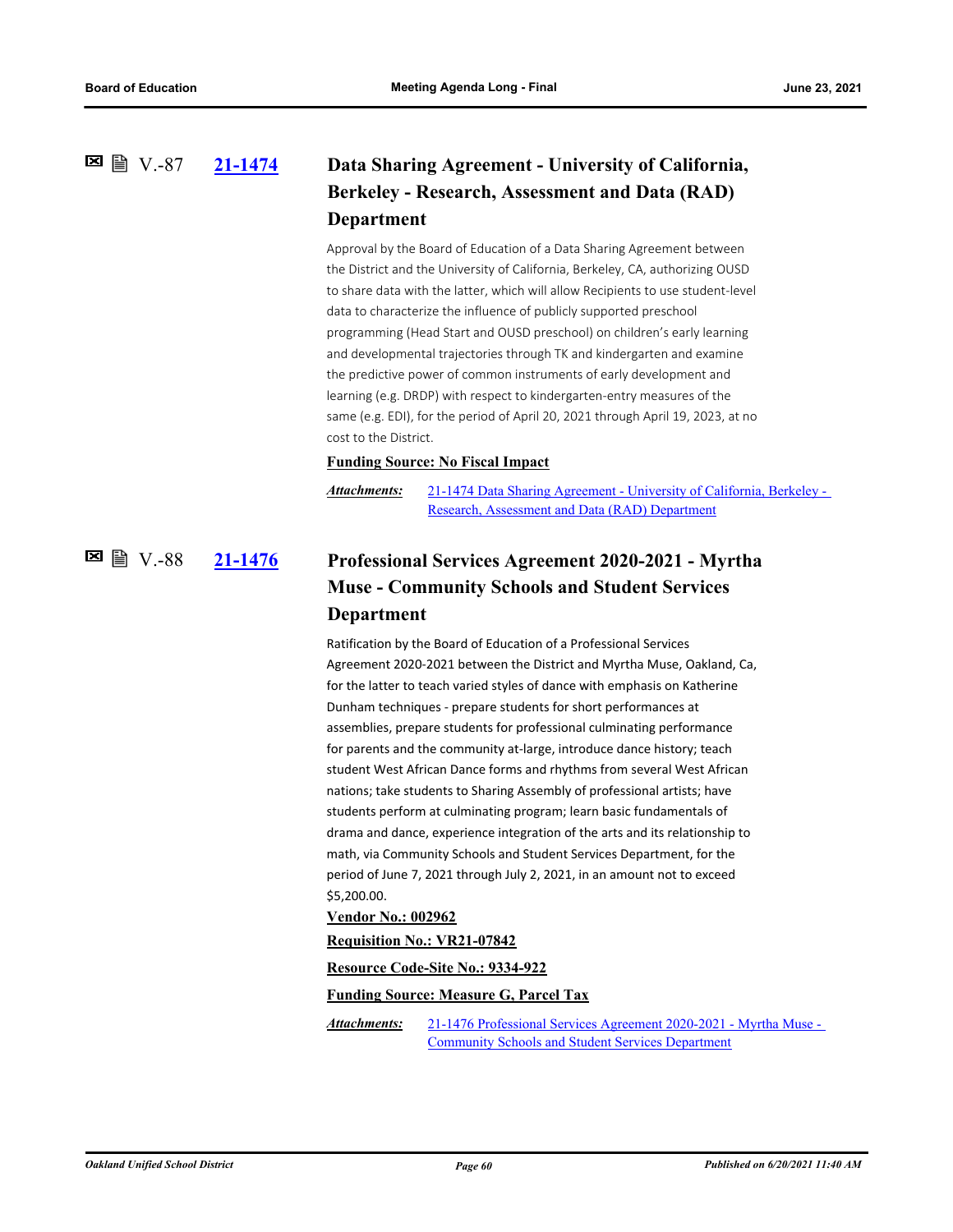### **[21-1477](http://ousd.legistar.com/gateway.aspx?m=l&id=/matter.aspx?key=52613) Professional Services Agreement 2020-2021 - Corissa Johnson - Community Schools and Student Services Department**  $\Xi$  ■ N.-89

Ratification by the Board of Education of a Professional Services Agreement 2020-2021 between the District and Corissa Johnson, Hayward, CA, for the latter to plan and organize visual arts and/or instrumental music activities that are aligned to the CA Core Content Standards for Visual and Performing Arts; explore various art and music forms and show their relationship to ELA and Math; delegate responsibilities to build leadership skills; utilize visual and performing arts as a means of career exploration, via Community Schools and Student Services Department, for the period of June 7, 2021 through July 2, 2021, in an amount not to exceed \$5,200.00.

# **Vendor No.: 007115**

#### **Requisition No.: VR21-08043**

### **Resource Code-Site No.: 9334-922**

### **Funding Source: Measure G, Parcel Tax**

21-1477 Professional Services Agreement 2020-2021 - Corissa [Johnson - Community Schools and Student Services Department](http://ousd.legistar.com/gateway.aspx?M=F&ID=99118.pdf) *Attachments:*

V.-90

# **[21-1478](http://ousd.legistar.com/gateway.aspx?m=l&id=/matter.aspx?key=52614) Amendment No. 1, Professional Services Agreement - Oakland Public Education Fund - Community Schools and Student Services Department**

Approval by the Board of Education of Amendment No. 1, Professional Services Agreement between the District and Oakland Public Education Fund, Oakland, CA, for the latter to process \$8350 of additional direct payments to hotel/motel for McKinney-Vento Families moved from car to hotel/motel for respite housing and support the stabilization of distance learning for students, increasing the Agreement from a not to exceed amount of \$4,850.00 to \$13,150.00 and extending the Agreement term from August 10, 2020 through September 30, 2020 to June 30, 2021. All other terms and conditions of the Agreement remain in full force and effect.

#### **Vendor No.: 003143**

#### **Requisition No.: VR21-06180**

#### **Resource Code-Site No.: 5630-922**

#### **Funding Source: Homeless Children & Youth**

21-1478 Amendment No. 1, Professional Services Agreement - [Oakland Public Education Fund - Community Schools and Student](http://ousd.legistar.com/gateway.aspx?M=F&ID=99119.pdf)  **Services Department** *Attachments:*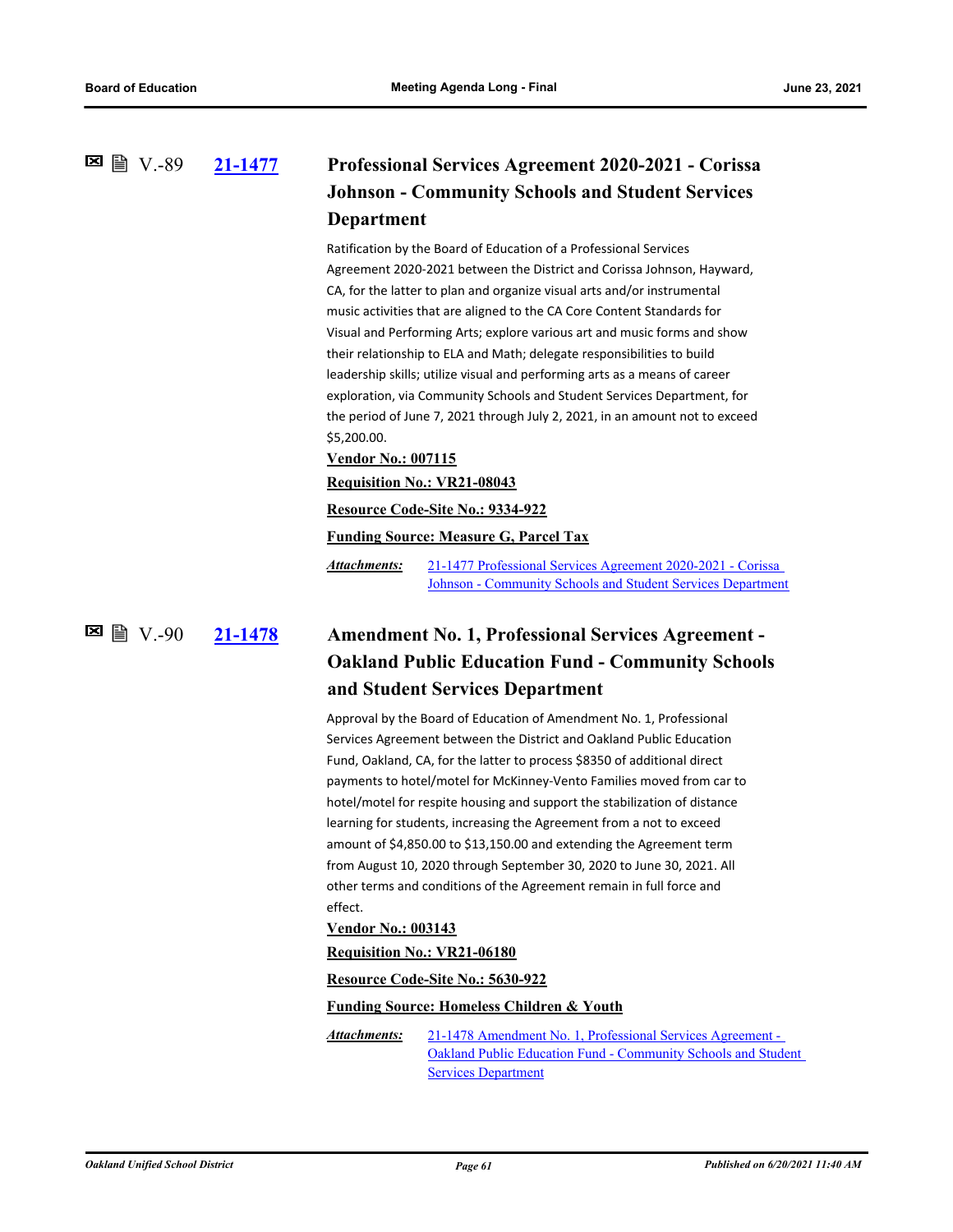| 21-1482 | <b>Professional Services Agreement 2020-2021 -</b> |
|---------|----------------------------------------------------|
|         | <b>PranaMind LLC - Sankofa Elementary School</b>   |

Ratification by the Board of Education of a Professional Services Agreement 2020-2021 between the District and PranaMind, LLC, Oakland, CA, for the latter to serve as the lead consultant and to manage the continuing education process for approximately 25-30 educators and ensure delivery of two professional development training sessions; provide technical assistance in the form of a follow-up meeting either virtually or face to face (TBD); and develop a brain-based reading program for use by students at Sankofa United Elementary School, for the period of May 1, 2021 through October 31, 2021, in an amount not to exceed \$6,000.00.

**Vendor No.: 002252**

### **Requisition No.: VR21-06191**

**Resource Code-Site No.: 3010-191**

**Funding Source: Iasa-i Basic Grants Low Income**

[21-1482 Professional Services Agreement 2020-2021 - PranaMind LLC](http://ousd.legistar.com/gateway.aspx?M=F&ID=99120.pdf)  - Sankofa Elementary School *Attachments:*

**[21-1487](http://ousd.legistar.com/gateway.aspx?m=l&id=/matter.aspx?key=52623) Professional Services Agreement UCAN – No Cost - Regents UC, on behalf of its UC Agriculture and Natural Resources and its UC Cooperative Extension – Alameda County - Community Partnerships - Community Schools and Student Services Department**  $\Xi$  ■ N.-92

> Approval by the Board of Education of Professional Services Agreement UCAN - No Cost between the District and The Regents of the University of California (UC), on behalf of its UC Agriculture and Natural Resources and its UC Cooperative Extension - Alameda County, Oakland, CA, for the latter to provide in District its Cal Fresh Healthy Living: See site directory, attached as Exhibit "B": Expanded Food and Nutrition Education Program at Lincoln Elementary; adult program varies year to year, target is low income adults with children in home; and Master Gardener Program: See MGP site list, attached as Exhibit "C", for the period of June 1, 2021 through May 31, 2024, at no cost to the District.

### **Funding Source: No Fiscal Impact**

21-1487 Professional Services Agreement UCAN – No Cost - Regents UC, on behalf of its UC Agriculture and Natural Resources and its UC Cooperative Extension – Alameda County - Community [Partnerships - Community Schools and Student Services Department](http://ousd.legistar.com/gateway.aspx?M=F&ID=99108.pdf) *Attachments:*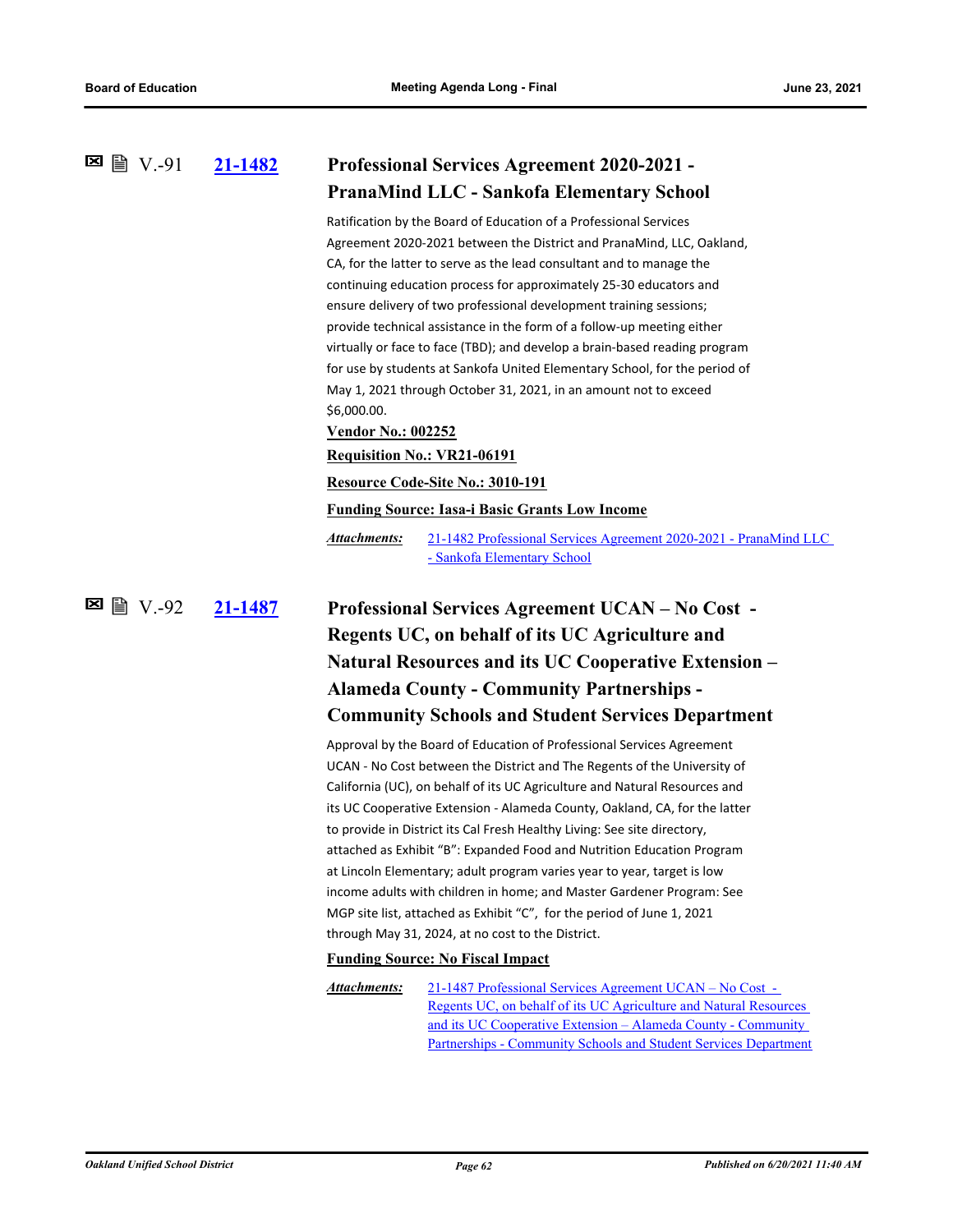## **[21-1508](http://ousd.legistar.com/gateway.aspx?m=l&id=/matter.aspx?key=52644) Professional Services Agreement 2020-2021 – No Cost - The Oakland REACH - Community Partnerships - Community Schools and Student Services Department** V.-93

Approval by the Board of Education of Professional Services Agreement 2020-2021 - No Cost**,** between the District and The Oakland REACH, Oakland, CA, for the latter to provide literacy tutoring/support during the school day and after school, after-school enrichment opportunities via REACH's Opportunity Fund, family partnership and support via weekly virtual family workshops and Equity Family Leaders, and virtual technology support and training for families, for the period of the latest of the dates on which each of the PARTIES signed this Agreement through June 30, 2022, at no cost to the District.

#### **Funding Source: No Fiscal Impact**

*Attachments:*

[21-1508 Professional Services Agreement 2020-2021 – No Cost - The](http://ousd.legistar.com/gateway.aspx?M=F&ID=99110.pdf)  Oakland REACH - Community Partnerships - Community Schools and Student Services Department

### **[21-1512](http://ousd.legistar.com/gateway.aspx?m=l&id=/matter.aspx?key=52648) Professional Services Agreement 2020-2021 - John Borens - Community Schools and Student Services Department** V.-94

Ratification by the Board of Education of a Professional Services Agreement 2020-2021 between the District and John Borens, Oakland, CA, for the latter to plan and organize performing arts (choir and music theory) activities that are aligned to the CA Core Content Standards for Visual and Performing Arts, explore various art and music forms and show their relationship to ELA and Math, delegate responsibilities to build leadership skills and utilize performing arts as a means of career exploration, via Community Schools and Student Services Department, for the period of June 7, 2021 through July 2, 2021, in an amount not to exceed \$5,200.00. **Vendor No.: 007118**

### **Requisition No.: VR21-08058**

**Resource Code-Site No.: 9334-922**

**Funding Source: Measure G, Parcel Tax**

[21-1512 Professional Services Agreement 2020-2021 - John Borens -](http://ousd.legistar.com/gateway.aspx?M=F&ID=99121.pdf)  Community Schools and Student Services Department *Attachments:*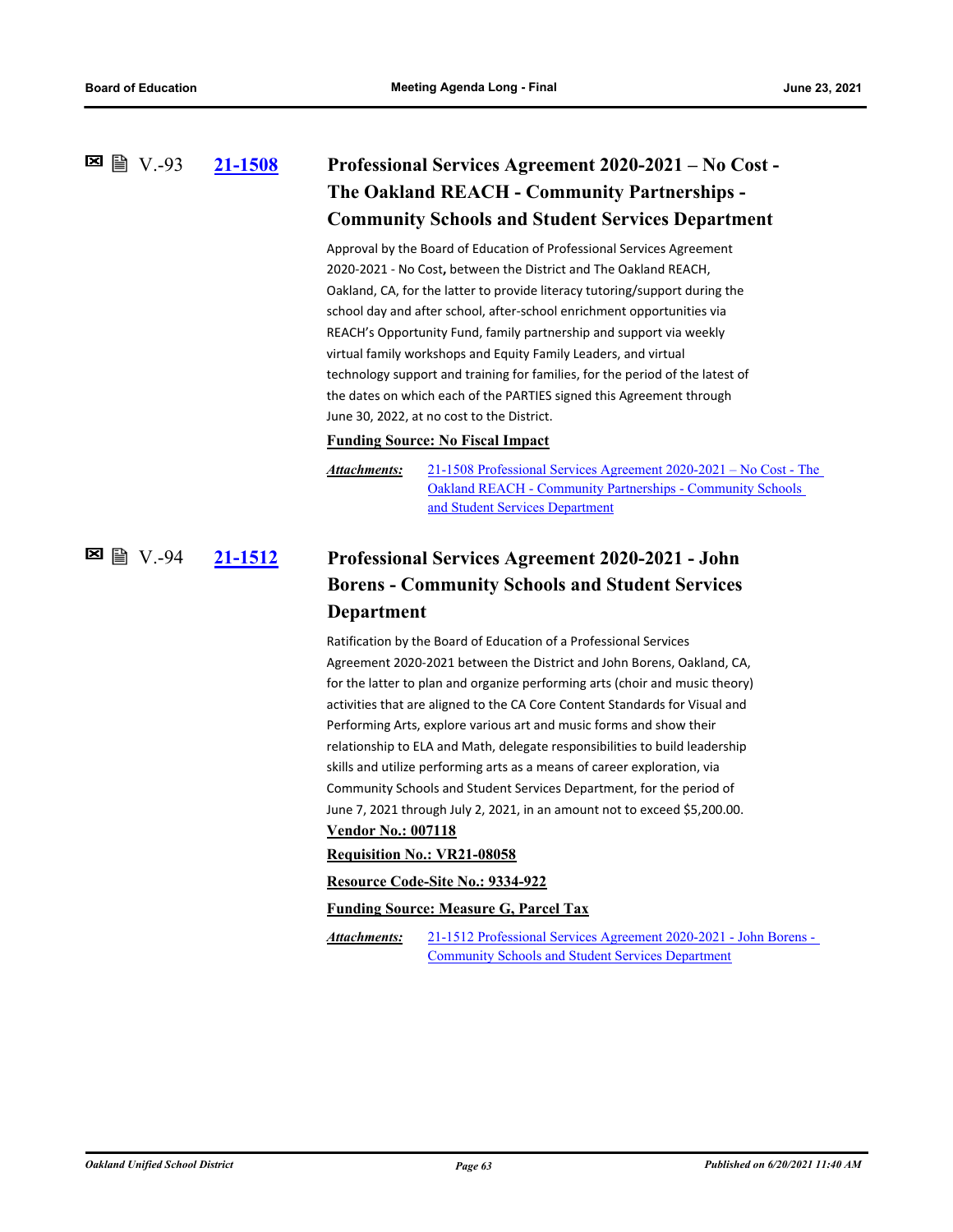# **[21-1485](http://ousd.legistar.com/gateway.aspx?m=l&id=/matter.aspx?key=52621) Grant Application - California Department of Natural Resources - Youth Community Access Program Grant - English Language Learner and Multilingual Achievement (ELLMA) Department**  $\Xi$  ■ N.-95

Approval by the Board of Education of District Grant Application to the California Department of Natural Resources seeking Youth Community Access Grant Program - Urban Creek Access and Research for Recent Immigrant Youth Grant in the amount of \$271,734.72 to develop programming to provide access to local natural resources, enhance science instruction, promote youth leadership development in service of sustaining natural resources, and support the wellbeing of recent immigrant students (known as "newcomers") in central East Oakland schools, via the English Language Learner and Multilingual Achievement (ELLMA) Department, for the period of July 1, 2021 through June 30, 2024.

### **Funding Source: California Department of Natural Resources, Youth Community Access Grant**

21-1485 Grant Application - California Department of Natural [Resources - Youth Community Access Program Grant - English](http://ousd.legistar.com/gateway.aspx?M=F&ID=99106.pdf)  Language Learner and Multilingual Achievement (ELLMA) **Department** *Attachments:*

## **General Counsel**

#### **[21-1688](http://ousd.legistar.com/gateway.aspx?m=l&id=/matter.aspx?key=52824) Standard Voluntary Agreement - Department of Toxic Substances Control - General Counsel** V.-96

Ratification by Board of Education of a Standard Voluntary Agreement between the District and the Department of Toxic Substances Control for the latter to review the Air Monitoring Report for McClymonds High School in an amount not to exceed \$6,414.00

[21-1688 Standard Voluntary Agreement - Department of Toxic](http://ousd.legistar.com/gateway.aspx?M=F&ID=99255.pdf)  Substances Control - General Counsel *Attachments:*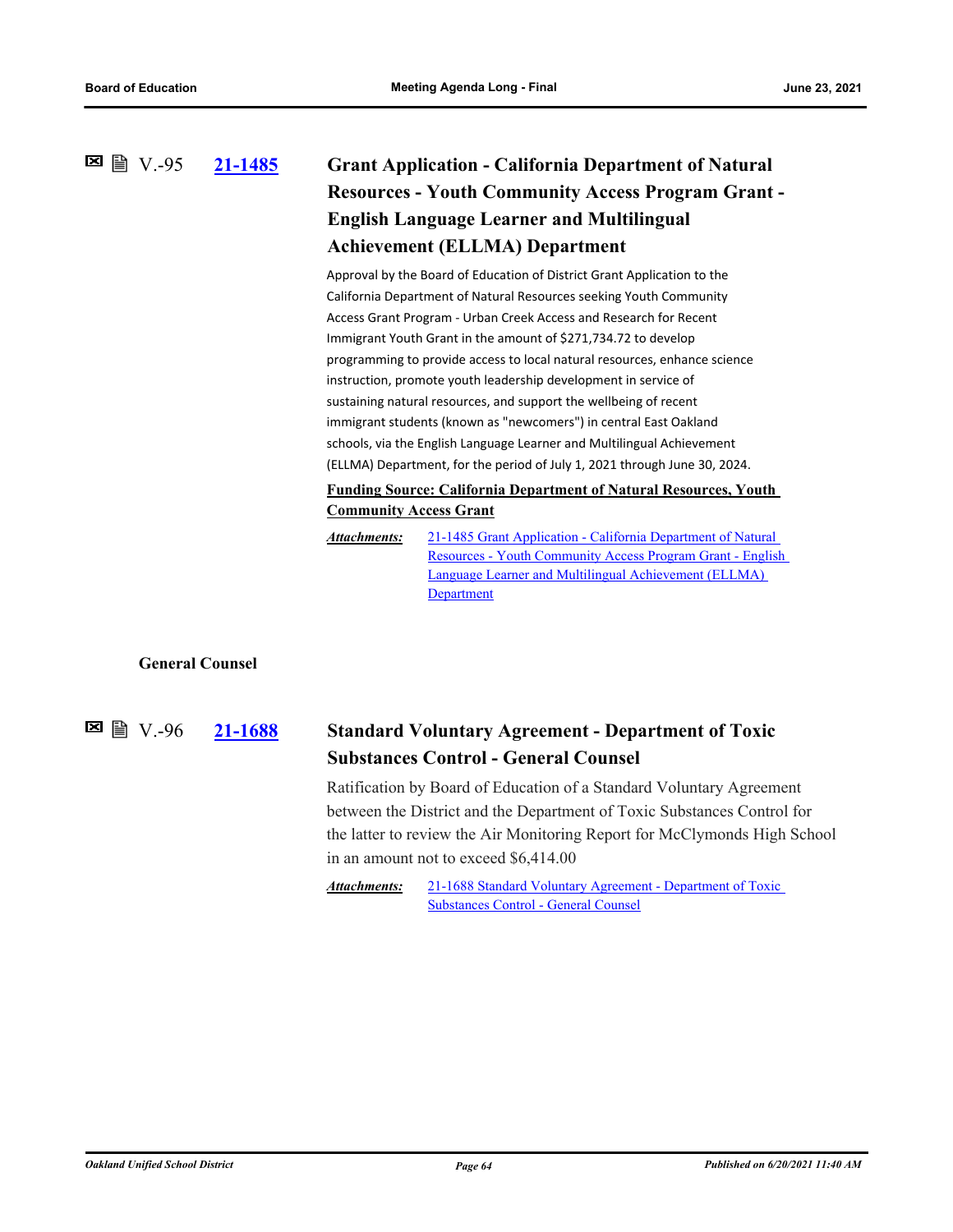### **[21-1689](http://ousd.legistar.com/gateway.aspx?m=l&id=/matter.aspx?key=52825) Standard Voluntary Agreement - Department of Toxic Substances Control - General Counsel** V.-97

Ratification by the Board of Education of a Standard Voluntary Agreement between the District and the Department of Toxic Substances Control for the latter to review the Human Health Risk Assessment from the Acorn Woodland/EnCompass Campus in an amount not to exceed \$3,279.00.

[21-1689 Standard Voluntary Agreement - Department of Toxic](http://ousd.legistar.com/gateway.aspx?M=F&ID=99256.pdf)  Substances Control - General Counsel *Attachments:*

### **[21-1694](http://ousd.legistar.com/gateway.aspx?m=l&id=/matter.aspx?key=52830) Certification and Mutual Indemnification Agreement - County of Alameda - Collection of District Bond and Parcel Taxes - Fiscal Year 2021-2022**  $\blacksquare$   $\blacksquare$   $\blacksquare$   $\blacksquare$

Approval by the Board of Education of the Certification and Mutual Indemnification Agreement between District and the County of Alameda authorizing the County to collect 2021-22 taxes, assessments and fees on secured property tax bills on behalf of the District, specifically, bond and parcel taxes.

### **Superintendent of Schools**

 $\boxtimes$  图 N.-99

# **[21-1687](http://ousd.legistar.com/gateway.aspx?m=l&id=/matter.aspx?key=52823) Extending Date to Present List of Cohorts 3 Schools - Superintendent of Schools**

Adoption by the Board of Education of Resolution No. 2021-0128B - Extending Date to Present List of Cohort 3 Schools.

[21-1687 Extending Date to Present List of Cohorts 3 Schools -](http://ousd.legistar.com/gateway.aspx?M=F&ID=99254.pdf)  Superintendent of Schools *Attachments:*

**Board of Education**

<sup>21-1694</sup> Certification and Mutual Indemnification Agreement - [County of Alameda - Collection of District Bond and Parcel Taxes -](http://ousd.legistar.com/gateway.aspx?M=F&ID=99277.pdf)  Fiscal Year 2021-2022 *Attachments:*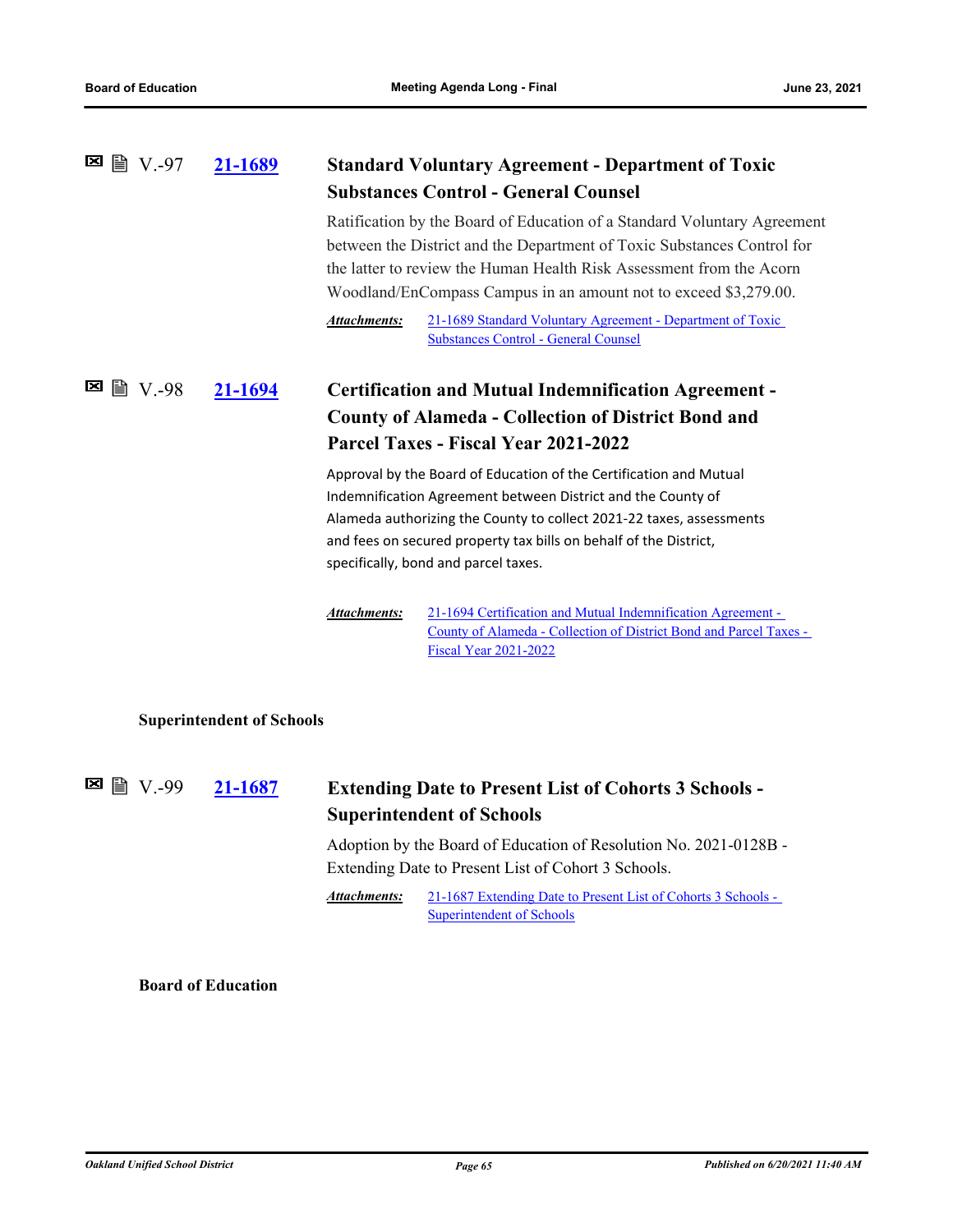## **[21-1720](http://ousd.legistar.com/gateway.aspx?m=l&id=/matter.aspx?key=52856) Appointment - Measure G1 - Districtwide Teacher Retention and Middle School Improvement Act Oversight Commission - President, Board of Education**  $\blacksquare$  ■ V.-100 21-1720

Ratification by the Board of Education of President of the Board's appointment of Victoria Wang (1st Term), effective June 24, 2021, for a term ending April 15, 2022 and Shaeonna Muhammad (1st Term), effective June 24, 2021, for a term ending April 15, 2023, respectively, to the Measure G1 - Districtwide Teacher Retention and Middle School Improvement Act Oversight Commission.

[21-1720 Appointment - Measure G1 - Districtwide Teacher Retention](http://ousd.legistar.com/gateway.aspx?M=F&ID=99279.pdf)  and Middle School Improvement Act Oversight Commission - President, Board of Education *Attachments:*

# **[21-1721](http://ousd.legistar.com/gateway.aspx?m=l&id=/matter.aspx?key=52857) Appointment - Patricia Lee - Measure G Parcel Tax Independent Citizens Oversight Committee - President, Board of Education** V.-101

Ratification by the Board of Education of President of Board's appointment of Patricia Lee (1st Term) to the Measure G Parcel Tax Independent Citizens Oversight Committee, effective June 24, 2021, for term ending January 31, 2023.

21-1721 Appointment - Patricia Lee - Measure G Parcel Tax [Independent Citizens Oversight Committee - President, Board of](http://ousd.legistar.com/gateway.aspx?M=F&ID=99280.pdf)  Education *Attachments:*

#### **[21-1033A](http://ousd.legistar.com/gateway.aspx?m=l&id=/matter.aspx?key=52827) Oakland Chinatown Community Benefit District - Ballot - Board of Education ⊠ ■** V.-102 21-1033A

Approval by the Board of Education authoring the Superintendent of Schools, on behalf of the District, to sign and submit the Ballot in favor of forming the Oakland Chinatown Community Benefit District.

### *Sponsors:* Eng

[21-1033A Oakland Chinatown Community Benefit District - Ballot -](http://ousd.legistar.com/gateway.aspx?M=F&ID=99252.pdf)  Board of Education *Attachments:*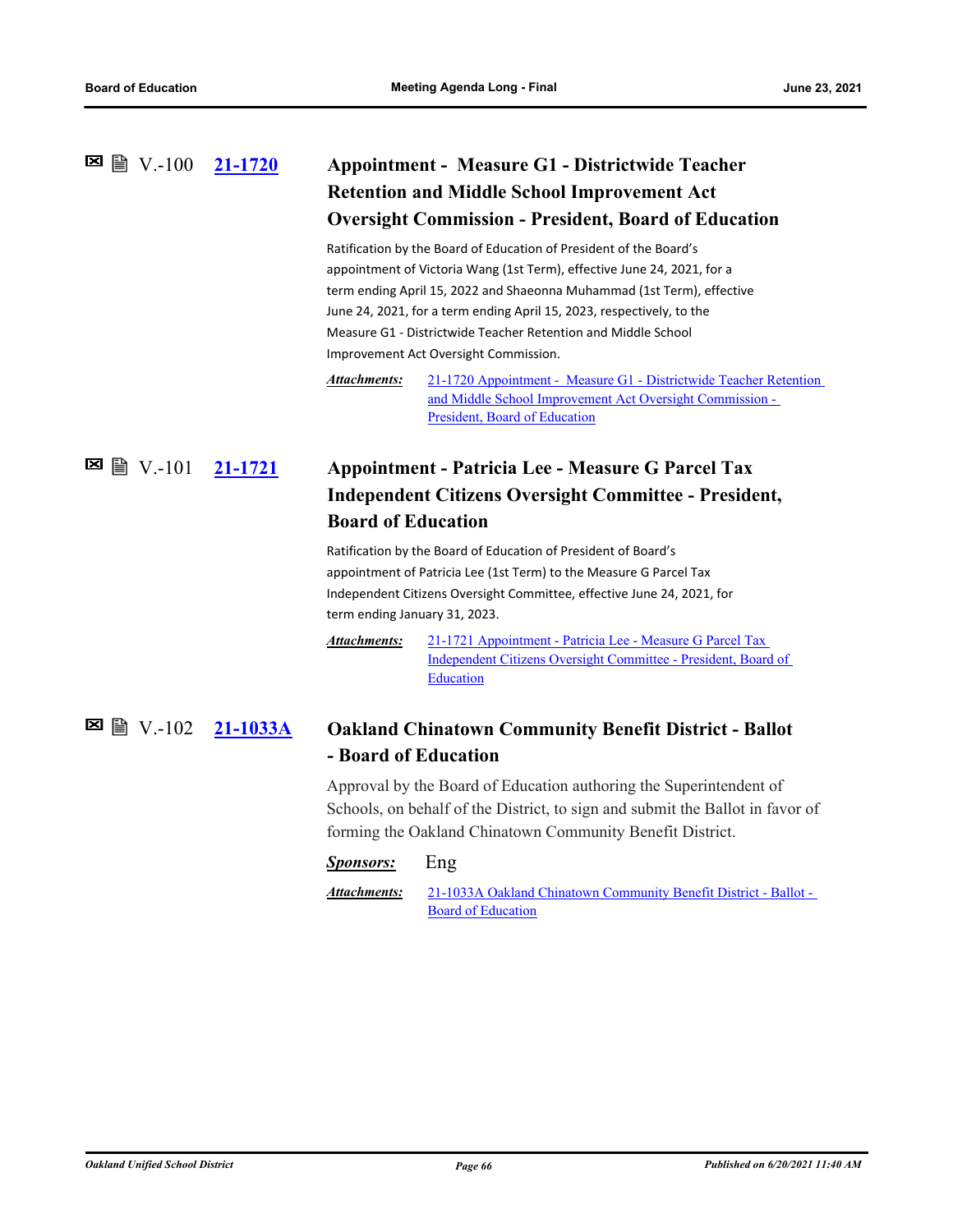| $\blacksquare$ ■ $\blacksquare$ V.-103 | 21-1034A       | <b>Fruitvale Business Improvement District - Ballot -</b><br><b>Board of Education</b>                                                                                                                                     |                                                                                                                                                   |
|----------------------------------------|----------------|----------------------------------------------------------------------------------------------------------------------------------------------------------------------------------------------------------------------------|---------------------------------------------------------------------------------------------------------------------------------------------------|
|                                        |                | Approval by the Board of Education authoring the Superintendent of Schools,<br>on behalf of the District, to sign and submit the Ballot in favor of renewing and<br>expanding the Fruitvale Business Improvement District. |                                                                                                                                                   |
|                                        |                | <b>Sponsors:</b>                                                                                                                                                                                                           | Hutchinson                                                                                                                                        |
|                                        |                | <b>Attachments:</b>                                                                                                                                                                                                        | 21-1034A Fruitvale Business Improvement District - Ballot - Board of<br>Education                                                                 |
| ⊠<br>圖 V.-104                          | <u>21-1662</u> | Minutes - Board of Education - Special Meeting - May<br>18, 2021                                                                                                                                                           |                                                                                                                                                   |
|                                        |                |                                                                                                                                                                                                                            | Ratification by the Board of Education of its Special Meeting Minutes of<br>May 18, 2021, prepared by Staff shortly after said Meeting.           |
|                                        |                | <b>Attachments:</b>                                                                                                                                                                                                        | 21-1662 Minutes - Board of Education - Special Meeting - May 18,<br><u>2021</u>                                                                   |
| 圖 V.-105                               | 21-1663        | <b>Minutes - Board of Education - Special Meeting - May</b><br>21, 2021                                                                                                                                                    |                                                                                                                                                   |
|                                        |                |                                                                                                                                                                                                                            | Ratification by the Board of Education of its Special Meeting Minutes of<br>May 21, 2021, prepared by Staff shortly after said Meeting.           |
|                                        |                | <b>Attachments:</b>                                                                                                                                                                                                        | 21-1663 Minutes - Board of Education - Special Meeting - May 21,<br>2021                                                                          |
| ⊠<br>$\triangleright$ V.-106           | <u>21-1664</u> | <b>January 22, 2021</b>                                                                                                                                                                                                    | <b>Minutes - Board of Education - Special Meeting -</b>                                                                                           |
|                                        |                |                                                                                                                                                                                                                            | Ratification by the Board of Education of its Special Meeting Minutes of<br>January 22, 2021, prepared by Staff shortly after said Meeting.       |
|                                        |                | <u>Attachments:</u>                                                                                                                                                                                                        | 21-1664 Minutes - Board of Education - Special Meeting - January 22,<br>2021                                                                      |
| ×<br>■ V.-107                          | <u>21-1665</u> |                                                                                                                                                                                                                            | <b>Minutes - Board of Education - Regular Meeting -</b>                                                                                           |
|                                        |                | <b>February 24, 2021</b><br>Ratification by the Board of Education of its Regular Meeting Minutes of                                                                                                                       |                                                                                                                                                   |
|                                        |                |                                                                                                                                                                                                                            |                                                                                                                                                   |
|                                        |                | <b>Attachments:</b>                                                                                                                                                                                                        | February 24, 2021, prepared by Staff shortly after said Meeting.<br>21-1665 Minutes - Board of Education - Regular Meeting - February<br>24, 2021 |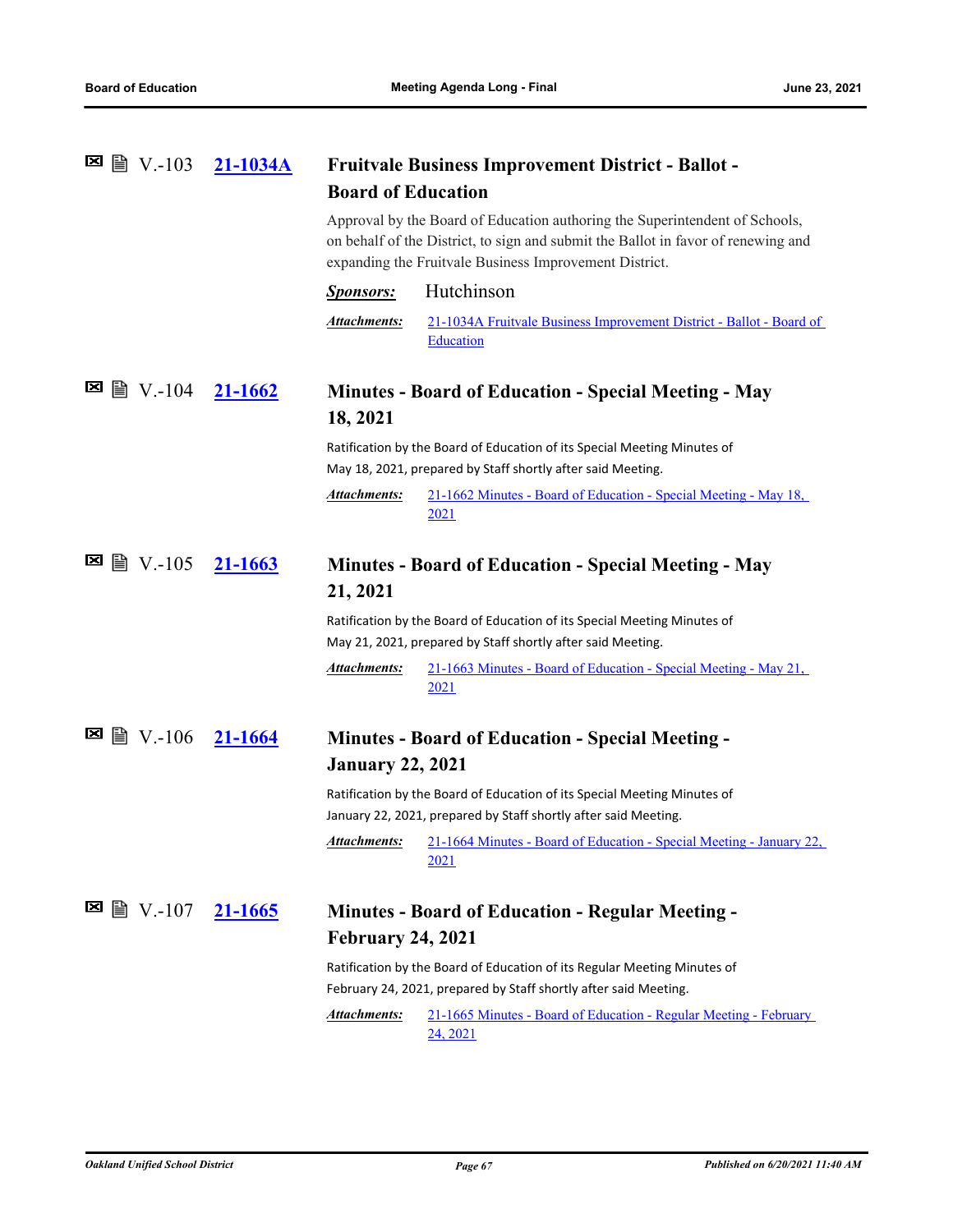| ⊠<br>■ V.-108 21-1666        |         | <b>Minutes - Board of Education - Regular Meeting - May</b><br>26, 2021                                                                   |  |
|------------------------------|---------|-------------------------------------------------------------------------------------------------------------------------------------------|--|
|                              |         | Ratification by the Board of Education of its Regular Meeting Minutes of                                                                  |  |
|                              |         | May 26, 2021, prepared by Staff shortly after said Meeting.                                                                               |  |
|                              |         | 21-1666 Minutes - Board of Education - Regular Meeting - May 26,<br>Attachments:<br>2021                                                  |  |
| 圖 V.-109                     | 21-1667 | <b>Minutes - Board of Education - Regular Meeting -</b>                                                                                   |  |
|                              |         | <b>March 24, 2021</b>                                                                                                                     |  |
|                              |         | Ratification by the Board of Education of its Regular Meeting Minutes of<br>March 24, 2021, prepared by Staff shortly after said Meeting. |  |
|                              |         | 21-1667 Minutes - Board of Education - Regular Meeting - March 24,<br><b>Attachments:</b><br>2021                                         |  |
| ⊠<br>$\triangleright$ V.-110 | 21-1704 | <b>Minutes - Board of Education - Regular Meeting - June</b>                                                                              |  |
|                              |         | 2, 2021                                                                                                                                   |  |
|                              |         | Ratification by the Board of Education of its Regular Meeting Minutes of                                                                  |  |
|                              |         | June 2, 2021, prepared by Staff shortly after said Meeting.                                                                               |  |
|                              |         | 21-1704 Minutes - Board of Education - Regular Meeting - June 2,<br><u>Attachments:</u><br>2021                                           |  |
| ⊠<br>■ V.-111                | 21-1710 | <b>Minutes - Board of Education - Regular Meeting - June</b>                                                                              |  |
|                              |         | 9, 2021                                                                                                                                   |  |
|                              |         | Ratification by the Board of Education of its Regular Meeting Minutes of<br>June 9, 2021, prepared by Staff shortly after said Meeting.   |  |
|                              |         | Attachments:<br>21-1710 Minutes - Board of Education - Regular Meeting - June 9,<br>2021                                                  |  |
|                              |         |                                                                                                                                           |  |

**Measure N Commission - June 1, 2021 - Jason Gumataotao, Chairperson**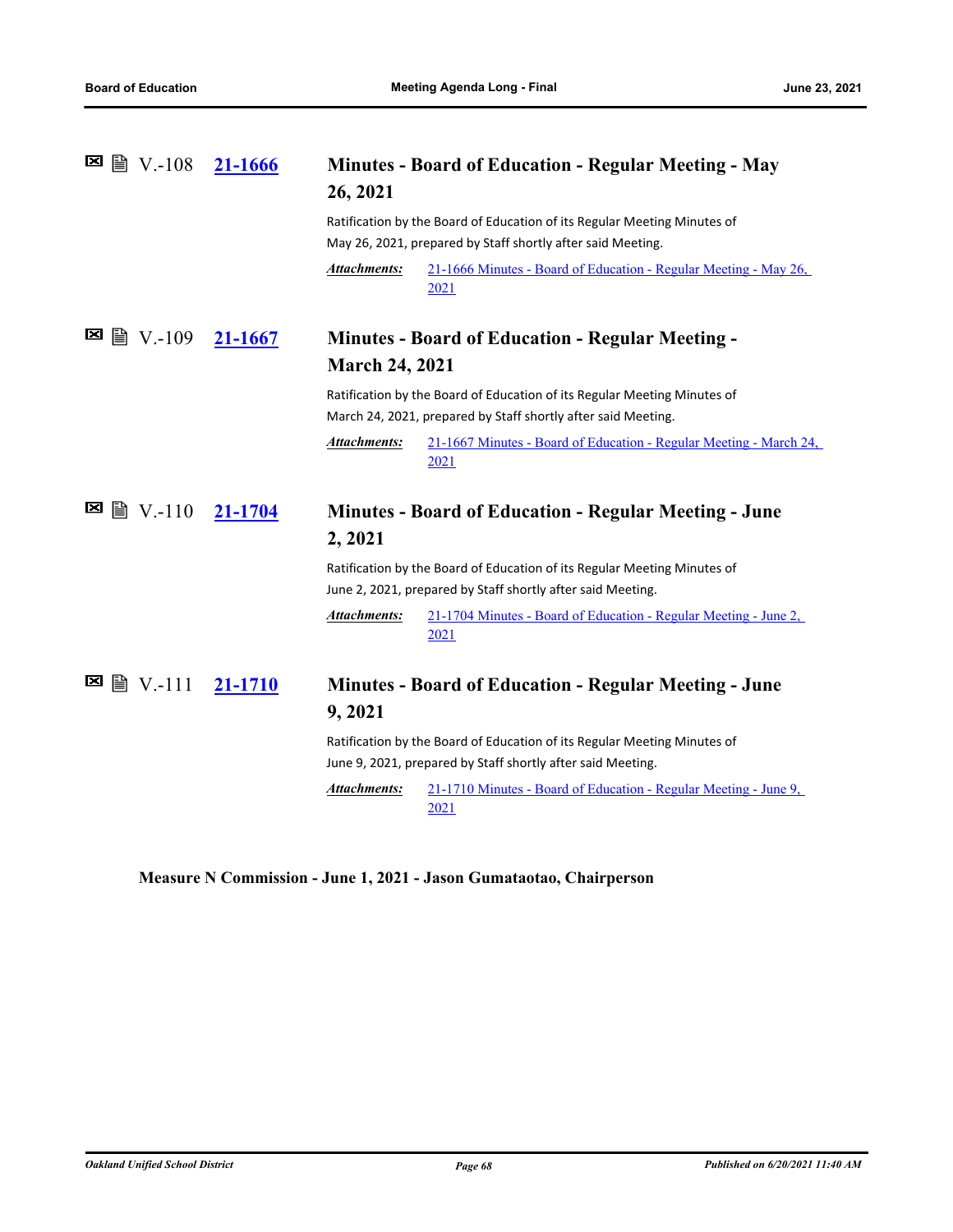# **[21-1104](http://ousd.legistar.com/gateway.aspx?m=l&id=/matter.aspx?key=52240) Measure N - College and Career Readiness Commission -Recommendations - Education Improvement Plans and Budgets for District and Charter High Schools - Administrative 10% - 2021-2022 School Year ⊠ ■** V.-112 21-1104

Adoption by the Measure N Commission of Resolution No. 2021-0276 - Measure N - College and Career Readiness Commission - Recommendations - Education Improvement Plans and Budgets for District and Charter Schools - Administrative 10% - 2020-2021 School Year in the cumulative amount of \$11,987,571.30.

21-1104 Measure N - College and Career Readiness Commission -Recommendations - Education Improvement Plans and Budgets for [District and Charter High Schools - Administrative 10% - 2021-2022](http://ousd.legistar.com/gateway.aspx?M=F&ID=98963.pdf)  School Year *Attachments:*

# *Legislative History*

6/1/21 Measure N - College and Career Readiness Commission Adopted

# **V1. Adoption of General Consent Report - No. 2**

*"Adoption of the General Consent Report" means that all items appearing on the Agenda under this topic are approved in one motion unless a Board Member requests that an item be removed and voted on separately or otherwise acted upon. Generally, these items are routine in nature, and are acted upon in one motion to conserve time and permit focus on other‑than‑routine items on the Agenda. An item on the General Consent Report which a Member has requested be removed, shall be removed, without debate for separate consideration and vote or other disposition. All items remaining on the General Consent Report, thereafter, shall be adopted or otherwise disposed of in a single motion.*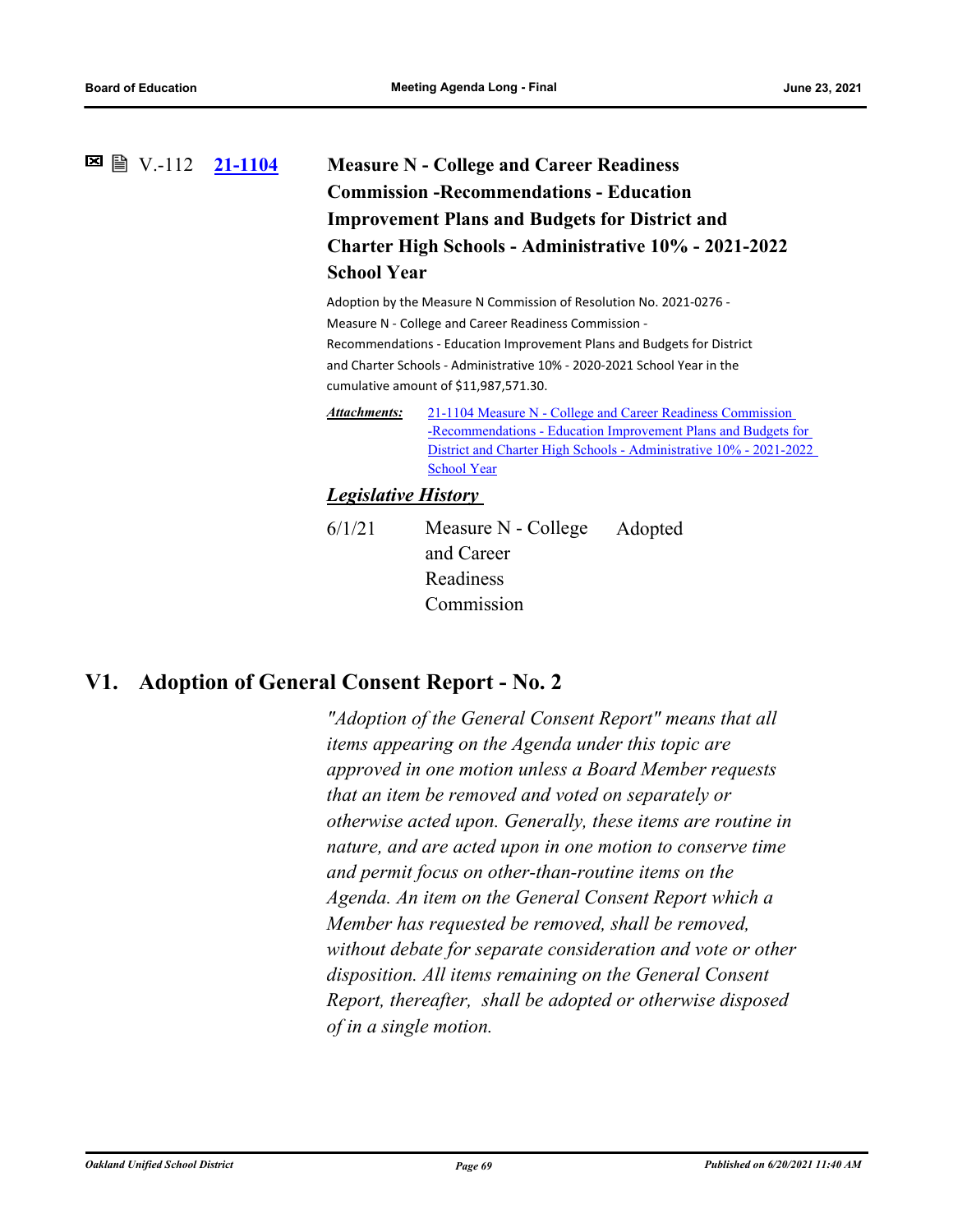### **[21-1475](http://ousd.legistar.com/gateway.aspx?m=l&id=/matter.aspx?key=52611) Statement of Work - Transcript Evaluation Service (TES) - University of California - High School Linked Learning Office**  $\Xi$  A  $V1. -1$

Approval by the Board of Education of a Statement of Worik (SOW) University of California - Transcript Evaluation Service (TES) School Subscriber Agreement by and between the University of California and the District, issued pursuant to the terms and conditions of the Terms of Service and Privacy Policy ("Agreement") dated July 1st, 2021 between Oakland Unified School District ("Subscriber") and the University of California ("UC"), collectively referred to as the "PARTIES, for the latter to provide pupil Transcript Evaluation Services, pursuant to terms and conditions described in paragraphs 1 and 2 of the SOW, for the period July 1, 2021 through June 30, 2023, at no cost to the District

### **Funding Source: No Fiscal Impact**

[21-1475 Statement of Work - Transcript Evaluation Service \(TES\) -](http://ousd.legistar.com/gateway.aspx?M=F&ID=99105.pdf)  University of California - High School Linked Learning Office *Attachments:*

# **V2. Adoption of General Consent Report - General Obligation Bonds (GOB) - Measures B, J and Y**

*"Adoption of the General Consent Report - General Obligation Bonds (GOB) - Measures B, J and Y " means that all items appearing on the Agenda under this topic are approved in one motion unless a Board Member requests that an item be removed and voted on separately or otherwise acted upon. Generally, these items are routine in nature, and are acted upon in one motion to conserve time and permit focus on other‑than‑routine items on the Agenda. An item on the General Consent Report - General Obligation Bonds (GOB) - Measures B, J and Y which a Member has requested be removed, shall be removed, without debate for separate consideration and vote or other disposition. All items remaining on the General Consent Report - General Obligation Bonds (GOB) - Measures B, J and Y, thereafter, shall be adopted or otherwise disposed of in a single motion.*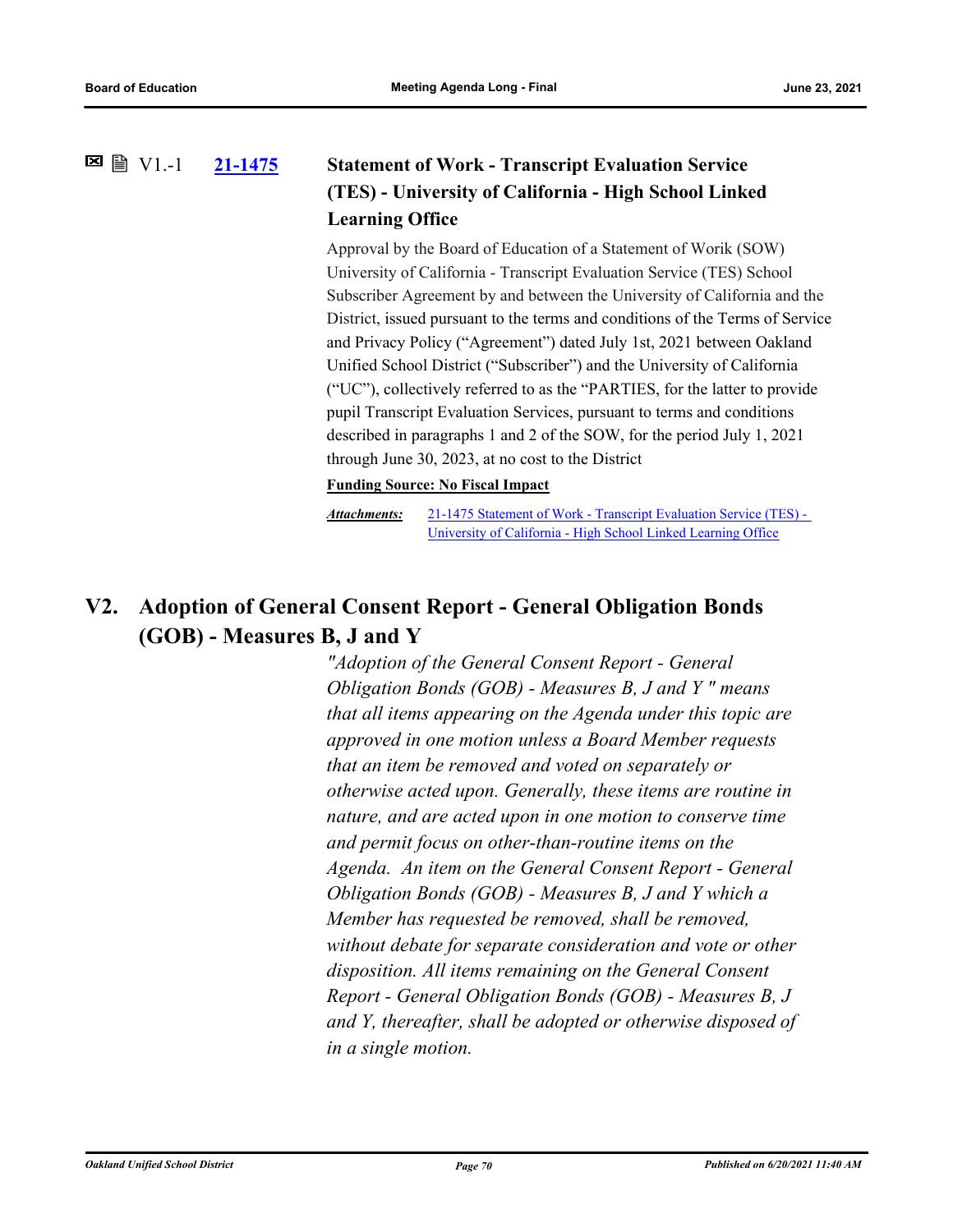# **[21-1456](http://ousd.legistar.com/gateway.aspx?m=l&id=/matter.aspx?key=52592) Amendment No. 4, Independent Consultant Agreement – Integral Group, Inc. – Fremont High School New Construction Project – Division of Facilities Planning & Management**  $\Xi$  A  $V$ 2.-1

Approval by the Board of Education of Amendment No. 4, Independent Consultant Agreement by and between the District and Integral Group, Inc., Oakland CA, for the latter to provide an additional round of TAB & testing support documentation, resubmittals and reviews needed to be addressed for accuracy, due to the inadequacy of TAB #2 resubmittals by the General Contractor, as described in the proposal dated April 22, 2021, attached to Amendment 4 as part of Exhibit A for the Fremont High School New Construction Project, in an additional amount of \$21,481.25, increasing Agreement not to exceed amount from \$318,325.00 to \$339,806.25, All other terms and conditions of the Agreement remain in full force and effect. **Vendor No.: 002203**

**Requisition No.: VR21-01705**

**Resource Code-Site No.: 9650 302**

**Funding Source: Fund 21 Measure J**

[21-1456 Amendment No. 4, Independent Consultant Agreement –](http://ousd.legistar.com/gateway.aspx?M=F&ID=99123.pdf)  Integral Group, Inc. – Fremont High School New Construction Project – Division of Facilities Planning & Management *Attachments:*

# **W. Introduction of New Legislative Matter(s)**

*This section of the Agenda permits the Introduction of a New Business Matter within subject matter jurisdiction of District that may be scheduled, pursuant to requirements of Board By-Law 9322, for a future meeting.*

### **[21-1670](http://ousd.legistar.com/gateway.aspx?m=l&id=/matter.aspx?key=52806) Proclamation - Lesbian, Gay, Bisexual, Transgender, and Queer Pride Month - June 2021- Board of Education ■ W.-1**

Adoption by the Board of Education of Resolution No. 2021-0166 - Proclaiming June 2021 to be Lesbian, Gay, Bisexual, Transgender, and Queer Pride Month in the District.

### *Sponsors:* Board of Education

[21-1670 Proclamation - Lesbian, Gay, Bisexual, Transgender, and](http://ousd.legistar.com/gateway.aspx?M=F&ID=99257.pdf)  Queer Pride Month - June 2021- Board of Education *Attachments:*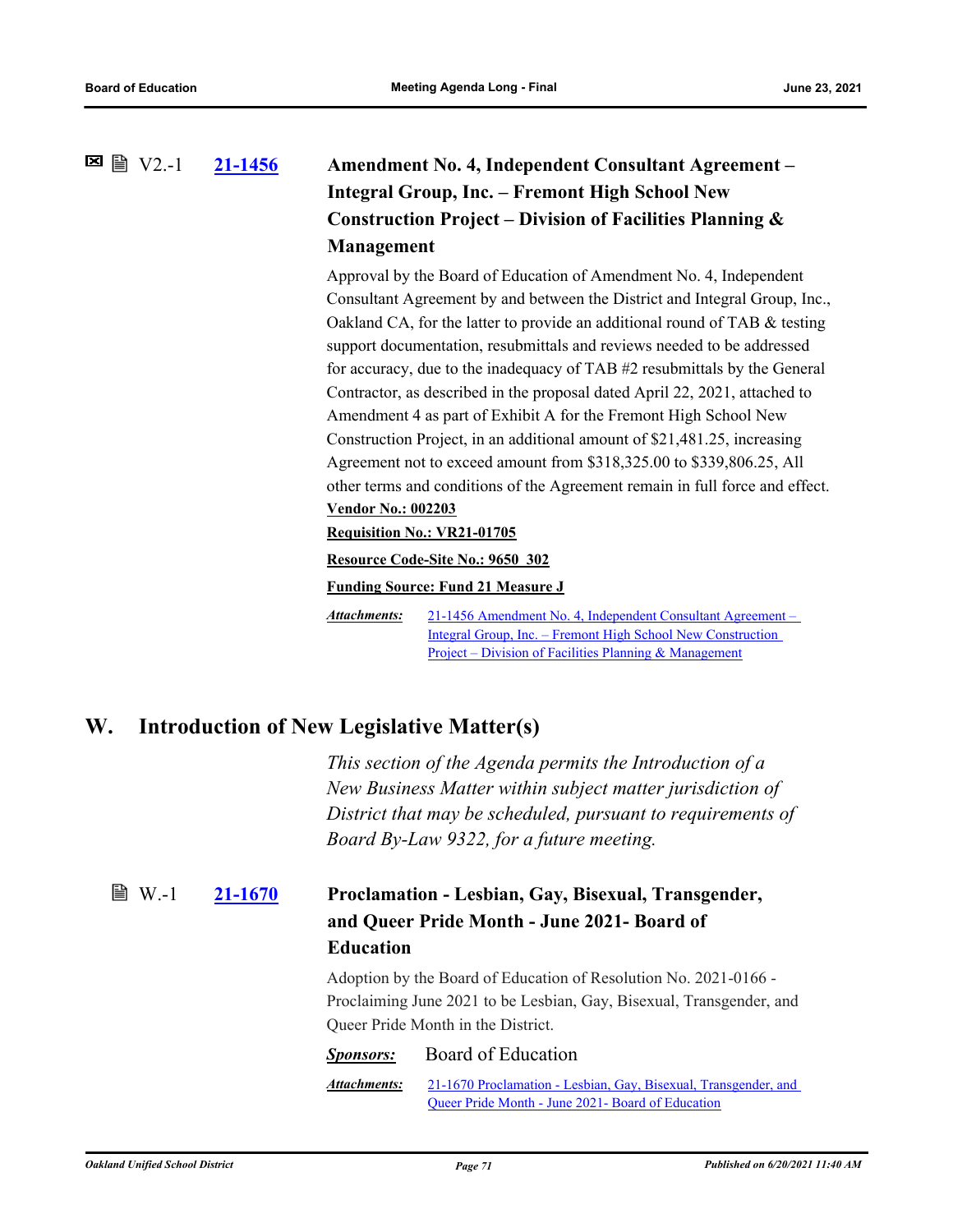# **X. Regular Board Members' Report**

*This is an oral or written Report, consistent with Brown Act requirements, to the Public by an Elected Board member of any information that he/she wishes to share regarding past, present or future personal or official activities.*

# X.-1 **[21-1579](http://ousd.legistar.com/gateway.aspx?m=l&id=/matter.aspx?key=52715) Board Member's Report - June 23, 2021**

Board Member's Report - June 23, 2021.

# **Y. Agenda Building and Work Plan Review**

#### **[20-2220](http://ousd.legistar.com/gateway.aspx?m=l&id=/matter.aspx?key=50802) Implementation Status - 2020-2021 School Year Work Plan - Board of Education ■ Y.-1**

Review Implementation Status of the adopted 2020-2021 School Year Work Plan - Board of Education.

*Attachments:* [20-1473 2020-2021 School Year Work Plan - Board of Education](https://ousd.legistar.com/LegislationDetail.aspx?ID=4603646&GUID=7AFADED2-2F20-4C14-9E18-57CECBD1E7F1&Options=ID|Text|&Search=20-1473)

# *Legislative History*

| 11/12/20 | Board of Education | Discussed                        |
|----------|--------------------|----------------------------------|
| 1/13/21  | Board of Education | Discussed                        |
| 1/27/21  | Board of Education | Discussed                        |
| 2/10/21  | Board of Education | Discussed                        |
| 2/24/21  | Board of Education | Not Discussed and/or<br>Taken Up |
| 3/10/21  | Board of Education | <b>Discussed</b>                 |
| 3/24/21  | Board of Education | Discussed                        |
| 4/14/21  | Board of Education | Not Discussed and/or<br>Taken Up |
| 4/28/21  | Board of Education | Discussed                        |
| 5/12/21  | Board of Education | Discussed                        |
| 5/26/21  | Board of Education | Discussed                        |
| 6/2/21   | Board of Education | Discussed                        |
| 6/9/21   | Board of Education | Discussed                        |